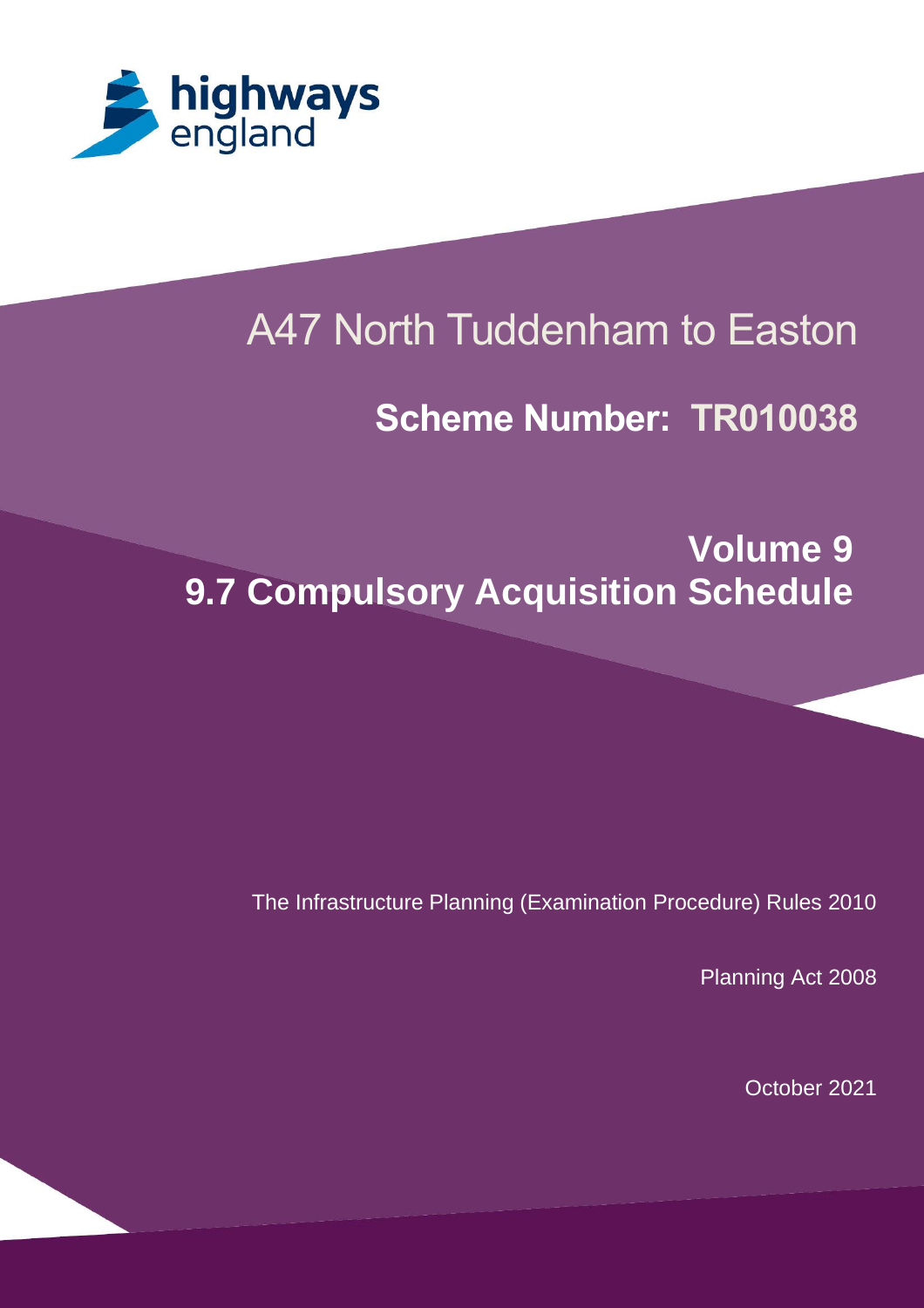

## **Infrastructure Planning**

# Planning Act 2008

## **The Infrastructure Planning (Examination Procedure) Rules 2010**

# A47 North Tuddenham to Easton Development Consent Order 202[x]

# **COMPULSORY ACQUISITION SCHEDULE - DEADLINE 2**

| <b>Rule Number:</b>                              | 8(1)(b)                                                         |
|--------------------------------------------------|-----------------------------------------------------------------|
| <b>Planning Inspectorate Scheme</b><br>Reference | TR010038                                                        |
| <b>Application Document Reference</b>            | TR010038/EXAM/9.7                                               |
| <b>BIM Document Reference</b>                    | HE551489-GTY-LSI-000-SH-ZL-40002                                |
| Author:                                          | A47 North Tuddenham to Easton<br>Project Team, Highways England |

| <b>Version</b> | <b>Date</b>    | <b>Status of Version</b>                           |
|----------------|----------------|----------------------------------------------------|
| Rev 0          | September 2021 | Deadline 2                                         |
| l Rev 1        | October 2021   | Update for Compulsory Acquisition Hearings 1 and 2 |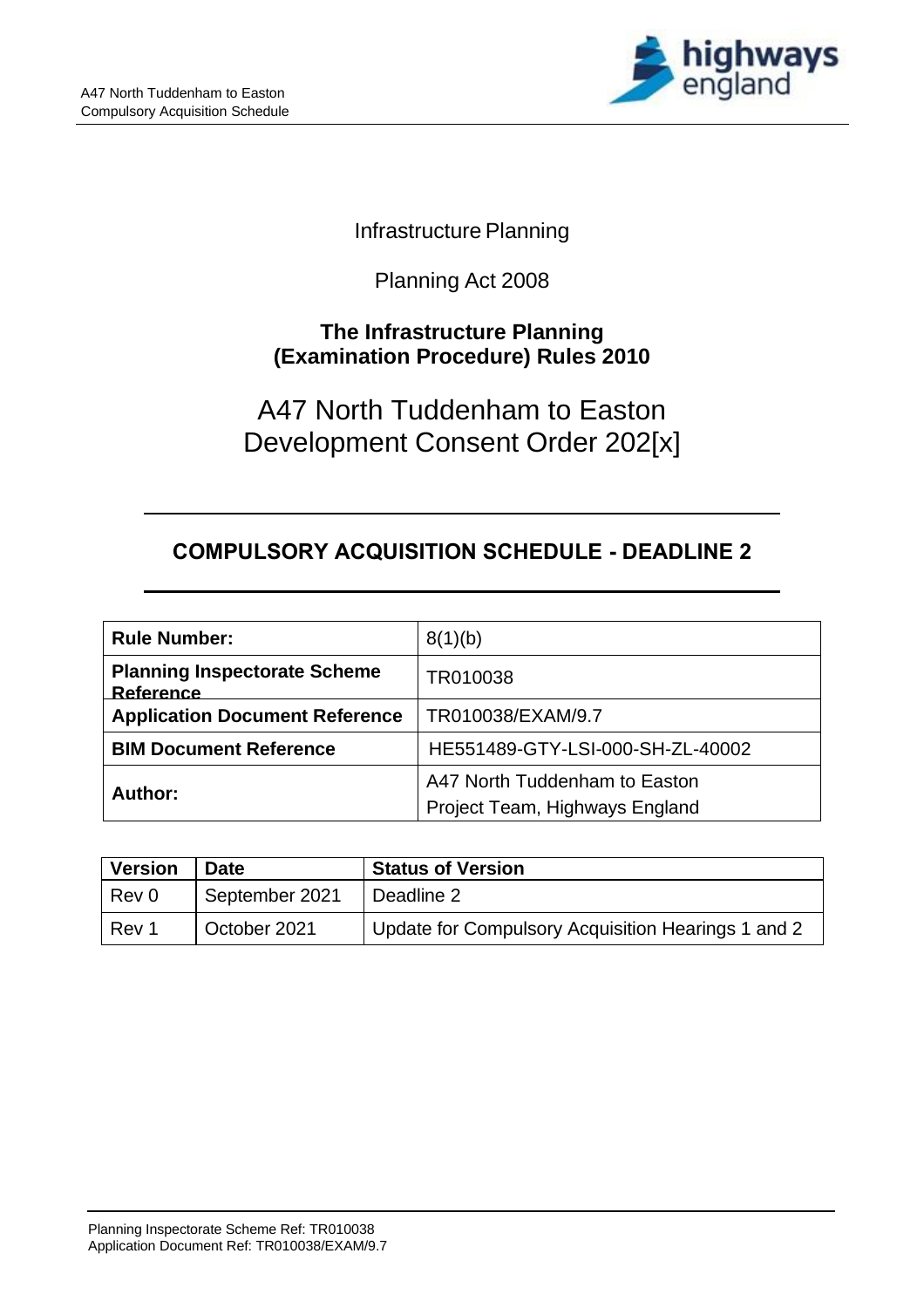

### **1 INTRODUCTION**

- 1.1.1 The Development Consent Order (**DCO**) application for the A47 North Tuddenham to Easton scheme was submitted on 15 March 2021 and accepted for examination on 12 April 2021.
- 1.1.2 This document is submitted in accordance with question Q5.0.13 of the Examining Authority's First Written Questions (ExQ1).
- 1.1.3 This Schedule identifies the status of negotiations with affected land interests including where permanent and temporary possession of land is sought, as well as rights to land. Where land interests are also entering into a Statement of Common Ground (SoCG) and/or negotiating Protective Provisions/Asset Protection Agreements this is detailed below. In addition, this Compulsory Acquisition Schedule also provides an update on the status of the Applicant's negotiations with the relevant Crown Authorities in relation to obtaining consent pursuant to section 135 of the Planning Act 2008.
- 1.1.4 With regards the status of engagement with those listed in this document, it is acknowledged that they have all been consulted as part of the consultations held during 2020, with Section 42 letters and a section 48 notices served under the planning act 2008, and issued Section 56 notifications in 2021 unless stated otherwise.
- 1.1.5 This Compulsory Acquisition Schedule details discussions that are ongoing with all stakeholders with Category 1 and Category 2 land interests. The Applicant has grouped these interested parties into categories depending on the current status of negotiations. The categories are listed in Table 1.1 below.

| <b>Agreements Category</b>                                                                | <b>Total Number</b> |
|-------------------------------------------------------------------------------------------|---------------------|
| SECTION 1 – No agreement required                                                         | 5                   |
| SECTION 2 - Agreement completed                                                           | 0                   |
| SECTION 3 – No agreement in place but Heads of Terms agreed                               | 3                   |
| SECTION 4 – Engagement / negotiation underway leading to<br>development of Heads of Terms | 99                  |
| SECTION 5 – Parties contacted and invited to commence<br>negotiation of Heads of Terms    | 20                  |
| SECTION 6 – Highway frontages or adjoining landowners                                     | 46                  |
| SECTION 7 – Persons with a Category 2 interest only                                       | 28                  |

*Table 1.1: Allocation of Category 1 and 2 interested parties based on status of land negotiations*

- 1.1.6 The status descriptions are further clarified below:
	- SECTION 1: No agreement required
	- SECTION 2: Acquisition concluded or Option Agreement signed and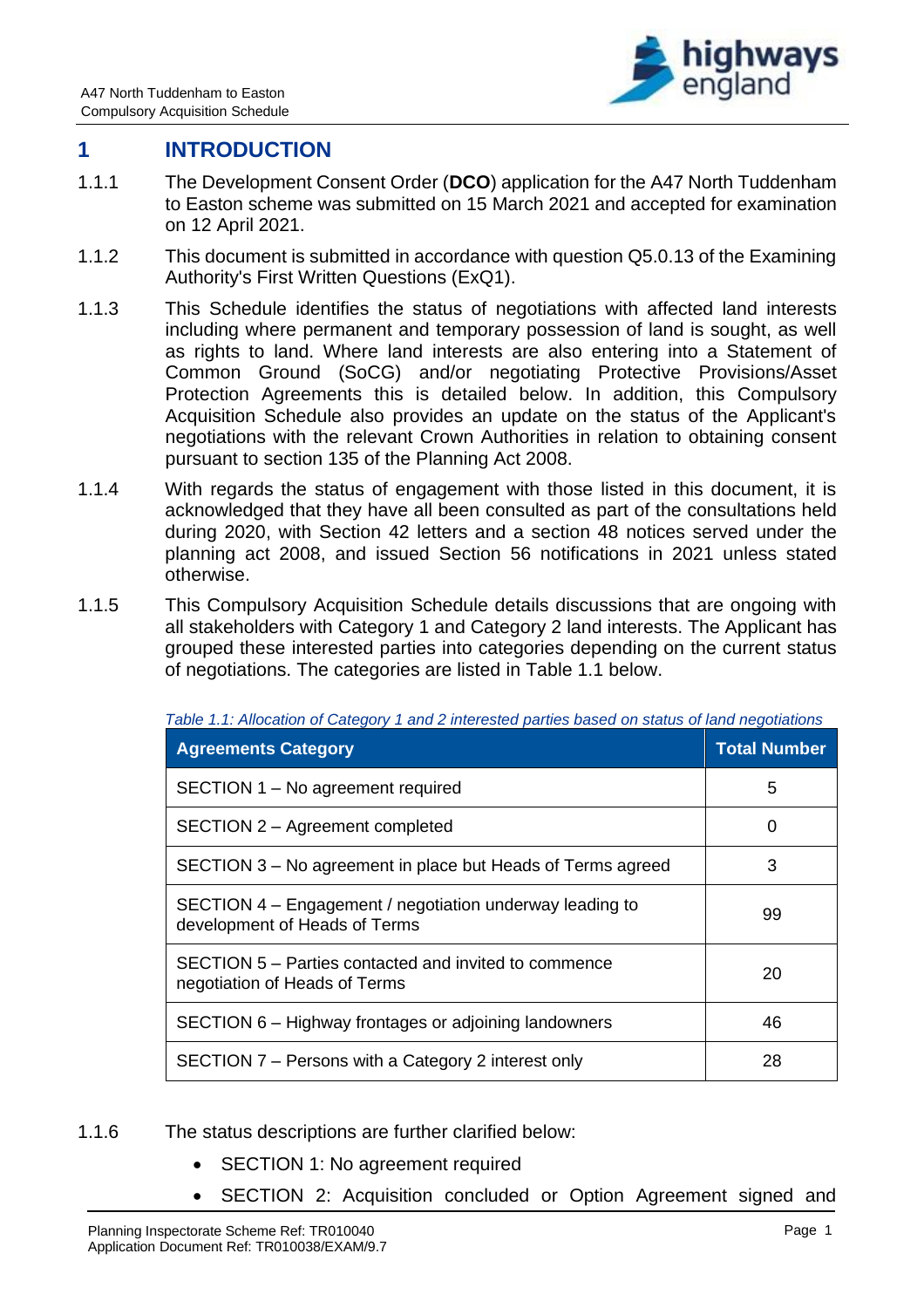

exchanged.

- SECTION 3: Heads of Terms agreed but no agreement signed yet.
- SECTION 4: Heads of Terms in Negotiation a detailed update is given regarding negotiations underway in order to develop Heads of Terms and/or alternative terms for a voluntary agreement, distinguishing between negotiations with landowners and occupiers. No agreement yet in place.
- SECTION 5: This relates to land interests that the Applicant has contacted in order to commence negotiations of Heads of Terms and to seek to reach agreement with as many interests as possible prior to the end of the Examination.
- SECTION 6: This relates to those landowners who have historic title ownership up to the centre-line of the relevant highway by virtue of their location fronting or adjoining the highway.
- SECTION 7: This relates to landowners that fall within Category 2 of the Book of Reference, Revision 2, (**REP1-008**) and are not listed alongside a specific landowner currently in discussion with the Applicant as a result of other interests in the Scheme land.

### 1.1.7 In the Schedule:

- Column A identifies the name of the land interest as listed in the Book of Reference.
- Column B identifies the reference number assigned to each Relevant Representation (RR) in the Examination library.
- Column C identifies the reference number assigned to any Written Representation in the examination library.
- Column D identifies the category of interest of the Landowner.
- Column E identifies whether the Applicant is proposing the acquisition of permanent, temporary or new rights in the land.
- Column F identifies the Part of the Book of Reference where the interest is listed.
- Colum G identifies the latest position in the negotiations.
- Column H identifies the status of the voluntary agreement in accordance with Table 1.1.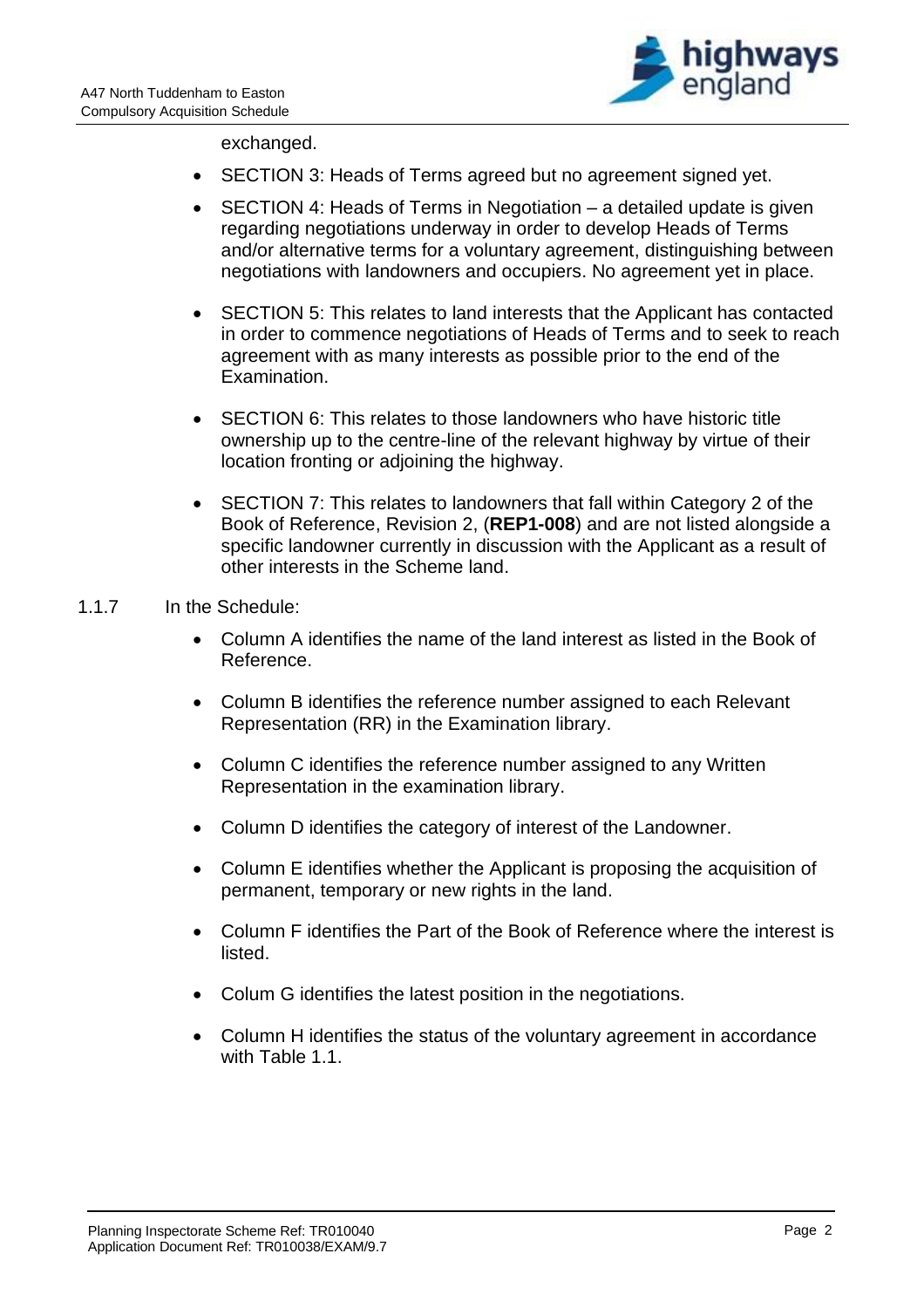

#### *Table 1.2: Compulsory Acquisition Schedule*

| A                                                      | B                                        | $\mathbf{C}$            | D                                 | E.                                                          | F.                                                                                                                                                                                                                                                                                                                                                                                                                                                                                                                                                                                                                                                                                                                                                                   | G                                                                                                                                                                                                                                                                                                                                         | H                                                                                                                                |  |  |  |
|--------------------------------------------------------|------------------------------------------|-------------------------|-----------------------------------|-------------------------------------------------------------|----------------------------------------------------------------------------------------------------------------------------------------------------------------------------------------------------------------------------------------------------------------------------------------------------------------------------------------------------------------------------------------------------------------------------------------------------------------------------------------------------------------------------------------------------------------------------------------------------------------------------------------------------------------------------------------------------------------------------------------------------------------------|-------------------------------------------------------------------------------------------------------------------------------------------------------------------------------------------------------------------------------------------------------------------------------------------------------------------------------------------|----------------------------------------------------------------------------------------------------------------------------------|--|--|--|
| <b>Land Interest</b>                                   | <b>RR</b><br><b>Ref</b>                  | <b>WR</b><br><b>Y/N</b> | <b>Type of</b><br><b>Interest</b> | Permanent,<br><b>Temporary and</b><br><b>/or New Rights</b> | Plot No(s).                                                                                                                                                                                                                                                                                                                                                                                                                                                                                                                                                                                                                                                                                                                                                          | <b>Agreement Progress</b>                                                                                                                                                                                                                                                                                                                 | <b>Status of Agreement</b>                                                                                                       |  |  |  |
|                                                        | <b>SECTION 1 - No agreement required</b> |                         |                                   |                                                             |                                                                                                                                                                                                                                                                                                                                                                                                                                                                                                                                                                                                                                                                                                                                                                      |                                                                                                                                                                                                                                                                                                                                           |                                                                                                                                  |  |  |  |
| Norfolk<br>Economy<br><b>Pallet Service</b><br>Limited |                                          | N                       | Category 2                        | a) Permanent<br>b) Temporary<br>c) Rights and<br>Temporary  | (a) 16/4h<br>$(b)$ N/A<br>$(c)$ N/A                                                                                                                                                                                                                                                                                                                                                                                                                                                                                                                                                                                                                                                                                                                                  | Category 2 interest relates to<br>existing Highways England land<br>where only road surface<br>improvement works proposed<br>by the Scheme.                                                                                                                                                                                               | No new or amended<br>agreement required.                                                                                         |  |  |  |
| Openreach<br>Limited                                   |                                          |                         | Category 2                        | a) Permanent<br>b) Temporary<br>c) Rights and<br>Temporary  | (a) 1/1a, 1/1c, 1/1d, 1/1f, 1/1j,<br>1/1k, 1/1l, 1/1m, 1/2a, 1/2b,<br>1/2c, 1/2g, 2/1a, 2/2b, 2/2d,<br>2/2e, 2/2g, 2/3a, 4/1i, 4/2a,<br>4/2b, 4/2e, 4/2g, 4/3c, 4/3d,<br>4/8a, 5/6a, 5/6b, 5/6c, 5/6d,<br>5/6e, 5/6f, 5/6h, 6/1a, 6/1b,<br>6/1c, 6/1d, 6/1e, 6/1j, 6/1k,<br>6/1l, 6/4f, 7/1c, 7/1e, 7/1h,<br>7/2b, 7/2c, 7/2d, 7/2f, 7/9b,<br>7/9e, 8/2b, 8/2c, 8/3c, 8/3e,<br>8/3g, 8/4a, 8/5c, 9/2a, 9/2b,<br>9/2c, 9/2d, 9/3a, 9/3b, 9/3c,<br>9/3e, 9/3f, 9/3g, 9/3h, 9/3j,<br>9/5a, 10/5d, 10/6a, 11/1a,<br>11/1d, 11/2a, 11/2d, 11/2e,<br>12/1a, 12/1b, 12/1c, 12/2c,<br>12/3a, 13/2a, 13/3d, 14/1a,<br>14/2a, 14/2d, 14/2g, 14/2i,<br>14/2k, 14/3a, 14/3b, 14/3c,<br>14/3d, 14/5b, 15/2a, 15/2d,<br>15/2e, 15/2f, 15/2g, 15/2j,<br>15/3a, 15/3b, 16/3b, 16/3c, | The Applicant consulted with<br>Openreach Limited as part of<br>the consultation held during<br>2020.<br>Meetings have been held<br>throughout 2020 and continued<br>during 2021.<br>Openreach have confirmed<br>they are content to rely on the<br>protective provisions contained<br>in Part 2 of Schedule 9 of the<br>dDCO (REP1-004). | No separate agreement<br>required as covered by<br>protective provisions<br>contained in Part 2 of<br>Schedule 9 of the<br>dDCO. |  |  |  |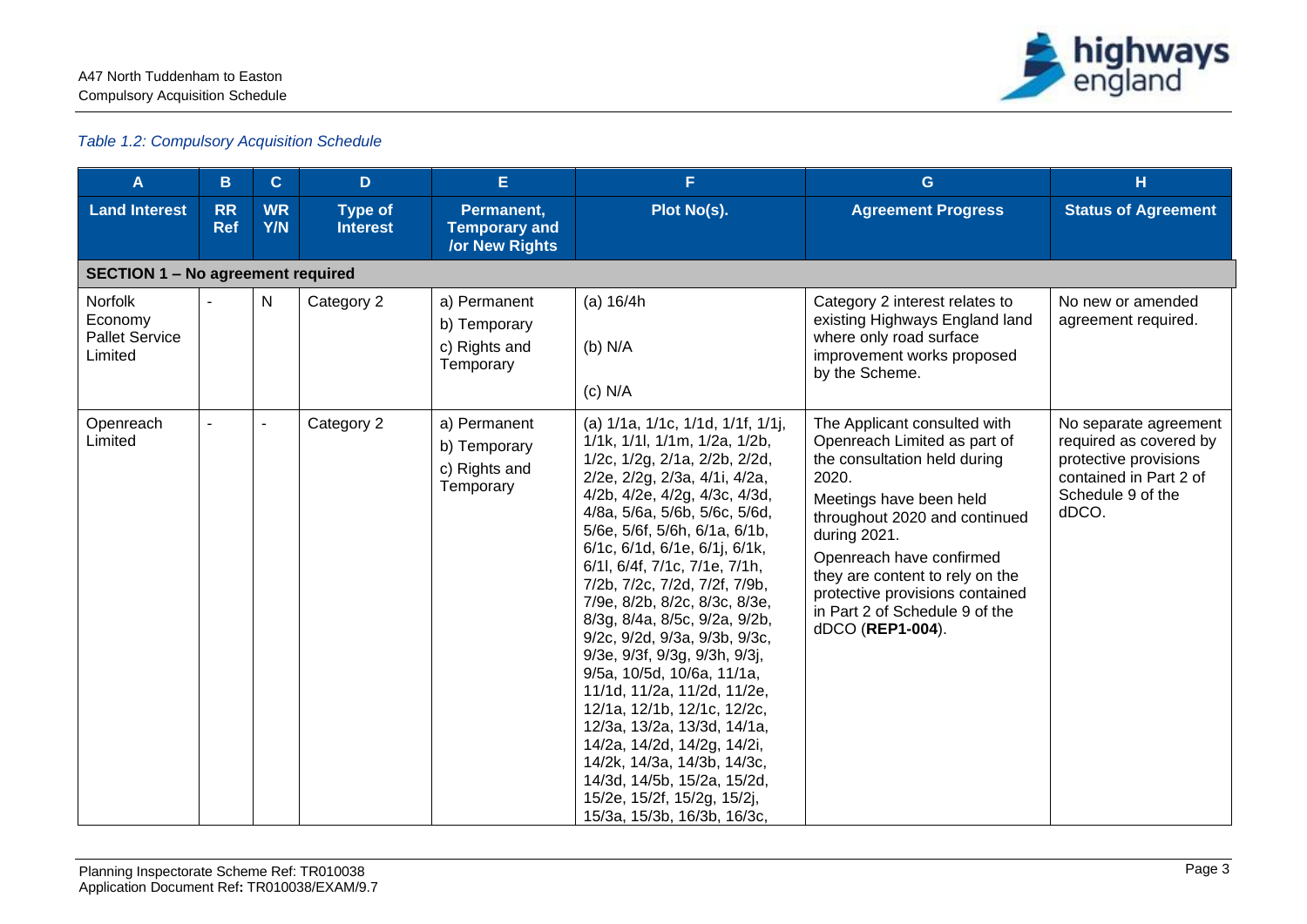

| A                                                | $\mathbf B$             | $\mathbf{C}$            | D                                                           | E                                                           | F.                                                                                                                                                                                               | $\mathbf{G}$                                                                                                                                                                                                                                                                                                                                             | H                                        |
|--------------------------------------------------|-------------------------|-------------------------|-------------------------------------------------------------|-------------------------------------------------------------|--------------------------------------------------------------------------------------------------------------------------------------------------------------------------------------------------|----------------------------------------------------------------------------------------------------------------------------------------------------------------------------------------------------------------------------------------------------------------------------------------------------------------------------------------------------------|------------------------------------------|
| <b>Land Interest</b>                             | <b>RR</b><br><b>Ref</b> | <b>WR</b><br><b>Y/N</b> | <b>Type of</b><br><b>Interest</b>                           | Permanent,<br><b>Temporary and</b><br><b>/or New Rights</b> | Plot No(s).                                                                                                                                                                                      | <b>Agreement Progress</b>                                                                                                                                                                                                                                                                                                                                | <b>Status of Agreement</b>               |
|                                                  |                         |                         |                                                             |                                                             | 16/3f, 16/3h, 16/3j, 16/4a,<br>16/4b, 16/4c, 16/4d, 16/4e,<br>16/4m, 16/8a<br>(b) 8/3d, 10/2b, 10/5e, 10/5f,<br>11/1e, 11/1h, 12/3b, 14/5a<br>(c) 1/2f, 6/4e, 6/6a, 8/3f, 11/1b,<br>11/1c, 11/1g |                                                                                                                                                                                                                                                                                                                                                          |                                          |
| Phillip Lee<br>Hyde<br>and<br>Kerry Anne<br>Hyde |                         |                         | Category 1-<br>Owner/Occupier                               | a) Permanent<br>b) Temporary<br>c) Rights and<br>Temporary  | (a) 2/2c, 2/2d<br>$(b)$ N/A<br>$(c)$ N/A                                                                                                                                                         | Land has sold Oak Farm, west of<br>Hockering, to Tracy Wilkinson,<br>who the Applicant is engaging<br>with (see Section 4 of this<br>document).<br>New Owner already in Book of<br>Reference as both named as<br>sale in progress during DCO<br>application submission. Final<br>Book of Reference end of<br>Examination to reflect post sale<br>status. | No agreement required.                   |
| Pinewood<br>Fencing<br>Centre                    | $\blacksquare$          | $\mathsf{N}$            | Category 2                                                  | a) Permanent<br>b) Temporary<br>c) Rights and<br>Temporary  | (a) 16/4h<br>$(b)$ N/A<br>$(c)$ N/A                                                                                                                                                              | Category 2 interest relates to<br>existing Highways England land<br>where only road surface<br>improvement works proposed<br>by the Scheme.                                                                                                                                                                                                              | No new or amended<br>agreement required. |
| <b>SECTION 2 - Agreement completed</b>           |                         |                         |                                                             |                                                             |                                                                                                                                                                                                  |                                                                                                                                                                                                                                                                                                                                                          |                                          |
|                                                  |                         |                         |                                                             |                                                             |                                                                                                                                                                                                  |                                                                                                                                                                                                                                                                                                                                                          |                                          |
|                                                  |                         |                         | SECTION 3 - No agreement in place but Heads of Terms agreed |                                                             |                                                                                                                                                                                                  |                                                                                                                                                                                                                                                                                                                                                          |                                          |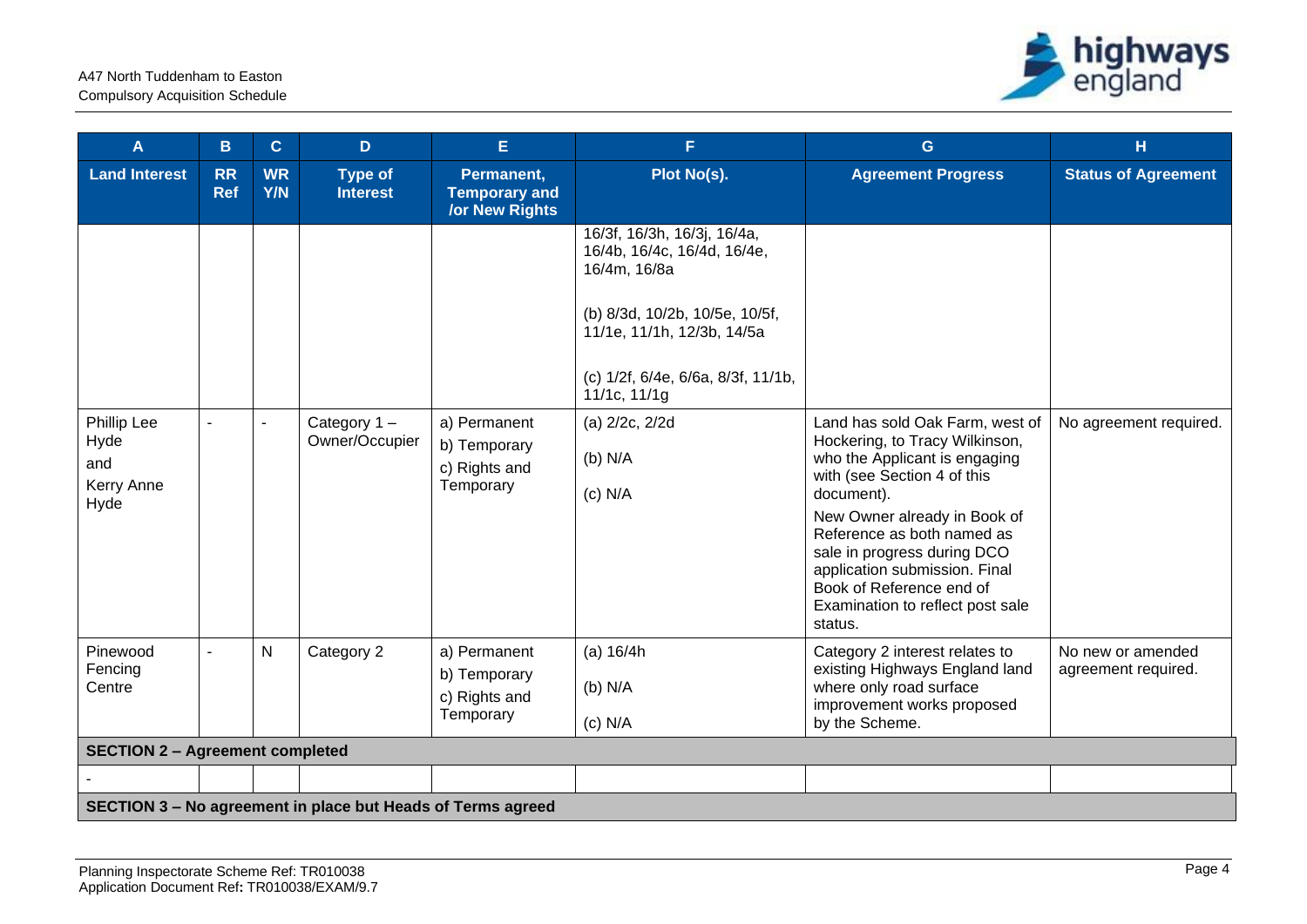

| A                                                                        | B                       | $\mathbf{C}$            | D                                 | E                                                           | F.                                                                                                              | G                                                                                                                                                                                                                          | H                                                                                                      |
|--------------------------------------------------------------------------|-------------------------|-------------------------|-----------------------------------|-------------------------------------------------------------|-----------------------------------------------------------------------------------------------------------------|----------------------------------------------------------------------------------------------------------------------------------------------------------------------------------------------------------------------------|--------------------------------------------------------------------------------------------------------|
| <b>Land Interest</b>                                                     | <b>RR</b><br><b>Ref</b> | <b>WR</b><br><b>Y/N</b> | <b>Type of</b><br><b>Interest</b> | Permanent,<br><b>Temporary and</b><br><b>/or New Rights</b> | Plot No(s).                                                                                                     | <b>Agreement Progress</b>                                                                                                                                                                                                  | <b>Status of Agreement</b>                                                                             |
| Andrew<br><b>Michael Elliot</b><br>and<br><b>Clare Louise</b><br>Elliott |                         |                         | Category $1 -$<br>Owner/Occupier  | a) Permanent<br>b) Temporary<br>c) Rights and<br>Temporary  | (a) 6/4c, 6/4d, 6/9a<br>$(b)$ N/A<br>(c) 6/4e                                                                   | Land purchase agreed. The<br>matter is close to final legal<br>completion.                                                                                                                                                 | Agreement in place in<br>conveyancing process<br>No agreement in place<br>by Heads of terms<br>agreed. |
| David John<br><b>Brown</b>                                               |                         |                         | Category 2                        | a) Permanent<br>b) Temporary<br>c) Rights and<br>Temporary  | (a) 6/9a<br>$(b)$ N/A<br>$(c)$ N/A                                                                              | Interest relates to right of way<br>within a Conveyance on the<br>land. Engagement as a<br>Category 2 party to be<br>progressed as part of heads of<br>terms agreements being<br>negotiated with respective<br>landowners. | Subject to respective<br>landowner Heads of<br>Terms negotiations.                                     |
|                                                                          |                         |                         |                                   |                                                             | SECTION 4 - Engagement / negotiation underway leading to development of Heads of Terms                          |                                                                                                                                                                                                                            |                                                                                                        |
| <b>Alan Boswell</b>                                                      |                         | N                       | Category $1 -$<br>Owner/Occupier  | a) Permanent<br>b) Temporary<br>c) Rights and<br>Temporary  | (a) $7/4a$<br>$(b)$ N/A<br>$(c)$ N/A                                                                            | In July 2021 the Applicant<br>commenced discussions to<br>reach an agreement for<br>acquiring the land.                                                                                                                    | Heads of Terms with<br>landowner in process of<br>negotiation                                          |
| Andrew<br>Dominic Illing                                                 |                         | N                       | Category $1 -$<br>Owner/Occupier  | a) Permanent<br>b) Temporary<br>c) Rights and<br>Temporary  | (a) 12/2a, 12/2b, 12/5a<br>$(b)$ N/A<br>$(c)$ N/A                                                               | In April the Applicant sent over<br>plans and instigated<br>negotiations with agent J Spink<br>of Savills representing, Mr<br>Illing.                                                                                      | Heads of Terms with<br>landowner in process of<br>negotiation                                          |
| Anthony<br>Charles<br>Meynell                                            | RR-<br>061              | Υ                       | Category 1-<br>Owner/Occupier     | a) Permanent<br>b) Temporary<br>c) Rights and<br>Temporary  | (a) 8/3c, 8/3g, 8/5c, 8/5d,<br>9/1b, 9/1f, 9/1g, 9/1i, 9/2a,<br>9/2c, 9/2d, 9/2e, 17/1f<br>(b) 8/5a, 9/1a, 9/1c | In June 2021 the Applicant sent<br>over plans and instigated<br>negotiations with agent J Spink                                                                                                                            | Engaging with<br>representatives of<br>landowner to resolve<br>issues ahead of                         |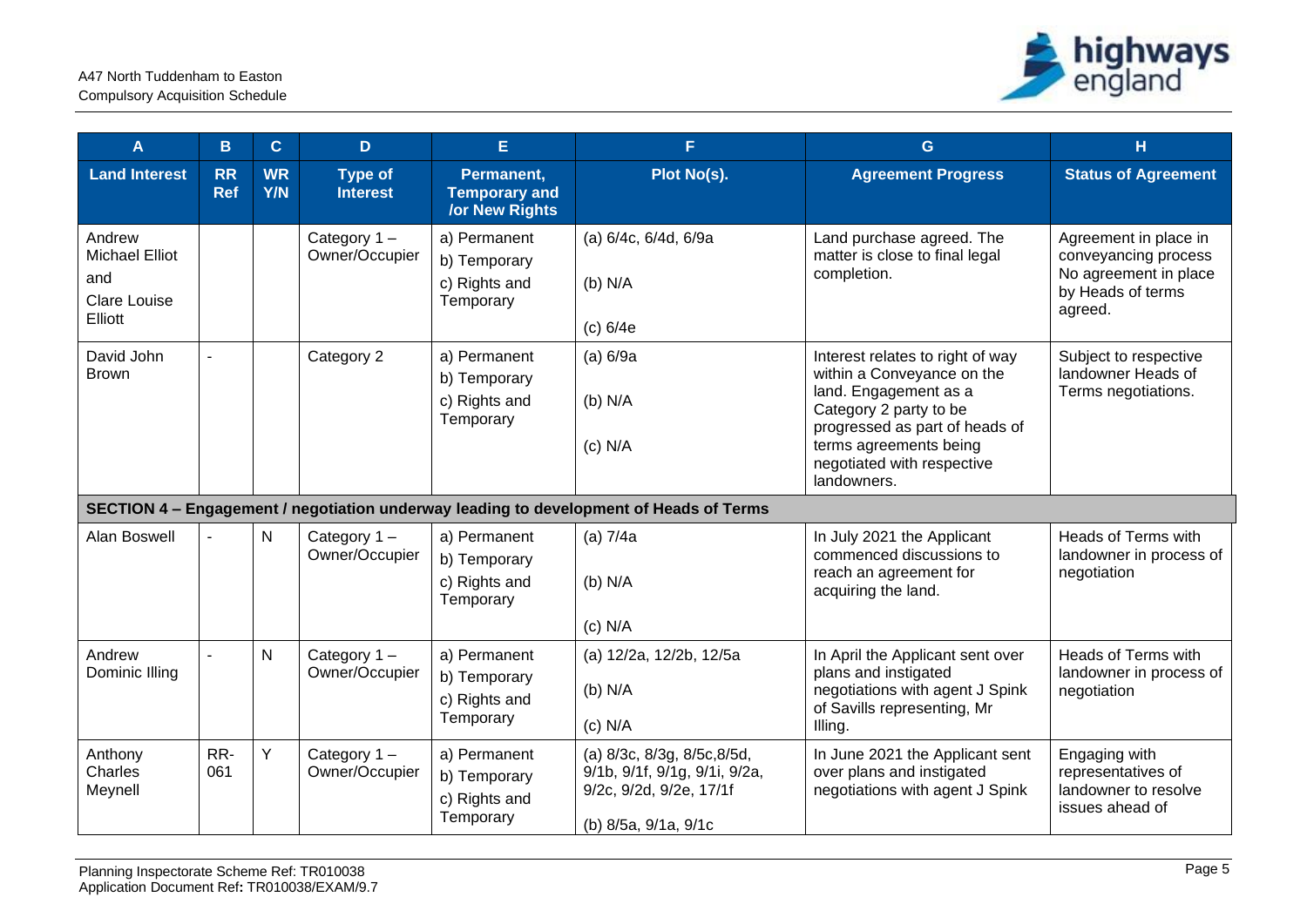

| A                                                   | B                       | $\mathbf{C}$            | D                                                                                                               | E                                                           | F                                                                         | G                                                                                                                                                                                                                  | H                                                                                                            |
|-----------------------------------------------------|-------------------------|-------------------------|-----------------------------------------------------------------------------------------------------------------|-------------------------------------------------------------|---------------------------------------------------------------------------|--------------------------------------------------------------------------------------------------------------------------------------------------------------------------------------------------------------------|--------------------------------------------------------------------------------------------------------------|
| <b>Land Interest</b>                                | <b>RR</b><br><b>Ref</b> | <b>WR</b><br><b>Y/N</b> | <b>Type of</b><br><b>Interest</b>                                                                               | Permanent,<br><b>Temporary and</b><br><b>/or New Rights</b> | Plot No(s).                                                               | <b>Agreement Progress</b>                                                                                                                                                                                          | <b>Status of Agreement</b>                                                                                   |
|                                                     |                         |                         |                                                                                                                 |                                                             | (c) 8/3f, 9/1d, 9/1h, 9/1j, 9/1l,<br>9/1m                                 | of Savills representing Mr<br>Meynell.<br>Discussions are ongoing with<br>Mr Meynell and his<br>representatives to address the<br>concerns raised in his relevant<br>representation and written<br>representation. | defining Heads of<br>Terms                                                                                   |
| Deborah<br>Elizabeth<br>Meynell                     | $\sim$                  | N                       | Category $1 -$<br>Owner (in<br>respect of<br>subsoil up to the<br>centreline of the<br>highway) and<br>Occupier | a) Permanent<br>b) Temporary<br>c) Rights and<br>Temporary  | (a) 9/1b, 9/2d<br>(b) 9/1a, 9/1c<br>(c) 9/1d, 9/1j                        | Owner of same land as<br>Anthony Charles Meynell - see<br>above engagement.                                                                                                                                        | Engaging with<br>representatives of<br>landowner to resolve<br>issues ahead of<br>defining Heads of<br>Terms |
| Henry<br>Charles<br>Musgrave<br>Clark               |                         | N                       | Category $1 -$<br>Owner<br>(in respect of<br>subsoil up to the<br>centreline of the<br>highway)                 | a) Permanent<br>b) Temporary<br>c) Rights and<br>Temporary  | $(a)$ 9/2d<br>$(b)$ N/A<br>$(c)$ N/A                                      | Owner of same land as<br>Anthony Charles Meynell - see<br>above engagement.                                                                                                                                        | Engaging with<br>representatives of<br>landowner to resolve<br>issues ahead of<br>defining Heads of<br>Terms |
| TJ Curson &<br>Partners,<br>Agricultural<br>Tenant  |                         | N                       | Category 1-<br>Occupier                                                                                         | a) Permanent<br>b) Temporary<br>c) Rights and<br>Temporary  | (a) $9/1b$ , $9/1g$<br>(b) 8/5a, 9/1a, 9/1c<br>(c) 9/1d, 9/1j, 9/1l, 9/1m | Occupier of land owned by<br>Berry Hall Estate, so<br>engagement to be progressed<br>as part of heads of terms<br>agreement with landowners.                                                                       | Subject to<br>landowner's Heads of<br>Terms                                                                  |
| The<br>Occupier, 1<br><b>Berry Hall</b><br>Cottages | $\overline{a}$          | N                       | Category $1 -$<br>Occupier                                                                                      | a) Permanent<br>b) Temporary<br>c) Rights and<br>Temporary  | $(a)$ 9/1b<br>(b) 9/1a, 9/1c                                              | Occupier of land owned by<br>Berry Hall Estate, so<br>engagement to be progressed                                                                                                                                  | Subject to<br>landowner's Heads of<br>Terms                                                                  |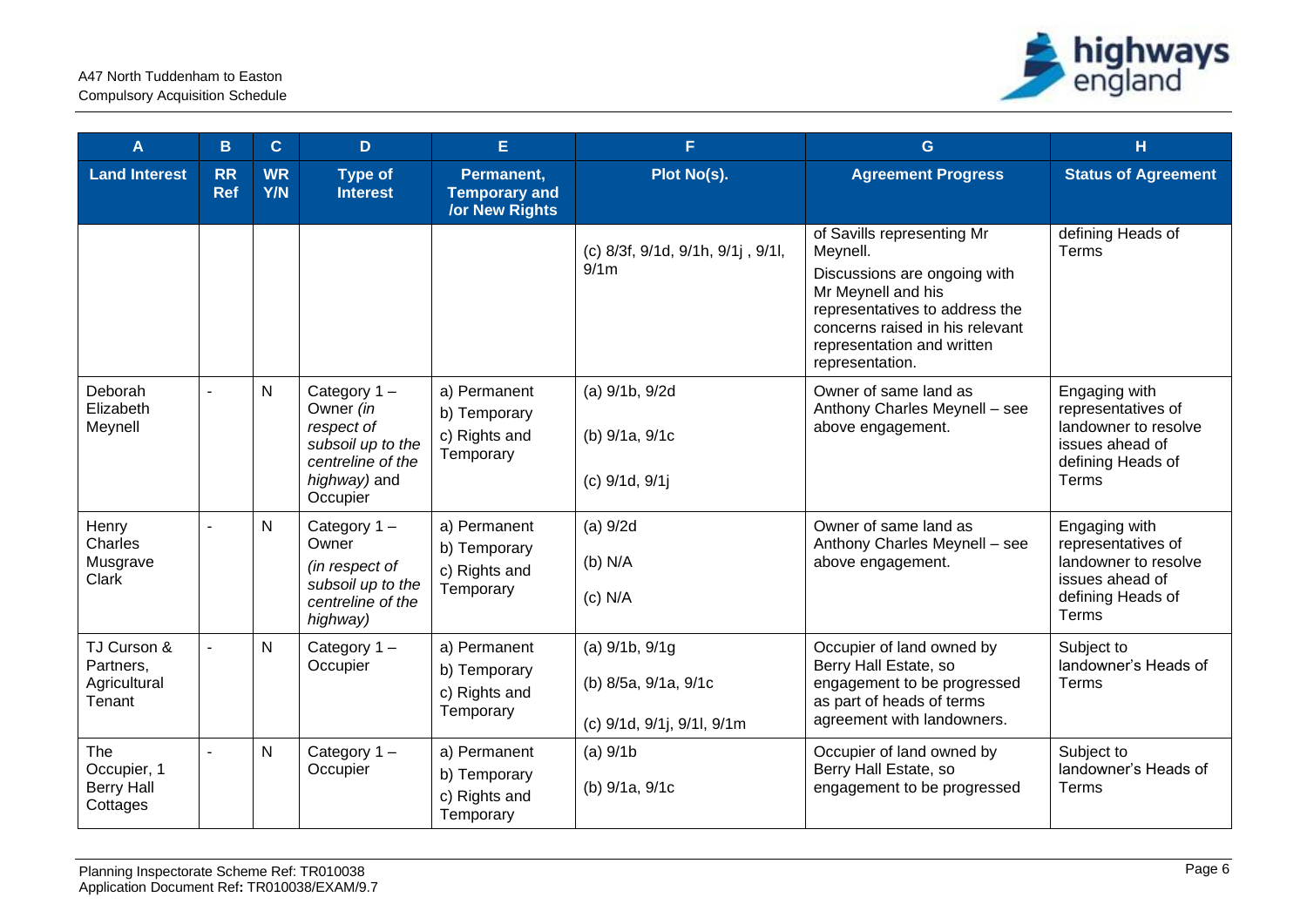

| A                                                   | B                       | $\mathbf{C}$            | D.                                | E                                                           | F.                                         | G                                                                                                                                            | H                                                             |
|-----------------------------------------------------|-------------------------|-------------------------|-----------------------------------|-------------------------------------------------------------|--------------------------------------------|----------------------------------------------------------------------------------------------------------------------------------------------|---------------------------------------------------------------|
| <b>Land Interest</b>                                | <b>RR</b><br><b>Ref</b> | <b>WR</b><br><b>Y/N</b> | <b>Type of</b><br><b>Interest</b> | Permanent,<br><b>Temporary and</b><br><b>/or New Rights</b> | Plot No(s).                                | <b>Agreement Progress</b>                                                                                                                    | <b>Status of Agreement</b>                                    |
|                                                     |                         |                         |                                   |                                                             | $(c)$ 9/1d                                 | as part of heads of terms<br>agreement with landowners.                                                                                      |                                                               |
| The<br>Occupier, 2<br><b>Berry Hall</b><br>Cottages | $\mathbf{r}$            | $\mathsf{N}$            | Category $1 -$<br>Occupier        | a) Permanent<br>b) Temporary<br>c) Rights and<br>Temporary  | $(a)$ 9/1b<br>(b) 9/1a, 9/1c<br>$(c)$ 9/1d | Occupier of land owned by<br>Berry Hall Estate, so<br>engagement to be progressed<br>as part of heads of terms<br>agreement with landowners. | Subject to<br>landowner's Heads of<br>Terms                   |
| The<br>Occupier,<br>Rosemary<br>Cottage             | $\mathbf{r}$            | $\mathsf{N}$            | Category $1 -$<br>Occupier        | a) Permanent<br>b) Temporary<br>c) Rights and<br>Temporary  | $(a)$ 9/1b<br>(b) 9/1a, 9/1c<br>$(c)$ 9/1d | Occupier of land owned by<br>Berry Hall Estate, so<br>engagement to be progressed<br>as part of heads of terms<br>agreement with landowners. | Subject to<br>landowner's Heads of<br>Terms                   |
| The<br>Occupier,<br>Tanglewood<br>Barn              |                         | N                       | Category $1 -$<br>Occupier        | a) Permanent<br>b) Temporary<br>c) Rights and<br>Temporary  | $(a)$ 9/1b<br>(b) 9/1a, 9/1c<br>$(c)$ 9/1d | Occupier of land owned by<br>Berry Hall Estate, so<br>engagement to be progressed<br>as part of heads of terms<br>agreement with landowners. | Subject to<br>landowner's Heads of<br>Terms                   |
| The<br>Occupier,<br>Walnut<br>House                 |                         | $\mathsf{N}$            | Category $1 -$<br>Occupier        | a) Permanent<br>b) Temporary<br>c) Rights and<br>Temporary  | $(a)$ 9/1b<br>(b) 9/1a, 9/1c<br>$(c)$ 9/1d | Occupier of land owned by<br>Berry Hall Estate, so<br>engagement to be progressed<br>as part of heads of terms<br>agreement with landowners. | Subject to<br>landowner's Heads of<br>Terms                   |
| The<br>Occupier,<br>Wisteria                        |                         | N                       | Category 1-<br>Occupier           | a) Permanent<br>b) Temporary<br>c) Rights and<br>Temporary  | $(a)$ 9/1b<br>(b) 9/1a, 9/1c<br>$(c)$ 9/1d | Occupier of land owned by<br>Berry Hall Estate, so<br>engagement to be progressed<br>as part of heads of terms<br>agreement with landowners. | Subject to<br>landowner's Heads of<br>Terms                   |
| David Cooper<br>and Brenda<br>Cooper                |                         | $\mathsf{N}$            | Category $1 -$<br>Owner/Occupier  | a) Permanent<br>b) Temporary                                | (a) 2/1e, 3/2a, 3/3a, 4/2c,<br>5/9a, 6/3a  | In June 2021 the Applicant sent<br>plans and instigated<br>negotiations with agent J Spink                                                   | Heads of Terms with<br>landowner in process of<br>negotiation |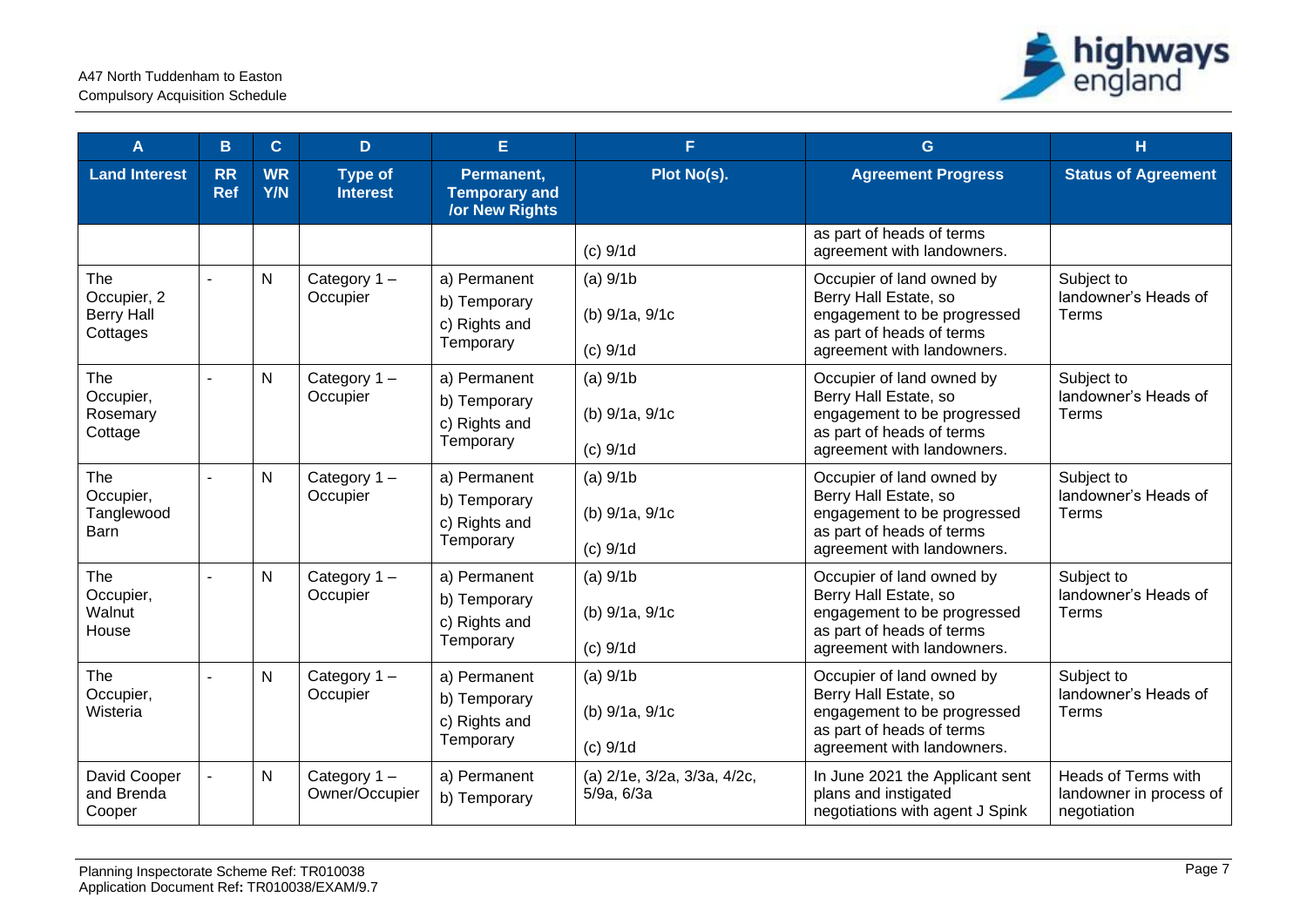

| A                       | B                       | $\mathbf{C}$            | D                                 | E.                                                          | F.                                                                                                                                                         | G                                                                                                                                | H                                                        |                                                    |                                                 |
|-------------------------|-------------------------|-------------------------|-----------------------------------|-------------------------------------------------------------|------------------------------------------------------------------------------------------------------------------------------------------------------------|----------------------------------------------------------------------------------------------------------------------------------|----------------------------------------------------------|----------------------------------------------------|-------------------------------------------------|
| <b>Land Interest</b>    | <b>RR</b><br><b>Ref</b> | <b>WR</b><br><b>Y/N</b> | <b>Type of</b><br><b>Interest</b> | Permanent,<br><b>Temporary and</b><br><b>/or New Rights</b> | Plot No(s).                                                                                                                                                | <b>Agreement Progress</b>                                                                                                        | <b>Status of Agreement</b>                               |                                                    |                                                 |
|                         |                         |                         |                                   | c) Rights and<br>Temporary                                  | (b) 5/9b, 5/9d, 6/3b<br>(c) 3/2b, 3/3b, 3/4a, 5/9c,<br>5/9e                                                                                                | of Savills, representing Mr and<br>Mrs Cooper.<br>The Applicant will continue to<br>progress discussions with the<br>landowners. |                                                          |                                                    |                                                 |
| <b>Brenda</b><br>Cooper |                         |                         | $\mathsf{N}$                      | Category $1 -$<br>Owner/Occupier                            | a) Permanent<br>(b) Temporary<br>(c) Rights and<br>Temporary                                                                                               | $(a)$ 4/5b<br>(b) 4/5a<br>(c) 3/5a, 3/6a                                                                                         | See above for 'David Cooper<br>and Brenda Cooper'.       | Heads of Terms in the<br>process of negotiation    |                                                 |
|                         |                         |                         | Category 2                        | a) Permanent<br>b) Temporary<br>c) Rights and<br>Temporary  | (a) 2/5a, 2/5d, 3/2a, 3/3a,<br>4/1b, 4/1c, 4/1i, 4/5b<br>(b) 2/5b, 2/5c, 4/1a, 4/1d,<br>4/1e, 4/1f, 4/5a<br>(c) 3/2b, 3/3b, 3/4a, 3/5a,<br>$4/1g$ , $4/1j$ | See above for 'David Cooper<br>and Brenda Cooper'.                                                                               | Heads of Terms in the<br>process of negotiation          |                                                    |                                                 |
| David Cooper            |                         |                         |                                   | $\mathsf{N}$                                                | Category 1-<br>Owner/Occupier                                                                                                                              | a) Permanent<br>b) Temporary<br>c) Rights and<br>Temporary                                                                       | (a) 2/4a, 4/4a, 7/5a<br>(b) 2/4c, 4/4b<br>(c) 2/4b, 3/1a | See above for 'David Cooper<br>and Brenda Cooper'. | Heads of Terms in the<br>process of negotiation |
|                         |                         |                         | Category 2                        | a) Permanent<br>b) Temporary<br>c) Rights and<br>Temporary  | (a) 2/4a, 2/5a, 2/5d, 3/2a,<br>3/3a, 4/1b, 4/1c, 4/1i, 4/4a,<br>4/5 <sub>b</sub><br>(b) 2/4c, 2/5b, 2/5c, 4/1a,<br>4/1d, 4/1e, 4/1f, 4/4b, 4/5a            | See above for 'David Cooper<br>and Brenda Cooper'.                                                                               | Heads of Terms in the<br>process of negotiation          |                                                    |                                                 |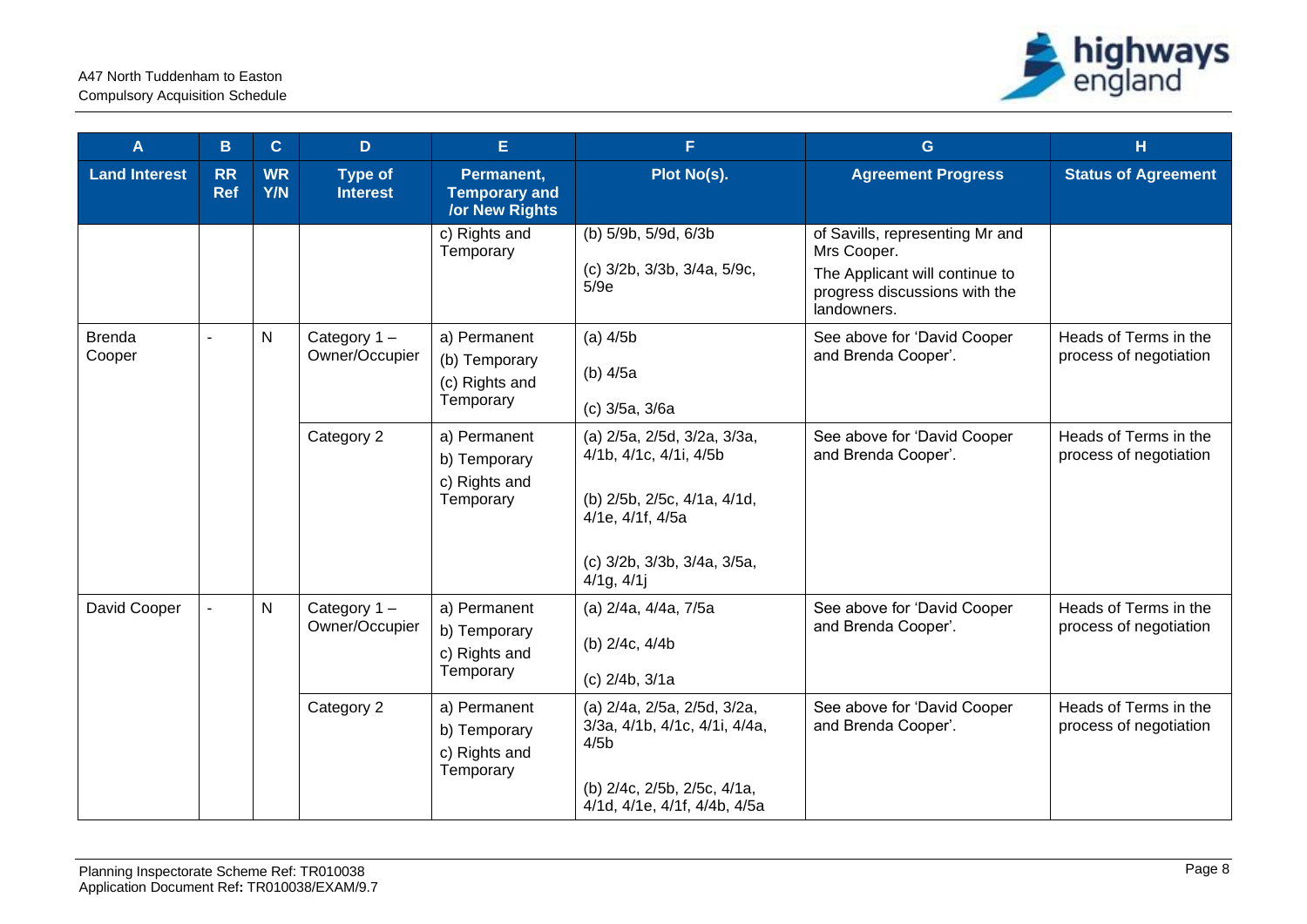

| A                                        | B                       | $\mathbf{C}$            | D                                           | E                                                           | F                                                                                               | G                                                                                                                                                                                                                                                                                                                                             | н                                                                        |
|------------------------------------------|-------------------------|-------------------------|---------------------------------------------|-------------------------------------------------------------|-------------------------------------------------------------------------------------------------|-----------------------------------------------------------------------------------------------------------------------------------------------------------------------------------------------------------------------------------------------------------------------------------------------------------------------------------------------|--------------------------------------------------------------------------|
| <b>Land Interest</b>                     | <b>RR</b><br><b>Ref</b> | <b>WR</b><br><b>Y/N</b> | <b>Type of</b><br><b>Interest</b>           | Permanent,<br><b>Temporary and</b><br><b>/or New Rights</b> | Plot No(s).                                                                                     | <b>Agreement Progress</b>                                                                                                                                                                                                                                                                                                                     | <b>Status of Agreement</b>                                               |
|                                          |                         |                         |                                             |                                                             | (c) 2/4b, 3/1a, 3/2b, 3/3b,<br>3/4a, 3/5a, 4/1g, 4/1j                                           |                                                                                                                                                                                                                                                                                                                                               |                                                                          |
| <b>Bridget</b><br>Youngs                 |                         | ${\sf N}$               | Category 1-<br>Owner/Occupier               | a) Permanent<br>b) Temporary<br>c) Rights and<br>Temporary  | (a) 5/4b, 5/9a, 6/3a, 6/4a,<br>6/4 <sub>b</sub><br>(b) 5/9b, 5/9d, 6/3b<br>(c) 5/4c, 5/9c, 5/9e | In January 2021 the Applicant<br>sent over plans and instigated<br>negotiations with agent<br>representing Mrs Youngs.<br>In April 2021 the Applicant sent<br>further information and request<br>to agent to open discussions in<br>order to seek agreement. The<br>Applicant will continue to<br>progress discussions with the<br>landowner. | Heads of Terms in the<br>process of negotiation                          |
| Carlton de<br>Vall Taylor                |                         | $\mathsf{N}$            | Category 1-<br>Owner/Occupier<br>Category 2 | a) Permanent<br>b) Temporary<br>c) Rights and<br>Temporary  | (a) 7/1f, 7/7a, 7/8a,<br>$(b)$ N/A<br>$(c)$ N/A<br>(a) 7/6a, 7/7a, 7/8a,                        | In July 2021 the Applicant has<br>commenced discussions as to<br>reach an agreement for<br>acquiring the land.<br>The Applicant will continue to<br>progress discussions with the<br>landowner.<br>See above row.                                                                                                                             | Heads of Terms in the<br>process of negotiation<br>Heads of Terms in the |
|                                          |                         |                         |                                             |                                                             | (b) 7/6c, 7/6d<br>(c) 7/6b, 7/6e                                                                |                                                                                                                                                                                                                                                                                                                                               | process of negotiation                                                   |
| Nationwide<br><b>Building</b><br>Society |                         | $\mathsf{N}$            | Category 2                                  | a) Permanent<br>b) Temporary<br>c) Rights and<br>Temporary  | (a) 7/7a, 7/8a<br>$(b)$ N/A                                                                     | Relates to land owned by<br>Carlton de Vall Taylor - see<br>above engagement.                                                                                                                                                                                                                                                                 | Subject to<br>landowner's Heads of<br>Terms                              |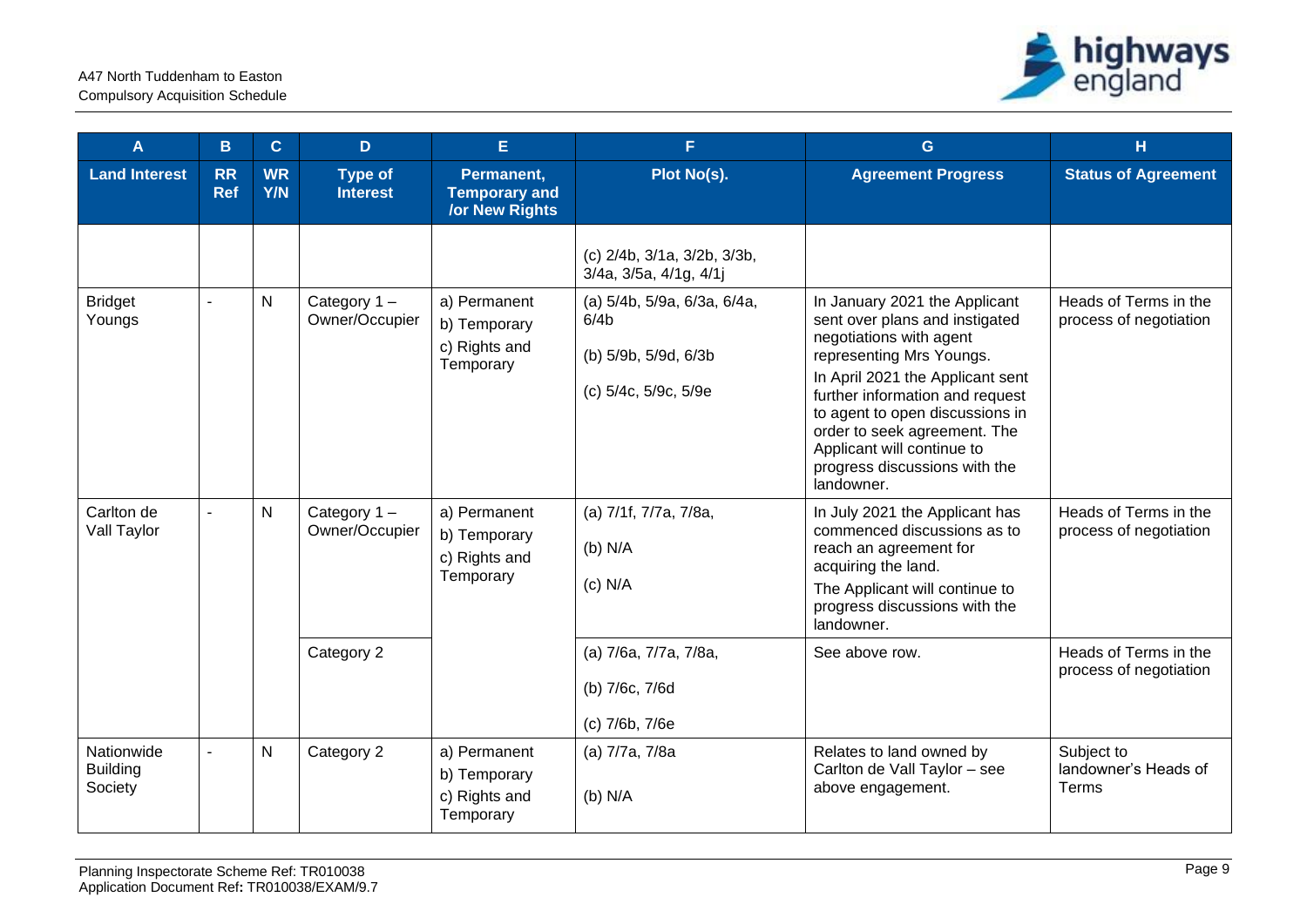

| A                                                                                | B                       | $\mathbf{C}$            | D                                 | E                                                          | F.                                                                                                                                                                | G                                                                                                                                                                                                                                                                                                                                                                                                                              | н                                               |
|----------------------------------------------------------------------------------|-------------------------|-------------------------|-----------------------------------|------------------------------------------------------------|-------------------------------------------------------------------------------------------------------------------------------------------------------------------|--------------------------------------------------------------------------------------------------------------------------------------------------------------------------------------------------------------------------------------------------------------------------------------------------------------------------------------------------------------------------------------------------------------------------------|-------------------------------------------------|
| <b>Land Interest</b>                                                             | <b>RR</b><br><b>Ref</b> | <b>WR</b><br><b>Y/N</b> | <b>Type of</b><br><b>Interest</b> | Permanent,<br><b>Temporary and</b><br>/or New Rights       | Plot No(s).                                                                                                                                                       | <b>Agreement Progress</b>                                                                                                                                                                                                                                                                                                                                                                                                      | <b>Status of Agreement</b>                      |
| <b>Beneficiaries</b><br>of John<br>Leslie<br>George<br>and<br>Agnes Edna<br>Cole |                         | $\mathsf{N}$            | Category 1 -<br>Owner/Occupier    | a) Permanent<br>b) Temporary<br>c) Rights and<br>Temporary | $(c)$ N/A<br>(a) 7/1b, 7/1e, 7/1f, 7/6a,<br>(b) 7/6c, 7/6e<br>(c) 7/6b, 7/6d                                                                                      | Applicant is in discussions with<br>the relatives - see Carlton de<br>Vall Taylor.                                                                                                                                                                                                                                                                                                                                             | Heads of Terms in the<br>process of negotiation |
| Colin Eagle<br>and<br>Denis Eagle                                                | $\blacksquare$          | N                       | Category $1 -$<br>Owner/Occupier  | a) Permanent<br>b) Temporary<br>c) Rights and<br>Temporary | (a) 2/2d, 2/2f, 2/2g, 2/5a,<br>2/5d, 4/1b, 4/1c, 4/1i, 4/2a,<br>4/2b, 4/2d, 4/2e<br>(b) 2/5b, 2/5c, 2/7a, 4/1a,<br>4/1d, 4/1e, 4/1f<br>(c) 3/5a, 3/6a, 4/1g, 4/1j | In January 2021 the Applicant<br>sent over plans plus scheme<br>timetable information and<br>instigated negotiations with<br>agent representing Mr Eagle.<br>Continued negotiations since<br>January 2021.<br>In June 2021 the Applicant<br>commenced compensation<br>negotiations and discussions<br>around accommodation works<br>to land.<br>The Applicant will continue to<br>progress discussions with the<br>landowners. | Heads of Terms in the<br>process of negotiation |
| Jean<br>Elizabeth<br>Eagle                                                       | $\sim$                  | $\mathsf{N}$            | Category 1 -<br>Owner/Occupier    | a) Permanent<br>b) Temporary<br>c) Rights and<br>Temporary | (a) 2/2f, 2/2g, 4/2a, 4/2b<br>(b) 2/7a<br>$(c)$ N/A                                                                                                               | Negotiations with this person<br>are combined with the<br>negotiations with the persons<br>above.                                                                                                                                                                                                                                                                                                                              | Heads of Terms in the<br>process of negotiation |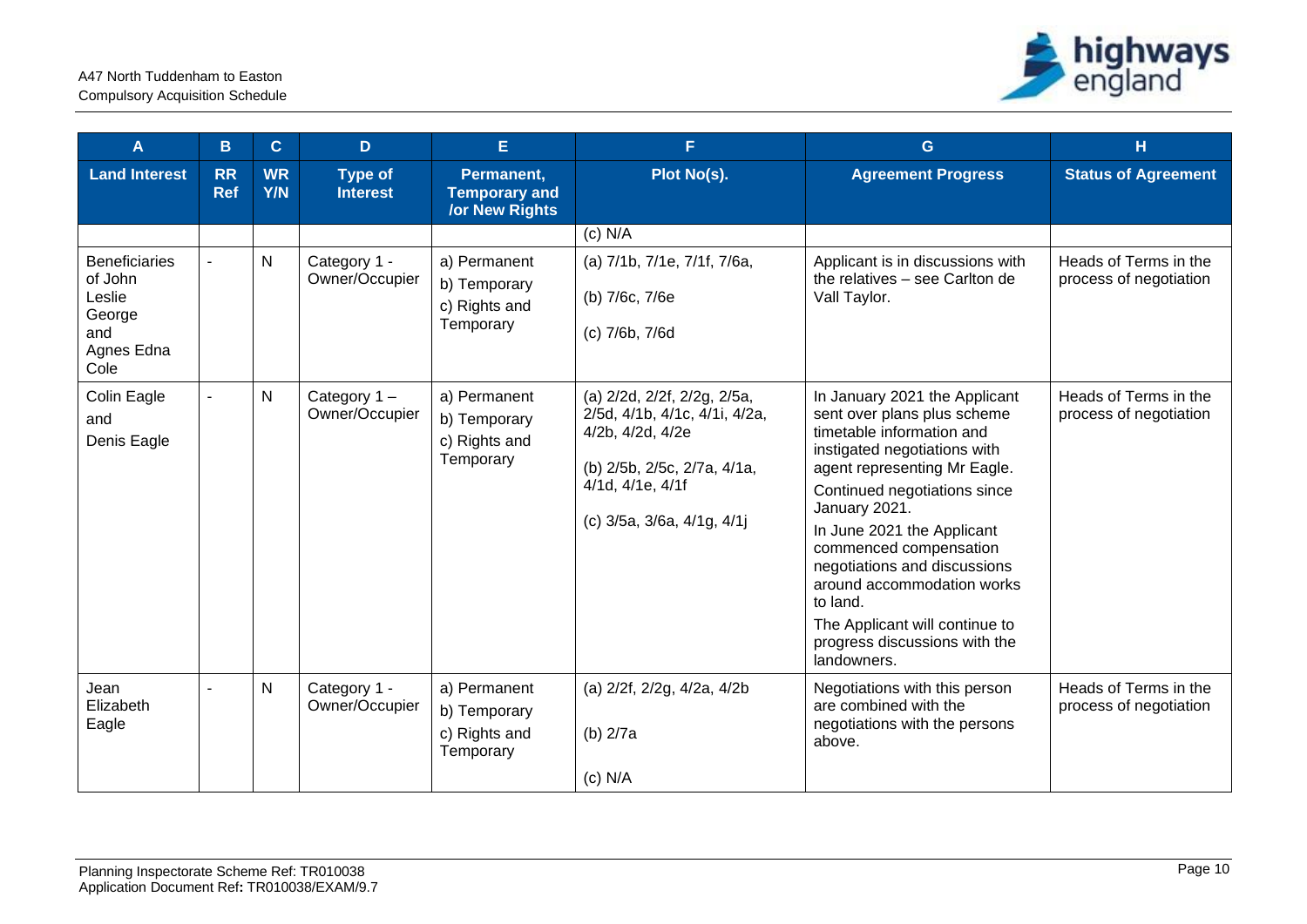

| A                                                 | в                       | $\mathbf{C}$            | D                                                                       | E                                                           | F.                                                   | G                                                                                                                                                                               | H                                               |
|---------------------------------------------------|-------------------------|-------------------------|-------------------------------------------------------------------------|-------------------------------------------------------------|------------------------------------------------------|---------------------------------------------------------------------------------------------------------------------------------------------------------------------------------|-------------------------------------------------|
| <b>Land Interest</b>                              | <b>RR</b><br><b>Ref</b> | <b>WR</b><br><b>Y/N</b> | <b>Type of</b><br><b>Interest</b>                                       | Permanent,<br><b>Temporary and</b><br><b>/or New Rights</b> | Plot No(s).                                          | <b>Agreement Progress</b>                                                                                                                                                       | <b>Status of Agreement</b>                      |
| Denis Eagle<br>and<br>Jean<br>Elizabeth<br>Eagle  |                         | ${\sf N}$               | Category 2                                                              | a) Permanent<br>b) Temporary<br>c) Rights and<br>Temporary  | $(a)$ 3/2a, 4/5b<br>(b) 4/5a<br>(c) 3/2b, 3/4a       | Negotiations with this person<br>are combined with the<br>negotiations with the persons<br>above.                                                                               | Heads of Terms in the<br>process of negotiation |
| Martin<br>Geoffrey<br>Cooper                      | $\blacksquare$          | $\mathsf{N}$            | Category 1 -<br>Occupier<br>(Only in respect<br>of rights of<br>access) | a) Permanent<br>b) Temporary<br>c) Rights and<br>Temporary  | $(a)$ N/A<br>$(b)$ N/A<br>(c) 3/3b, 3/4a, 3/5a, 3/6a | Occupier of land owned by<br>Colin and Denis Eagle and<br>Brenda and David Cooper, so<br>engagement to be progressed<br>as part of heads of terms<br>agreement with landowners. | Subject to<br>landowner's Heads of<br>Terms     |
| The<br>Occupier,<br>Lodge Farm<br><b>Bungalow</b> | $\overline{a}$          | $\mathsf{N}$            | Category $1 -$<br>Occupier<br>(in respect of<br>rights of access)       | a) Permanent<br>b) Temporary<br>c) Rights and<br>Temporary  | $(a)$ N/A<br>$(b)$ N/A<br>(c) 3/3b, 3/4a, 3/5a, 3/6a | Occupier of land owned by<br>Colin and Denis Eagle and<br>Brenda and David Cooper, so<br>engagement to be progressed<br>as part of heads of terms<br>agreement with landowners. | Subject to<br>landowner's Heads of<br>Terms     |
| The<br>Occupier,<br>North View<br>Barn            |                         | $\mathsf{N}$            | Category $1 -$<br>Occupier<br>(in respect of<br>rights of access)       | a) Permanent<br>b) Temporary<br>c) Rights and<br>Temporary  | $(a)$ N/A<br>(b) N/A<br>$(c)$ 3/6a                   | Occupier of land owned by<br>Colin and Denis Eagle, so<br>engagement to be progressed<br>as part of heads of terms<br>agreement with landowners.                                | Subject to<br>landowner's Heads of<br>Terms     |
| Deborah<br><b>Barter</b>                          |                         | N                       | Category 1 -<br>Occupier<br>(in respect of<br>rights of access)         | a) Permanent<br>b) Temporary<br>c) Rights and<br>Temporary  | $(a)$ N/A<br>$(b)$ N/A<br>$(c)$ 3/6a                 | Occupier of land owned by<br>Colin and Denis Eagle and<br>Brenda Cooper, so<br>engagement to be progressed<br>as part of heads of terms<br>agreement with landowners.           | Subject to<br>landowner's Heads of<br>Terms     |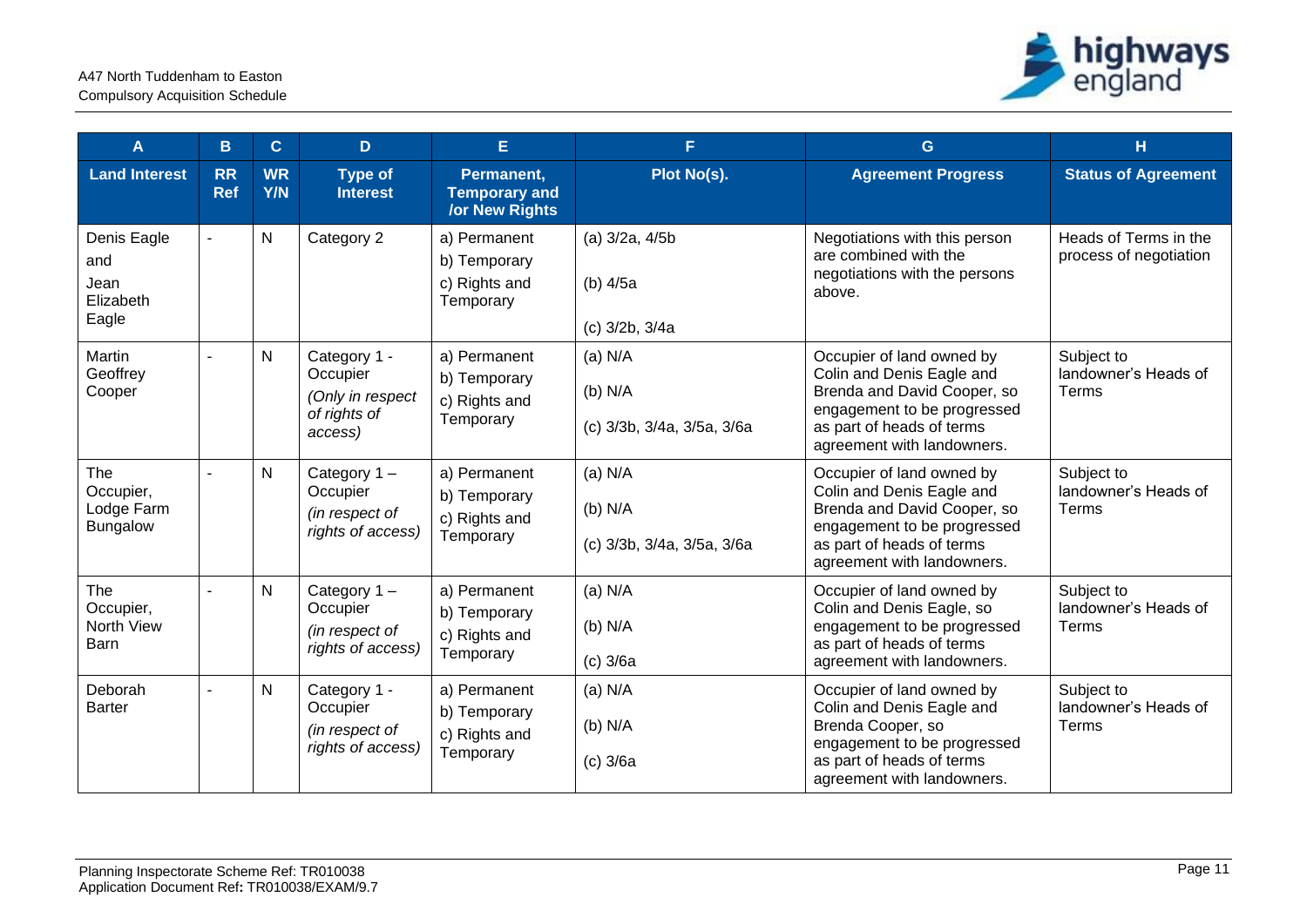

| $\mathbf{A}$                                                       | B                       | $\mathbf{C}$     | D                                                               | E.                                                          | F.                                                        | G.                                                                                                                                                                                                                                                                                                                                                                                                                                                                                                       | $\mathbf H$                                     |
|--------------------------------------------------------------------|-------------------------|------------------|-----------------------------------------------------------------|-------------------------------------------------------------|-----------------------------------------------------------|----------------------------------------------------------------------------------------------------------------------------------------------------------------------------------------------------------------------------------------------------------------------------------------------------------------------------------------------------------------------------------------------------------------------------------------------------------------------------------------------------------|-------------------------------------------------|
| <b>Land Interest</b>                                               | <b>RR</b><br><b>Ref</b> | <b>WR</b><br>Y/N | <b>Type of</b><br><b>Interest</b>                               | Permanent,<br><b>Temporary and</b><br><b>/or New Rights</b> | Plot No(s).                                               | <b>Agreement Progress</b>                                                                                                                                                                                                                                                                                                                                                                                                                                                                                | <b>Status of Agreement</b>                      |
| Peter<br>Whatling                                                  |                         | N                | Category 1 -<br>Occupier<br>(in respect of<br>rights of access) | a) Permanent<br>b) Temporary<br>c) Rights and<br>Temporary  | $(a)$ N/A<br>(b) N/A<br>$(c)$ 3/6a                        | Occupier of land owned by<br>Colin and Denis Eagle and<br>Brenda Cooper, so<br>engagement to be progressed<br>as part of heads of terms<br>agreement with landowners.                                                                                                                                                                                                                                                                                                                                    | Subject to<br>landowner's Heads of<br>Terms     |
| Gerard<br>Seaman                                                   | $\overline{a}$          | N                | Category $1 -$<br>Owner/Occupier                                | a) Permanent<br>b) Temporary<br>c) Rights and<br>Temporary  | (a) 5/5b, 5/7a<br>(b) 4/9a, 5/5a, 5/7b,<br>(c) 5/4c, 5/7c | In April 2021 the Applicant sent<br>over plans and instigated<br>negotiations with agent Richard<br><b>Hewitt of Hayes Store</b><br>representing Mr Seaman.<br>The Applicant will continue to<br>progress discussions with the<br>landowner.                                                                                                                                                                                                                                                             | Heads of Terms in the<br>process of negotiation |
| James<br>Robert<br>Thomas<br>and<br>Rosemary<br>Kathleen<br>Thomas |                         | N                | Category $1 -$<br>Owner/Occupier                                | a) Permanent<br>b) Temporary<br>c) Rights and<br>Temporary  | (a) 4/2e, 4/7a, 5/2a<br>(b) N/A<br>$(c)$ N/A              | In March 2021 the Applicant<br>sent over plans and instigated<br>negotiations. The Applicant<br>also responded to queries on<br>title and land area to be<br>acquired.<br>In April 2021 the Applicant<br>opened the assessment of<br>valuation factors requiring<br>consideration sent to Mrs<br>Hardingham for discussion.<br>The Applicant provided a<br>response acknowledging being<br>made aware of potential<br>asbestos dumping on<br>claimant's land. Progress on<br>agreement halted until site | Heads of Terms in the<br>process of negotiation |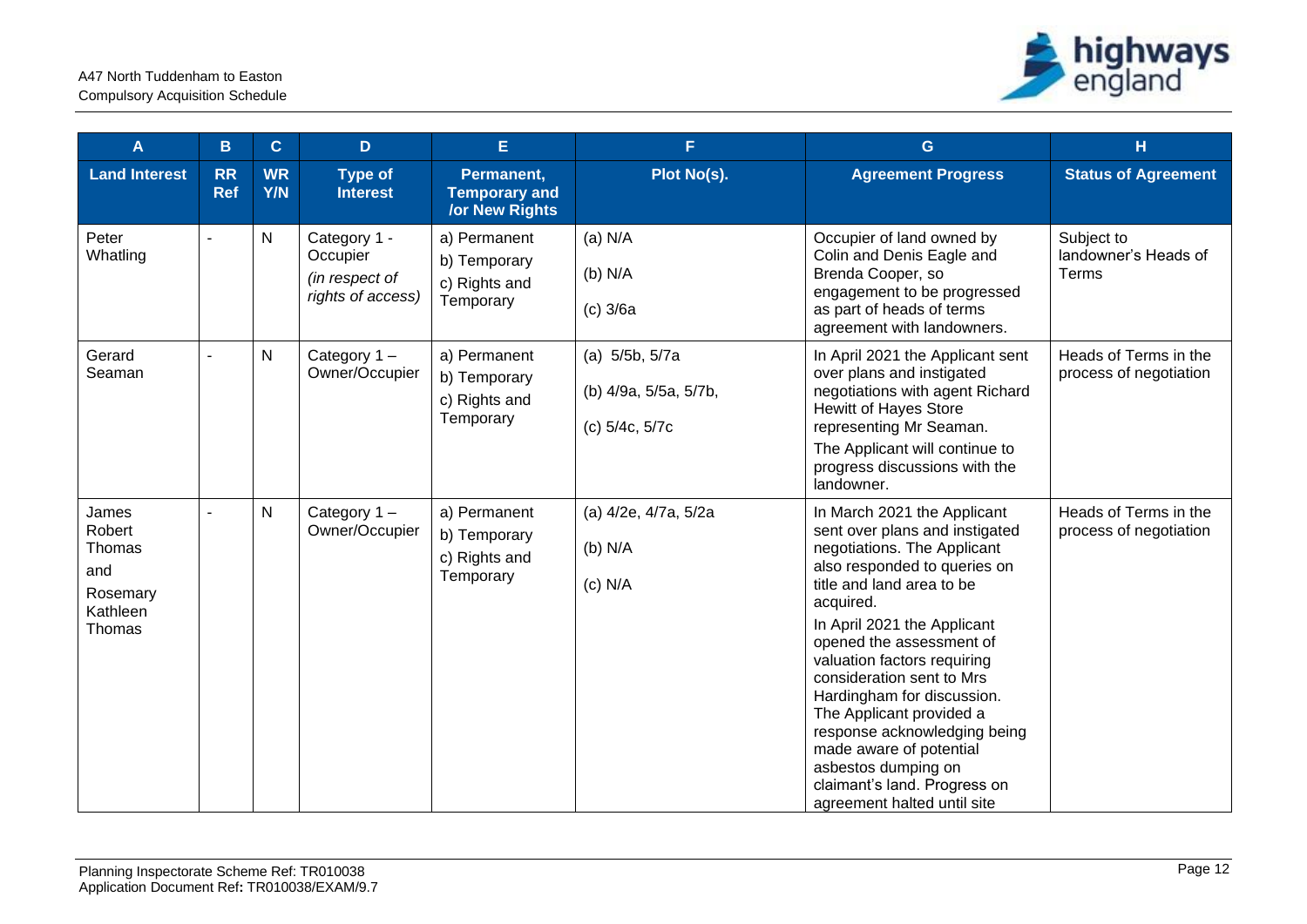

| A                                                    | $\mathbf{B}$            | $\mathbf{C}$            | D.                                          | E.                                                         | F.                                                                                                                                                                                                                            | G                                                                                                                                                                                                                                                                                                                                                                                                               | H                                               |
|------------------------------------------------------|-------------------------|-------------------------|---------------------------------------------|------------------------------------------------------------|-------------------------------------------------------------------------------------------------------------------------------------------------------------------------------------------------------------------------------|-----------------------------------------------------------------------------------------------------------------------------------------------------------------------------------------------------------------------------------------------------------------------------------------------------------------------------------------------------------------------------------------------------------------|-------------------------------------------------|
| <b>Land Interest</b>                                 | <b>RR</b><br><b>Ref</b> | <b>WR</b><br><b>Y/N</b> | <b>Type of</b><br><b>Interest</b>           | Permanent,<br><b>Temporary and</b><br>/or New Rights       | Plot No(s).                                                                                                                                                                                                                   | <b>Agreement Progress</b>                                                                                                                                                                                                                                                                                                                                                                                       | <b>Status of Agreement</b>                      |
|                                                      |                         |                         |                                             |                                                            |                                                                                                                                                                                                                               | investigations have been made<br>by the Applicant.                                                                                                                                                                                                                                                                                                                                                              |                                                 |
| <b>Nicholas</b><br>Gowing<br>and<br>Joanne<br>Gowing |                         | $\mathsf{N}$            | Category 1-<br>Owner/Occupier               | a) Permanent<br>b) Temporary<br>c) Rights and<br>Temporary | (a) 12/2c, 12/4a, 13/1b,<br>13/1c, 13/1f, 13/1g, 13/2a,<br>14/3b, 14/3c, 14/4a, 14/4c,<br>14/4d, 15/1d<br>(b) 12/4b, 13/1a, 13/1h, 13/1i,<br>14/4b, 14/4e, 14/4f, 15/1c,<br>15/1e<br>(c) 12/4c, 13/1d, 13/1e,<br>14/4g, 15/1a | In March 2021 the Applicant<br>sent over plans and instigated<br>negotiations with agent R<br>Debeer acting for the Gowings.<br>In April 2021 the Applicant<br>opened views as to<br>compensation in order to seek<br>land agreement. In July 2021<br>the Applicant corresponded<br>with the agent on compensation<br>issues.<br>The Applicant will continue to<br>progress discussions with the<br>landowners. | Heads of Terms in the<br>process of negotiation |
| Matthew<br>Rampton                                   |                         | $\mathsf{N}$            | Category 1-<br>Owner/Occupier               | a) Permanent<br>b) Temporary<br>c) Rights and<br>Temporary | (a) 9/6a, 11/3a, 12/2c, 16/6b,<br>17/1f<br>(b) 9/6c, 11/3b, 16/6a<br>(c) 9/6b, 15/7a, 16/6c,                                                                                                                                  | In March 2021 the Applicant<br>instigated discussions on land<br>required for scheme.<br>Agent details provided to<br>continue negotiations with<br><b>Bidwell Norwich.</b><br>In June 2021 the Applicant tried<br>to instigate contact with agent<br>from Bidwells to open<br>discussion and seek agreement<br>to acquire land. The Applicant<br>is chasing engagement.                                        | Heads of Terms in the<br>process of negotiation |
| Matthew<br>John<br>Rampton and                       |                         | $\mathsf{N}$            | Category 1-<br>Owner (Only in<br>respect of | a) Permanent<br>b) Temporary                               | (a) 17/1f<br>$(b)$ N/A                                                                                                                                                                                                        | See above engagement with<br>Matthew Rampton.                                                                                                                                                                                                                                                                                                                                                                   | Heads of Terms in the<br>process of negotiation |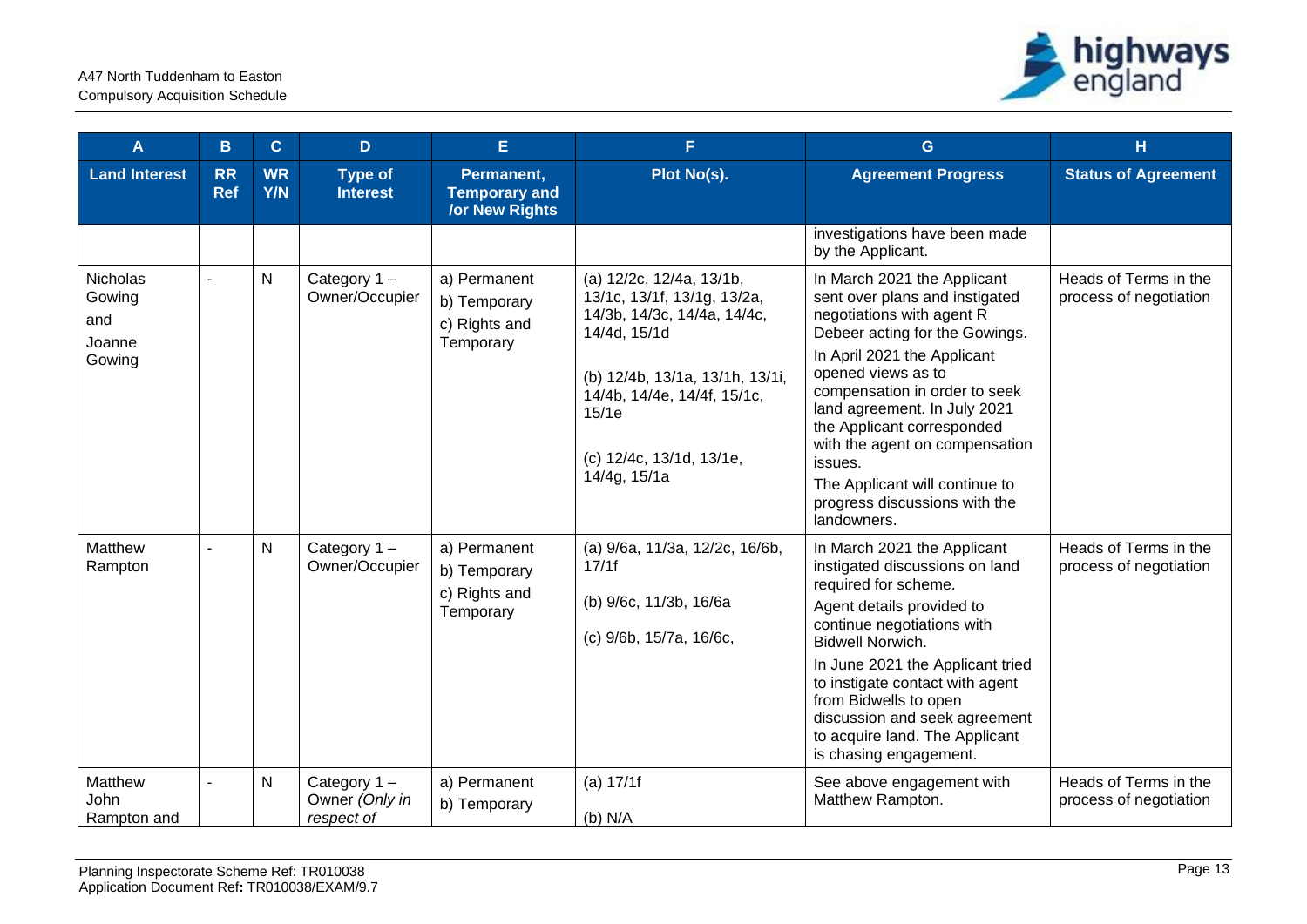

| A                                                                             | B                       | $\mathbf{C}$            | D                                                  | E.                                                          | F.                                                                           | G                                                                                                                                                                                                                                                                                                                                                                                                                         | H                                               |
|-------------------------------------------------------------------------------|-------------------------|-------------------------|----------------------------------------------------|-------------------------------------------------------------|------------------------------------------------------------------------------|---------------------------------------------------------------------------------------------------------------------------------------------------------------------------------------------------------------------------------------------------------------------------------------------------------------------------------------------------------------------------------------------------------------------------|-------------------------------------------------|
| <b>Land Interest</b>                                                          | <b>RR</b><br><b>Ref</b> | <b>WR</b><br><b>Y/N</b> | <b>Type of</b><br><b>Interest</b>                  | Permanent,<br><b>Temporary and</b><br><b>/or New Rights</b> | Plot No(s).                                                                  | <b>Agreement Progress</b>                                                                                                                                                                                                                                                                                                                                                                                                 | <b>Status of Agreement</b>                      |
| Katie Lalor<br>Rampton                                                        |                         |                         | subsoil up to the<br>centreline of the<br>highway) | c) Rights and<br>Temporary                                  | $(c)$ N/A                                                                    | As this land relates to historic<br>subsoil interests beneath a<br>local highway, the ownership of<br>which is unknown but assumed<br>to be the local highway<br>authority (and the rebuttable<br>presumption of the adjoining<br>frontager does not apply), a<br>letter is to be issued in<br>September 2021 explaining<br>plans to resolve Land Registry<br>records by confirming local<br>highway authority ownership. |                                                 |
| Albert James<br>Papworth                                                      |                         | $\mathsf{N}$            | Category 1 -<br>Owner/Occupier                     | a) Permanent<br>b) Temporary<br>c) Rights and<br>Temporary  | (a) 9/6a, 11/3a, 16/6b<br>(b) 9/6c, 11/3b, 16/6a,<br>(c) 9/6b, 15/7a, 16/6c  | Owner of same land as<br>Matthew Rampton - see above<br>engagement.                                                                                                                                                                                                                                                                                                                                                       | Heads of Terms in the<br>process of negotiation |
| Christopher<br>Mark<br>Rampton                                                |                         | $\mathsf{N}$            | Category 1 -<br>Owner/Occupier                     | a) Permanent<br>b) Temporary<br>c) Rights and<br>Temporary  | (a) 9/6a, 11/3a, 16/6b<br>(b) 9/6c, 11/3b, 16/6a,<br>(c) 9/6b, 15/7a, 16/6c, | Owner of same land as<br>Matthew Rampton - see above<br>engagement.                                                                                                                                                                                                                                                                                                                                                       | Heads of Terms in the<br>process of negotiation |
| Peter<br>Edwards<br>and<br>Patricia<br>Edwards<br>(P G)<br>Edwards &<br>Sons) |                         | ${\sf N}$               | Category $1 -$<br>Owner/Occupier                   | a) Permanent<br>b) Temporary<br>c) Rights and<br>Temporary  | (a) 1/2g, 1/3b, 7/1a,<br>(b) 1/2h, 1/3a,<br>$(c)$ N/A                        | In March 2021 the Applicant<br>sent over plans and instigated<br>negotiations with agent Jamie<br>Seaman Brown and Co agent<br>for Mr Edwards<br>In June 2021 continued<br>negotiations with agent on<br>compensation values in order<br>to seek agreement.                                                                                                                                                               | Heads of Terms in the<br>process of negotiation |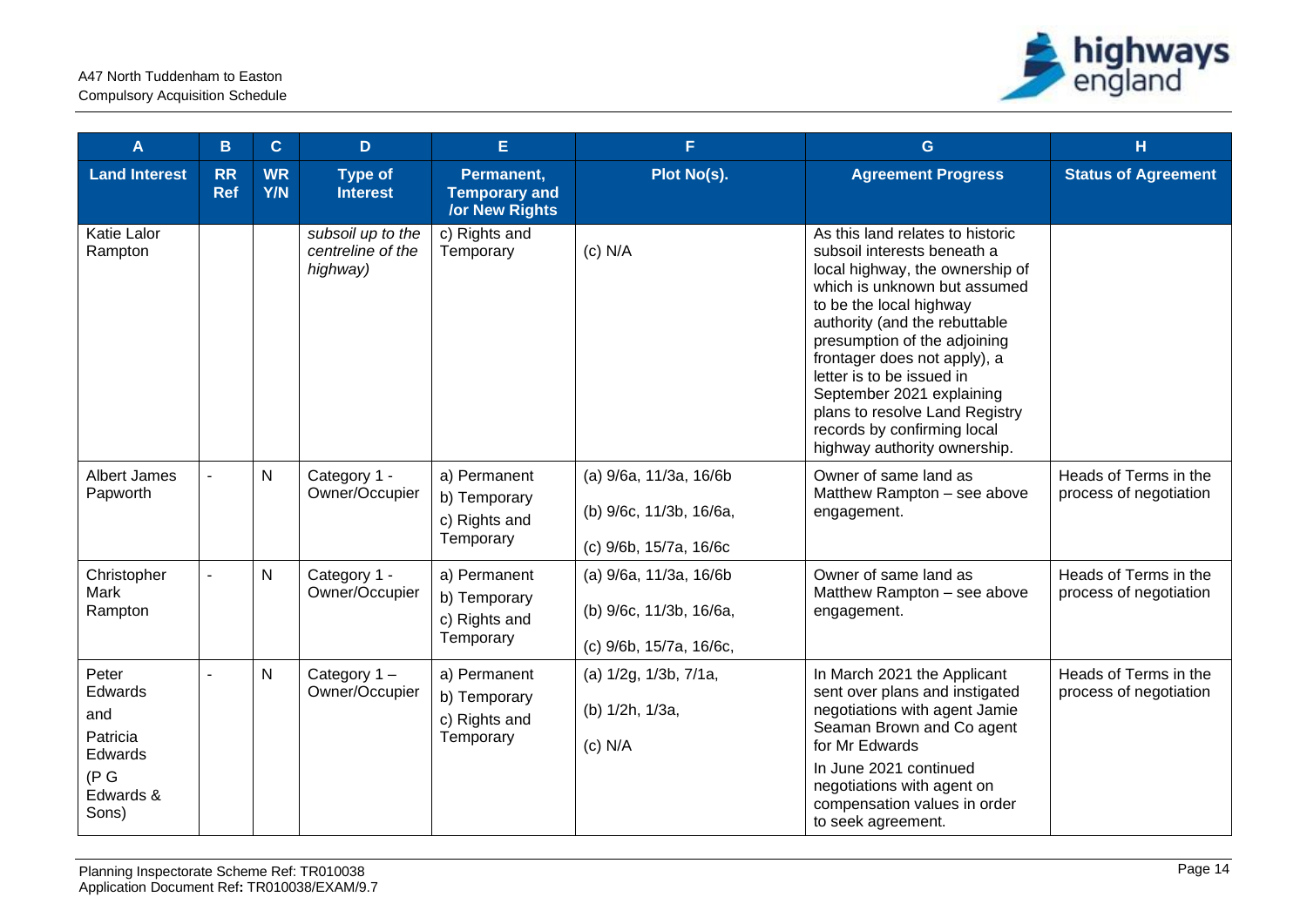

| A                           | B                        | $\mathbf{C}$            | D                                 | E.                                                          | F.                                                                                                                                                                                                                                                                                   | G                                                                                                                                                                                                                                                                                                                                                                                                                                                                                                                                                                                                   | H.                                              |
|-----------------------------|--------------------------|-------------------------|-----------------------------------|-------------------------------------------------------------|--------------------------------------------------------------------------------------------------------------------------------------------------------------------------------------------------------------------------------------------------------------------------------------|-----------------------------------------------------------------------------------------------------------------------------------------------------------------------------------------------------------------------------------------------------------------------------------------------------------------------------------------------------------------------------------------------------------------------------------------------------------------------------------------------------------------------------------------------------------------------------------------------------|-------------------------------------------------|
| <b>Land Interest</b>        | <b>RR</b><br><b>Ref</b>  | <b>WR</b><br><b>Y/N</b> | <b>Type of</b><br><b>Interest</b> | Permanent,<br><b>Temporary and</b><br><b>/or New Rights</b> | Plot No(s).                                                                                                                                                                                                                                                                          | <b>Agreement Progress</b>                                                                                                                                                                                                                                                                                                                                                                                                                                                                                                                                                                           | <b>Status of Agreement</b>                      |
|                             |                          |                         |                                   |                                                             |                                                                                                                                                                                                                                                                                      | The Applicant will continue to<br>progress discussions with the<br>landowners.                                                                                                                                                                                                                                                                                                                                                                                                                                                                                                                      |                                                 |
| Jonathan<br>Paul<br>Edwards | ÷,                       | $\mathsf{N}$            | Category 1 -<br>Owner/Occupier    | a) Permanent<br>b) Temporary<br>c) Rights and<br>Temporary  | (a) 1/2g, 1/3b, 7/1a<br>(b) 1/2h, 1/3a<br>$(c)$ N/A                                                                                                                                                                                                                                  | Owner of same land as Peter<br><b>Edwards and Patricia Edwards</b><br>- see above engagement.                                                                                                                                                                                                                                                                                                                                                                                                                                                                                                       | Heads of Terms in the<br>process of negotiation |
| David Neil<br>Alston        | RR-<br>022<br>RR-<br>074 | $\mathsf{N}$            | Category $1 -$<br>Owner/Occupier  | a) Permanent<br>b) Temporary<br>c) Rights and<br>Temporary  | (a) 5/4a, 7/1b, 7/1e, 7/1f,<br>7/1g, 7/1i, , 7/1k, 7/1l, 7/9b,<br>7/9e, 7/10b, 8/1b, 8/3c, 8/4a,<br>8/6a, 9/2b, 9/4a, 10/1a,<br>10/2a, 10/4a, 17/1a, 17/1b,<br>17/1d, 17/1e<br>(b) 7/1j, 8/1a, 8/3a, 8/4b,<br>8/6b, 10/2b, 17/1c<br>(c) 7/1n, 7/9a, 7/10a, 8/1c,<br>8/3b, 8/4c, 8/4d | In April 2021 the Project team<br>held discussions with the agent<br>for Mr Alston regarding road<br>closures, land takes and travel<br>routes to and from retained<br>land. Discussions also held<br>about future development on<br>northern land.<br>In April 2021 the Applicant sent<br>over plans and instigated<br>negotiations with agent<br>representing Mr Alston.<br>In July 2021 the Applicant<br>provided initial valuations for<br>compensation negotiations to<br>seek agreement to acquire<br>land.<br>The Applicant will continue to<br>progress discussions with the<br>landowners. | Heads of Terms in the<br>process of negotiation |
| Allan Lindsay<br>Alston     | $\overline{a}$           | $\mathsf{N}$            | Category 2                        | a) Permanent<br>b) Temporary                                | (a) 7/10b, 8/1b, 9/4a, 10/1a                                                                                                                                                                                                                                                         | Owner of same land as David<br>Neil Alston - see above<br>engagement.                                                                                                                                                                                                                                                                                                                                                                                                                                                                                                                               | Heads of Terms in the<br>process of negotiation |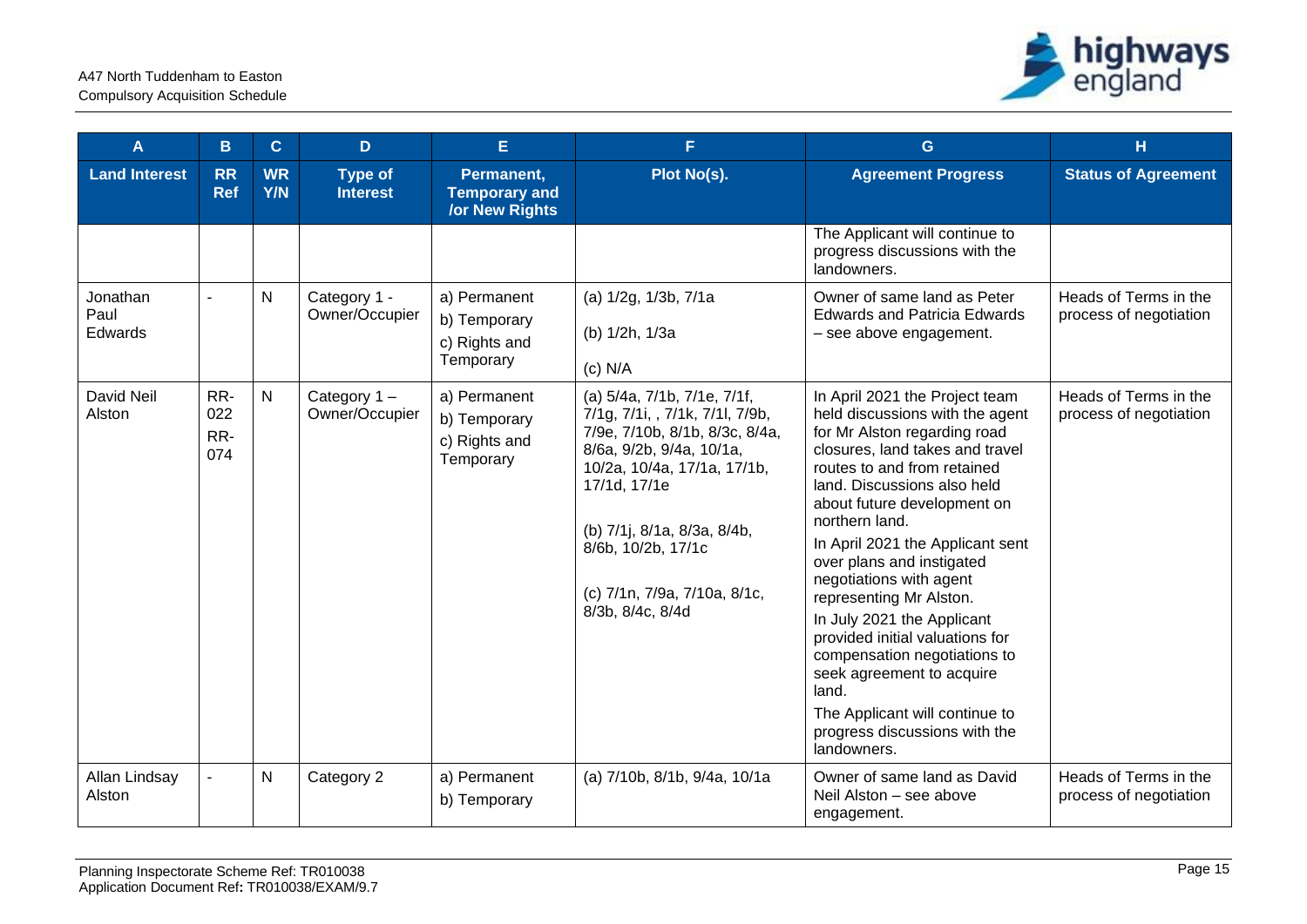

| A                                                                                | B                       | $\mathbf{C}$            | D                                 | E                                                           | F.                                                                                            | G                                                                                                                                                                                                                                                                                                                         | н                                               |
|----------------------------------------------------------------------------------|-------------------------|-------------------------|-----------------------------------|-------------------------------------------------------------|-----------------------------------------------------------------------------------------------|---------------------------------------------------------------------------------------------------------------------------------------------------------------------------------------------------------------------------------------------------------------------------------------------------------------------------|-------------------------------------------------|
| <b>Land Interest</b>                                                             | <b>RR</b><br><b>Ref</b> | <b>WR</b><br><b>Y/N</b> | <b>Type of</b><br><b>Interest</b> | Permanent,<br><b>Temporary and</b><br><b>/or New Rights</b> | Plot No(s).                                                                                   | <b>Agreement Progress</b>                                                                                                                                                                                                                                                                                                 | <b>Status of Agreement</b>                      |
|                                                                                  |                         |                         |                                   | c) Rights and<br>Temporary                                  | (b) $8/1a$<br>(c) 7/10a, 8/1c                                                                 |                                                                                                                                                                                                                                                                                                                           |                                                 |
| Mary<br>Elizabeth<br>Tuddenham                                                   |                         | $\mathsf{N}$            | Category 1 -<br>Owner/Occupier    | a) Permanent<br>b) Temporary<br>c) Rights and<br>Temporary  | (a) 7/10b, 8/1b, 9/2b, 9/4a,<br>10/1a, 10/4a<br>(b) 8/1a, 8/3a<br>(c) 7/1n, 7/10a, 8/1c, 8/3b | See above for David Neil<br>Alston. Mary Tuddenham is<br>part of Mr David Alston land<br>requirements and all<br>discussions are to be held via<br>agent for Mr Alston.                                                                                                                                                   | Heads of Terms in the<br>process of negotiation |
| Mr Leaney                                                                        | $\blacksquare$          | $\mathsf{N}$            | Category $1 -$<br>Owner           | a) Permanent<br>b) Temporary<br>c) Rights and<br>Temporary  | (a) 7/1f, 7/1g, 7/1l, 7/9b, 7/9e<br>$(b)$ N/A<br>$(c)$ N/A                                    | New owner of land within land<br>parcel adjacent to River Tud<br>and Church Lane, purchased<br>off Mr Alston. Extent and legal<br>status of interest of new parcel<br>to be confirmed, but Applicant<br>has met with new owner to<br>comment discussions to reach<br>a heads of terms agreement.                          | Heads of Terms in the<br>process of negotiation |
| lan James<br>Alston,<br>James<br>Thomas<br>Alston,<br>and<br>Lisa Rose<br>Alston | RR-<br>059              | $\mathsf{N}$            | Category $1 -$<br>Owner/Occupier  | a) Permanent<br>b) Temporary<br>c) Rights and<br>Temporary  | (a) 13/4a, 18/2a, 18/3a<br>$(b)$ N/A<br>(c) 18/1b, 18/4a, 18/4b, 19/1a                        | The Applicant has been having<br>ongoing discussions with agent<br>J Rush of Brown and Co in<br>relation to the land owned by<br>the Alstons, including the<br>Norwich Food Enterprise Park,<br>and land requirements the<br>Applicant.<br>The Applicant will continue to<br>progress discussions with the<br>landowners. | Heads of Terms in the<br>process of negotiation |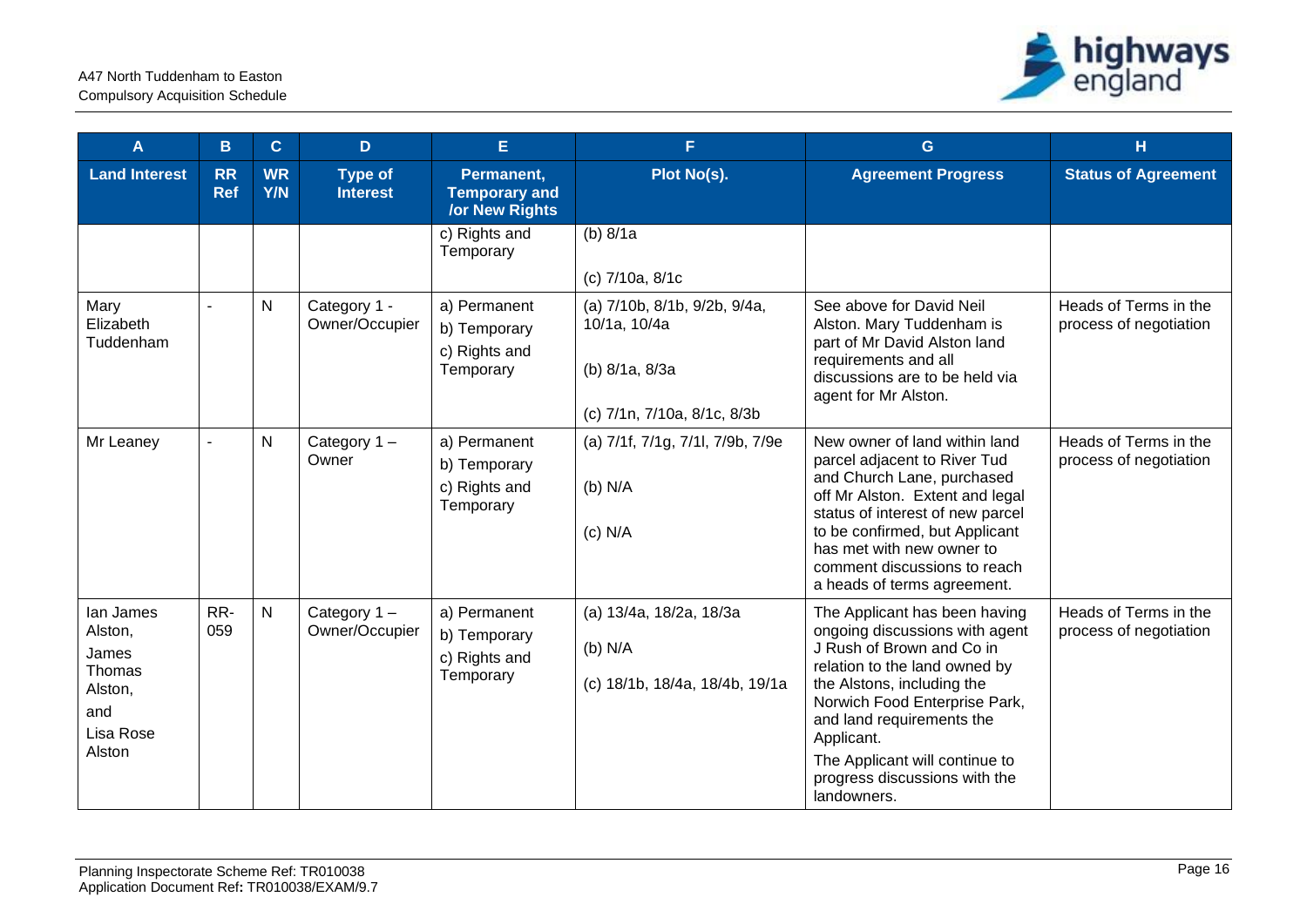

| A                                        | B                       | $\mathbf C$      | D                                                                                                    | Е                                                           | F.                                                                               | G                                                                                                                                                                           | н                                               |
|------------------------------------------|-------------------------|------------------|------------------------------------------------------------------------------------------------------|-------------------------------------------------------------|----------------------------------------------------------------------------------|-----------------------------------------------------------------------------------------------------------------------------------------------------------------------------|-------------------------------------------------|
| <b>Land Interest</b>                     | <b>RR</b><br><b>Ref</b> | <b>WR</b><br>Y/N | <b>Type of</b><br><b>Interest</b>                                                                    | Permanent,<br><b>Temporary and</b><br><b>/or New Rights</b> | Plot No(s).                                                                      | <b>Agreement Progress</b>                                                                                                                                                   | <b>Status of Agreement</b>                      |
| H J Alston &<br>Sons Limited             | RR-<br>022              | $\mathsf{N}$     | Category 1 -<br>Owner/Occupier                                                                       | a) Permanent<br>b) Temporary<br>c) Rights and<br>Temporary  | (a) 9/2e, 9/6a, 11/3a, 16/6b<br>(b) 9/6c, 11/3b, 16/6a<br>(c) 9/6b, 15/7a, 16/6c | Ian James Alston and James<br>Thomas Alston are Directors of<br>this business - see above<br>engagement.                                                                    | Heads of Terms in the<br>process of negotiation |
| Honingham<br>Farms<br>Limited            | $\blacksquare$          | N                | Category 1 -<br>Owner/Occupier                                                                       | a) Permanent<br>b) Temporary<br>c) Rights and<br>Temporary  | (a) 14/5b<br>(b) 14/5a<br>$(c)$ N/A                                              | Ian James Alston and James<br>Thomas Alston are Directors of<br>this business - see above<br>engagement.                                                                    | Heads of Terms in the<br>process of negotiation |
| William<br>Young<br>(Dereham)<br>Limited | $\blacksquare$          | $\mathsf{N}$     | Category $1 -$<br>Owner (Only in<br>respect of<br>subsoil up to the<br>centreline of the<br>highway) | a) Permanent<br>b) Temporary<br>c) Rights and<br>Temporary  | (a) 13/2a, 17/1f<br>(b) N/A<br>$(c)$ N/A                                         | Ian James Alston and James<br>Thomas Alston are Directors of<br>this business - see above<br>engagement.                                                                    | Heads of Terms in the<br>process of negotiation |
|                                          |                         |                  | Category 2                                                                                           |                                                             | (a) 14/8a<br>(b) 14/8b<br>(c) 15/11a, 19/3a                                      | Ian James Alston and James<br>Thomas Alston are Directors of<br>this business - see above<br>engagement.                                                                    | Heads of Terms in the<br>process of negotiation |
| Ebony<br>Holdings<br>Limited             | $\overline{a}$          | $\mathsf{N}$     | Category 1-<br>Owner (Only in<br>respect of<br>subsoil up to the<br>centreline of the<br>highway)    | a) Permanent<br>b) Temporary<br>c) Rights and<br>Temporary  | (a) 22/1a, 23/1a, 23/3a<br>$(b)$ N/A<br>$(c)$ N/A                                | Ian James Alston and James<br>Thomas Alston are Directors of<br>this business - see above<br>engagement.<br>As this land relates to historic<br>subsoil interests beneath a | Heads of Terms in the<br>process of negotiation |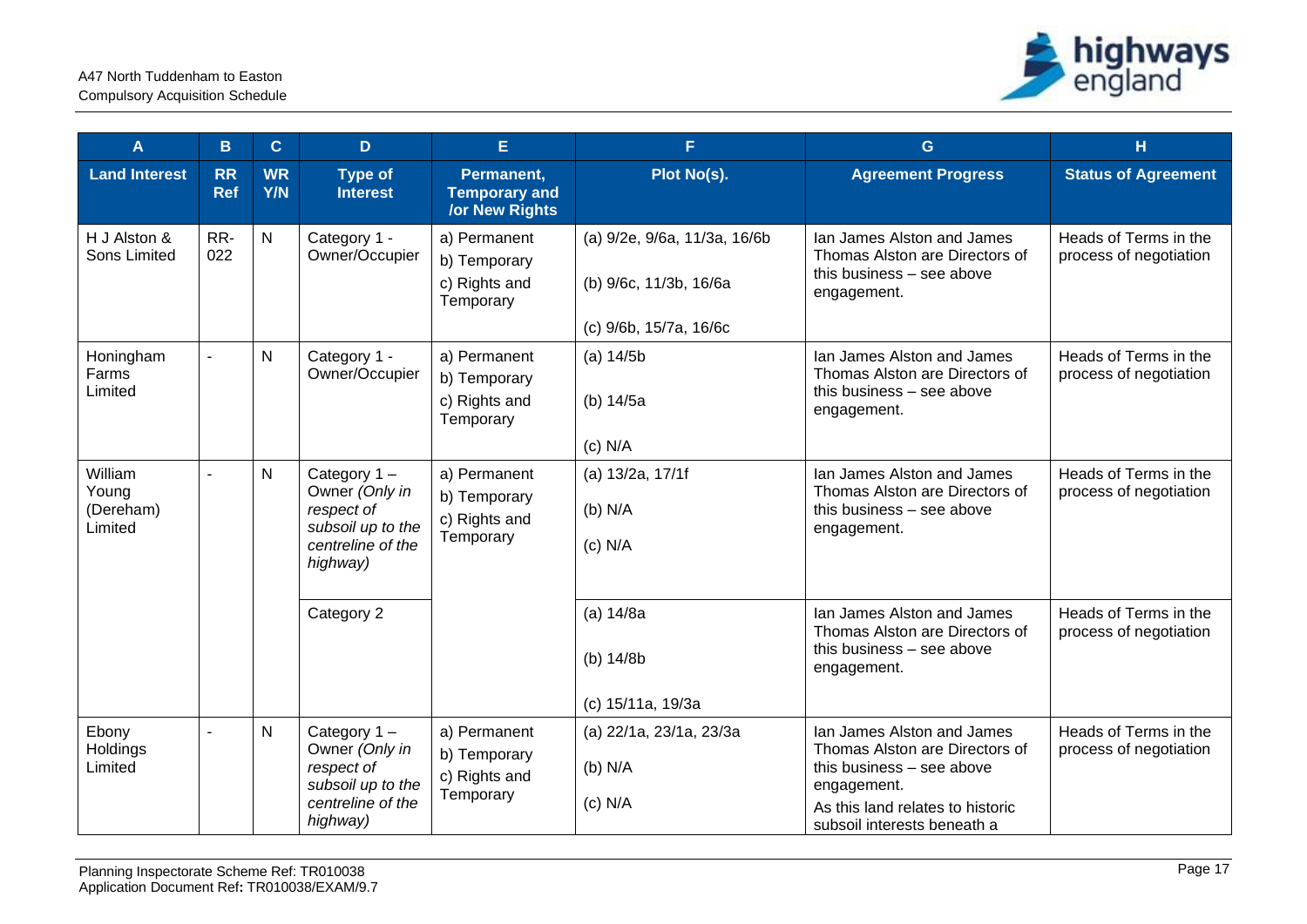

| A                                    | B                       | $\overline{C}$   | D                                 | E                                                           | F.                                                                                                                                                                                                                                                                                                                                           | G                                                                                                                                                                                                                                                                                                                                                      | H.                                              |
|--------------------------------------|-------------------------|------------------|-----------------------------------|-------------------------------------------------------------|----------------------------------------------------------------------------------------------------------------------------------------------------------------------------------------------------------------------------------------------------------------------------------------------------------------------------------------------|--------------------------------------------------------------------------------------------------------------------------------------------------------------------------------------------------------------------------------------------------------------------------------------------------------------------------------------------------------|-------------------------------------------------|
| <b>Land Interest</b>                 | <b>RR</b><br><b>Ref</b> | <b>WR</b><br>Y/N | <b>Type of</b><br><b>Interest</b> | Permanent,<br><b>Temporary and</b><br><b>/or New Rights</b> | Plot No(s).                                                                                                                                                                                                                                                                                                                                  | <b>Agreement Progress</b>                                                                                                                                                                                                                                                                                                                              | <b>Status of Agreement</b>                      |
|                                      |                         |                  |                                   |                                                             |                                                                                                                                                                                                                                                                                                                                              | local highway, the ownership of<br>which is unknown but assumed<br>to be the local highway<br>authority (and the rebuttable<br>presumption of the adjoining<br>frontager does not apply), a<br>letter is to be issued in<br>September 2021 explaining<br>plans to resolve Land Registry<br>records by confirming local<br>highway authority ownership. |                                                 |
| Food<br>Enterprise<br>Park Limited   | RR-<br>067              | $\mathsf{N}$     | Category 1 -<br>Owner/Occupier    | a) Permanent<br>b) Temporary<br>c) Rights and<br>Temporary  | (a) 14/8a, 15/3a, 15/5a,<br>18/1a<br>(b) 14/8b, 15/5c<br>(c) 15/5b, 18/1b, 19/1a, 19/2a                                                                                                                                                                                                                                                      | Ian James Alston and James<br>Thomas Alston are Directors of<br>this business - see above<br>engagement.                                                                                                                                                                                                                                               | Heads of Terms in the<br>process of negotiation |
| Honingham<br>Aktieselskab<br>Limited | RR-<br>023              | $\mathsf{N}$     | Category $1 -$<br>Owner/Occupier  | a) Permanent<br>b) Temporary<br>c) Rights and<br>Temporary  | (a) 9/5a, 9/5b, 10/3b, 10/5a,<br>10/5d, 11/1a, 11/1d, 11/4b,<br>11/4c, 12/2a, 12/2b, 12/3a,<br>13/2a, 14/1a, 15/2f, 15/3a,<br>15/3b, 15/4c, 16/1d, 16/1f,<br>16/3c, 16/3d, 16/3e, 16/3f,<br>16/3g, 16/3h, 16/8a, 21/1a,<br>(b) 10/3a, 10/5c, 10/5e, 10/5f,<br>11/1e, 11/1f, 11/1h, 12/3b,<br>15/4a, 15/4d, 16/1c<br>(c) 10/5b, 11/1b, 11/1c, | In March 2021 the Applicant<br>attended a site meeting with the<br>agent and farm manager for<br>Easton Estates.<br>Issues discussed and recorded<br>re accesses boundary<br>treatments farm routes farm<br>buildings and travel routes<br>around new road network.<br>In April 2021 the Applicant sent<br>over plans and instigated                   | Heads of Terms in the<br>process of negotiation |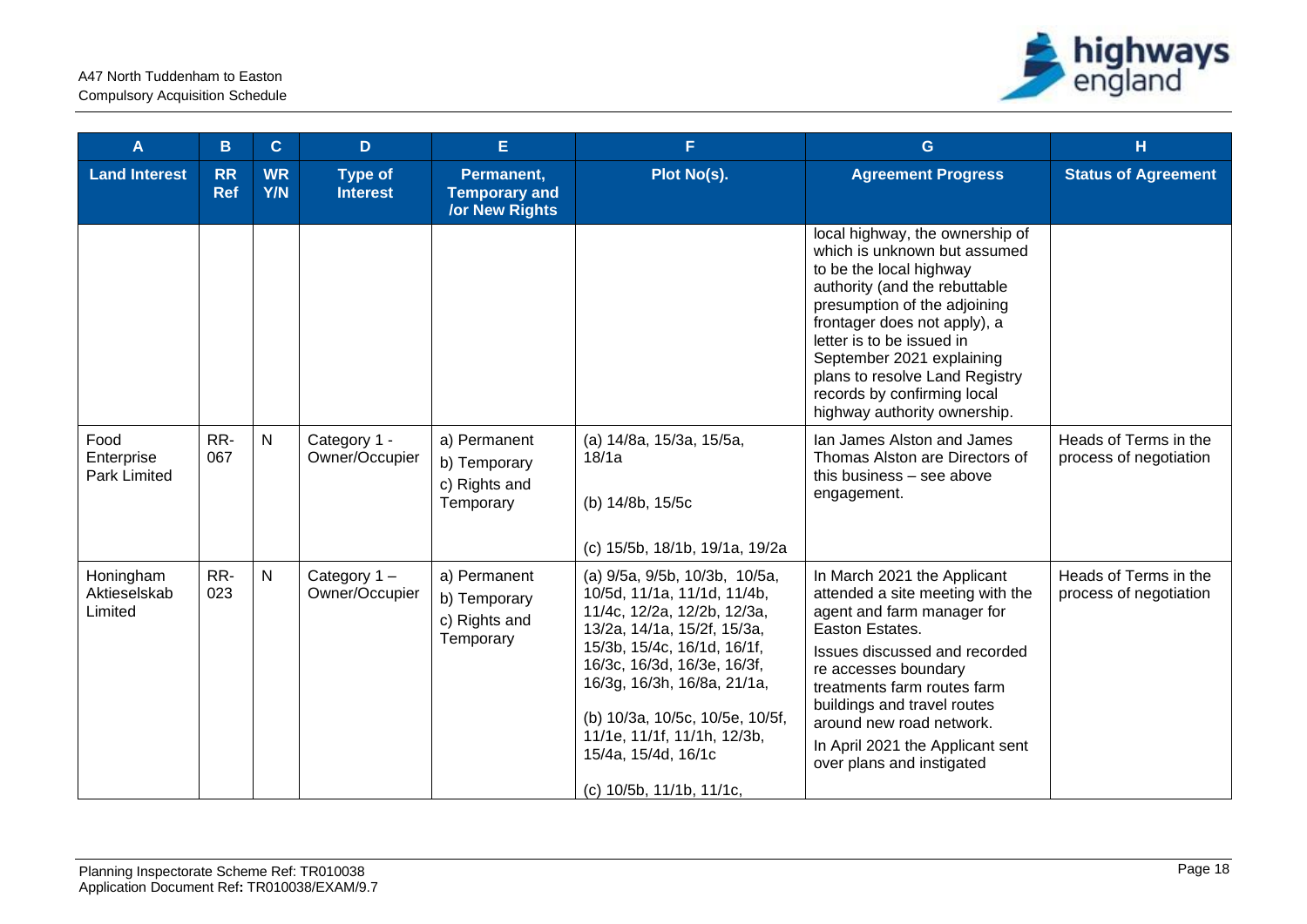

| A                                          | в                       | $\mathbf{C}$            | D                                                                 | E                                                           | F                                                                     | G                                                                                                                                                                       | н                                               |
|--------------------------------------------|-------------------------|-------------------------|-------------------------------------------------------------------|-------------------------------------------------------------|-----------------------------------------------------------------------|-------------------------------------------------------------------------------------------------------------------------------------------------------------------------|-------------------------------------------------|
| <b>Land Interest</b>                       | <b>RR</b><br><b>Ref</b> | <b>WR</b><br><b>Y/N</b> | <b>Type of</b><br><b>Interest</b>                                 | Permanent,<br><b>Temporary and</b><br><b>/or New Rights</b> | Plot No(s).                                                           | <b>Agreement Progress</b>                                                                                                                                               | <b>Status of Agreement</b>                      |
|                                            |                         |                         |                                                                   |                                                             | 11/1g, 15/4b, 15/4e, 16/1a,<br>20/1a                                  | negotiations with agent Charles<br>Birch of Brown and Co.                                                                                                               |                                                 |
|                                            | RR-<br>023              | N                       | Category 2 only                                                   | a) Permanent<br>b) Temporary<br>c) Rights and<br>Temporary  | (a) 11/3a, 15/7a, 16/6b<br>(b) 9/6c, 11/3b, 16/6a<br>(c) 9/6b, 15/7a, | Ongoing discussions around<br>issues, including those raised in<br>relevant and written<br>representations, and continued<br>negotiations as to<br>compensation values. | Heads of Terms in the<br>process of negotiation |
| The<br>Occupier,<br>1 Hall Farm<br>Cottage |                         | $\mathsf{N}$            | Category $1 -$<br>Occupier<br>(in respect of<br>rights of access) | a) Permanent<br>b) Temporary<br>c) Rights and<br>Temporary  | $(a)$ N/A<br>$(b)$ N/A<br>(c) 11/1g                                   | Occupier of land owned by<br>Honingham Aktieselskab<br>Limited, so engagement to be<br>progressed as part of heads of<br>terms agreement with<br>landowner.             | Subject to landowner's<br><b>Heads of Terms</b> |
| The<br>Occupier,<br>2 Hall Farm<br>Cottage |                         | $\mathsf{N}$            | Category 1-<br>Occupier<br>(in respect of<br>rights of access)    | a) Permanent<br>b) Temporary<br>c) Rights and<br>Temporary  | $(a)$ N/A<br>$(b)$ N/A<br>(c) 11/1g                                   | Occupier of land owned by<br>Honingham Aktieselskab<br>Limited, so engagement to be<br>progressed as part of heads of<br>terms agreement with<br>landowner.             | Subject to landowner's<br><b>Heads of Terms</b> |
| The<br>Occupier,<br>3 Hall Farm<br>Cottage |                         | N                       | Category $1 -$<br>Occupier<br>(in respect of<br>rights of access) | a) Permanent<br>b) Temporary<br>c) Rights and<br>Temporary  | $(a)$ N/A<br>$(b)$ N/A<br>(c) 11/1g                                   | Occupier of land owned by<br>Honingham Aktieselskab<br>Limited, so engagement to be<br>progressed as part of heads of<br>terms agreement with<br>landowner.             | Subject to landowner's<br><b>Heads of Terms</b> |
| The<br>Occupier,<br>4 Hall Farm<br>Cottage |                         | $\mathsf{N}$            | Category $1 -$<br>Occupier<br>(in respect of<br>rights of access) | a) Permanent<br>b) Temporary<br>c) Rights and<br>Temporary  | $(a)$ N/A<br>$(b)$ N/A<br>(c) 11/1g                                   | Occupier of land owned by<br>Honingham Aktieselskab<br>Limited, so engagement to be<br>progressed as part of heads of                                                   | Subject to landowner's<br><b>Heads of Terms</b> |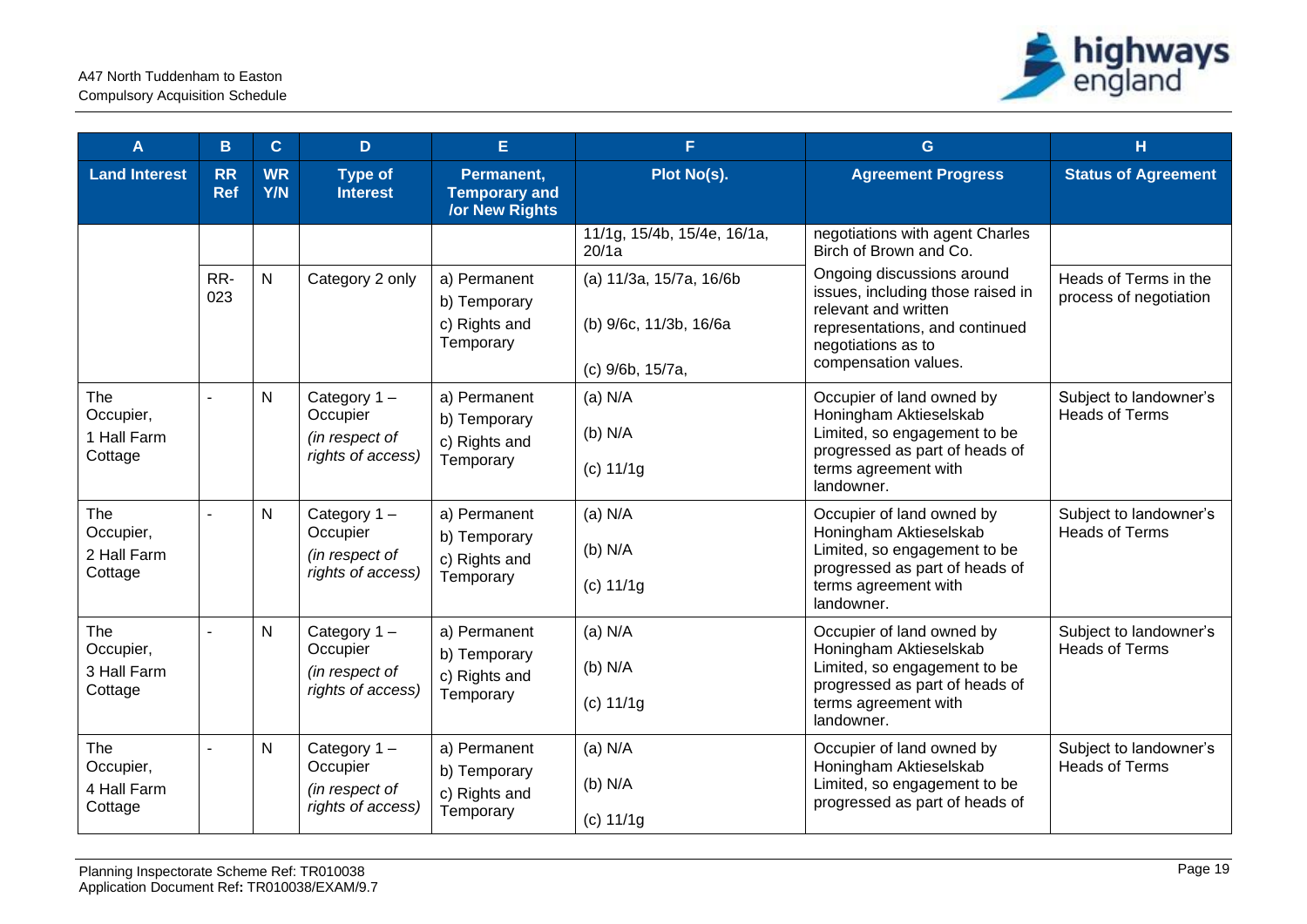

| A                                       | B                       | $\mathbf{C}$     | D                                 | E                                                           | F.                                                                                  | G                                                                                                                                                                                                                                                                          | H                                               |
|-----------------------------------------|-------------------------|------------------|-----------------------------------|-------------------------------------------------------------|-------------------------------------------------------------------------------------|----------------------------------------------------------------------------------------------------------------------------------------------------------------------------------------------------------------------------------------------------------------------------|-------------------------------------------------|
| <b>Land Interest</b>                    | <b>RR</b><br><b>Ref</b> | <b>WR</b><br>Y/N | <b>Type of</b><br><b>Interest</b> | Permanent,<br><b>Temporary and</b><br><b>/or New Rights</b> | Plot No(s).                                                                         | <b>Agreement Progress</b>                                                                                                                                                                                                                                                  | <b>Status of Agreement</b>                      |
|                                         |                         |                  |                                   |                                                             |                                                                                     | terms agreement with<br>landowner.                                                                                                                                                                                                                                         |                                                 |
| Keith<br>Canham<br>and Angela<br>Canham | $\sim$                  | $\mathsf{N}$     | Category 1-<br>Owner/Occupier     | a) Permanent<br>b) Temporary<br>c) Rights and<br>Temporary  | (a) 5/3a, 5/3b, 5/4a, 5/4b,<br>6/2a, 6/4a,<br>(b) N/A<br>$(c)$ 5/4 $c$              | In March 2021 the Applicant<br>sent over plans and instigated<br>negotiations with agent for Mr<br>Canham.                                                                                                                                                                 | Heads of Terms in the<br>process of negotiation |
| Tracey<br>Wilkinson                     | $\overline{a}$          | N                | Category 1 -<br>Owner/Occupier    | a) Permanent<br>b) Temporary<br>c) Rights and<br>Temporary  | (a) 1/2g, 1/4a, 2/1e, 2/2c,<br>$2/2d$ , $2/3a$<br>(b) 1/2h, 1/4b, 2/3b<br>$(c)$ N/A | In June 2021 the Applicant met<br>with and discussed land<br>requirements with Tracey<br>Wilkinson and provided<br>information regarding<br>timescales, the works, land<br>requirements and accesses to<br>inform her decisions in regard<br>to agreeing any land matters. | Heads of Terms in the<br>process of negotiation |
| <b>Natalie Shiel</b>                    |                         | N                | Category 1 -<br>Owner/Occupier    | a) Permanent<br>b) Temporary<br>c) Rights and<br>Temporary  | (a) 1/2g, 1/4a, 2/1e, 2/3a<br>(b) 1/2h, 1/4b, 2/3b<br>$(c)$ N/A                     | Owner of same land as Tracy<br>Wilkinson - see above<br>engagement.                                                                                                                                                                                                        | Heads of Terms in the<br>process of negotiation |
| Sue<br>Wilkinson                        |                         | $\mathsf{N}$     | Category 1 -<br>Occupier          | a) Permanent<br>b) Temporary<br>c) Rights and<br>Temporary  | (a) 1/4a, 2/3a<br>(b) $1/4b$<br>$(c)$ N/A                                           | Occupier of land owned by<br>Tracy Wilkinson - see above<br>engagement.                                                                                                                                                                                                    | Heads of Terms in the<br>process of negotiation |
| Zoe Baddiley                            | $\blacksquare$          | $\mathsf{N}$     | Category 2                        | a) Permanent<br>b) Temporary                                | (a) 1/4a, 2/3a<br>(b) 1/4b, 2/3b                                                    | Interest linked to land owned by<br>Tracy Wilkinson - see above<br>engagement.                                                                                                                                                                                             | Heads of Terms in the<br>process of negotiation |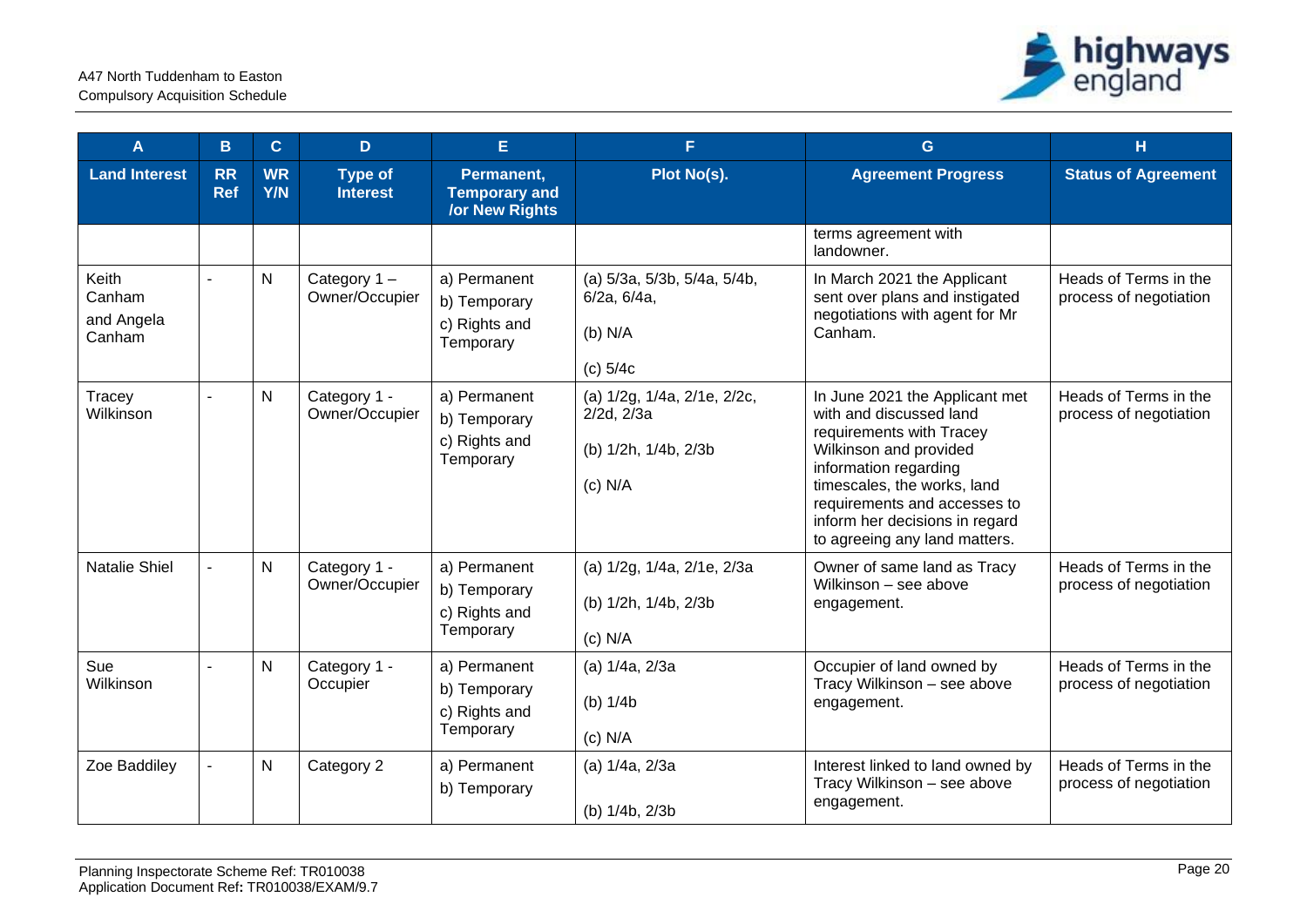

| A                                                                                                | B                       | $\mathbf{C}$            | D                                                                                                    | E                                                           | F.                                       | G                                                                                                                                                                                                                                                                                                                                                                                                                                                                                                                                                                                                                                                                                 | H.                                              |
|--------------------------------------------------------------------------------------------------|-------------------------|-------------------------|------------------------------------------------------------------------------------------------------|-------------------------------------------------------------|------------------------------------------|-----------------------------------------------------------------------------------------------------------------------------------------------------------------------------------------------------------------------------------------------------------------------------------------------------------------------------------------------------------------------------------------------------------------------------------------------------------------------------------------------------------------------------------------------------------------------------------------------------------------------------------------------------------------------------------|-------------------------------------------------|
| <b>Land Interest</b>                                                                             | <b>RR</b><br><b>Ref</b> | <b>WR</b><br><b>Y/N</b> | <b>Type of</b><br><b>Interest</b>                                                                    | Permanent,<br><b>Temporary and</b><br><b>/or New Rights</b> | Plot No(s).                              | <b>Agreement Progress</b>                                                                                                                                                                                                                                                                                                                                                                                                                                                                                                                                                                                                                                                         | <b>Status of Agreement</b>                      |
|                                                                                                  |                         |                         |                                                                                                      | c) Rights and<br>Temporary                                  | $(c)$ N/A                                |                                                                                                                                                                                                                                                                                                                                                                                                                                                                                                                                                                                                                                                                                   |                                                 |
| Alexander<br>Simon<br>Reavley<br><b>Barrett</b><br>and<br>Samantha<br>Caroline<br><b>Barrett</b> | RR-<br>007              | $\mathsf{N}$            | Category 1 -<br>Owner                                                                                | a) Permanent<br>b) Temporary<br>c) Rights and<br>Temporary  | $(a)$ N/A<br>(b) $14/6a$<br>$(c)$ N/A    | The Applicant held a meeting<br>with Alexander and Samantha<br>Barrett to provide an update on<br>the Scheme, the timescales,<br>the DCO process and<br>explained the arrangements of<br>the junctions in proximity to the<br>land. In response to a relevant<br>representation about land<br>parcel 14/6a, a meeting was<br>held in August 2021 to explain<br>reasoning for land acquisition<br>allocation in DCO application<br>and confirm changes to Land<br>Plans and Book of Reference at<br>Deadline 1 to show change<br>from permanent to temporary<br>acquisition of land parcel 14/6.<br>The Applicant will continue to<br>progress discussions with the<br>landowners. | Heads of Terms in the<br>process of negotiation |
|                                                                                                  |                         |                         | Category $1 -$<br>Owner (Only in<br>respect of<br>subsoil up to the<br>centreline of the<br>highway) | a) Permanent<br>b) Temporary<br>c) Rights and<br>Temporary  | (a) 14/3a, 14/3b<br>(b) N/A<br>$(c)$ N/A | As this land relates to historic<br>subsoil interests beneath a<br>local highway, the ownership of<br>which is unknown but assumed<br>to be the local highway<br>authority (and the rebuttable<br>presumption of the adjoining<br>frontager does not apply), a<br>letter is to be issued in                                                                                                                                                                                                                                                                                                                                                                                       | Heads of Terms in the<br>process of negotiation |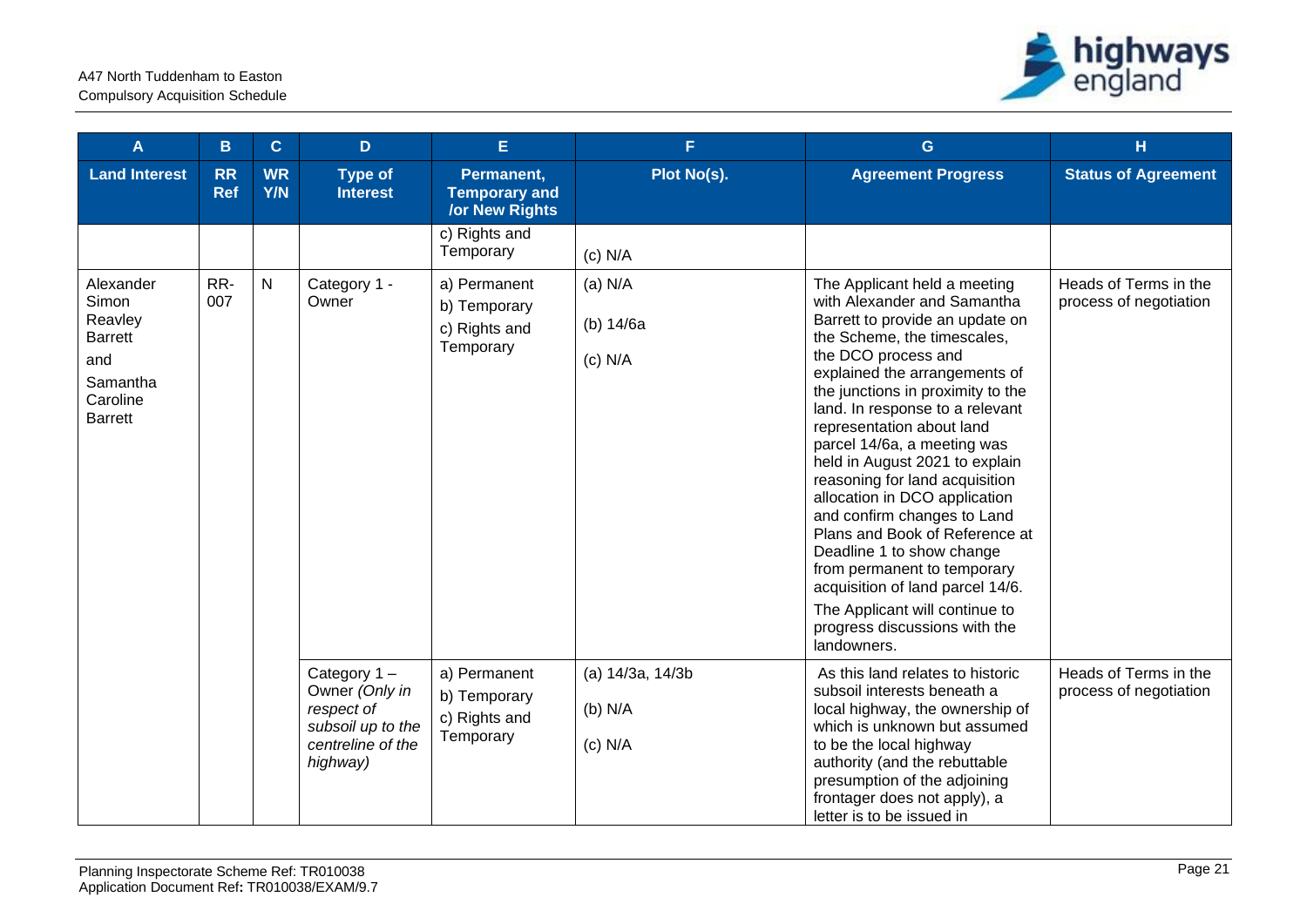

| A                                                                               | B                | $\mathbf{C}$            | D                                 | E                                                           | F.                                             | G                                                                                                                                                                                                                                | н                                               |
|---------------------------------------------------------------------------------|------------------|-------------------------|-----------------------------------|-------------------------------------------------------------|------------------------------------------------|----------------------------------------------------------------------------------------------------------------------------------------------------------------------------------------------------------------------------------|-------------------------------------------------|
| <b>Land Interest</b>                                                            | RR<br><b>Ref</b> | <b>WR</b><br><b>Y/N</b> | <b>Type of</b><br><b>Interest</b> | Permanent,<br><b>Temporary and</b><br><b>/or New Rights</b> | Plot No(s).                                    | <b>Agreement Progress</b>                                                                                                                                                                                                        | <b>Status of Agreement</b>                      |
|                                                                                 |                  |                         |                                   |                                                             |                                                | September 2021 explaining<br>plans to resolve Land Registry<br>records by confirming local<br>highway authority ownership.                                                                                                       |                                                 |
| Jacob<br>Barrett,<br><b>Matthew</b><br>Barrett, and<br>Thomas<br><b>Barrett</b> |                  | $\mathsf{N}$            | Category 1 -<br>Occupier          | a) Permanent<br>b) Temporary<br>c) Rights and<br>Temporary  | $(a)$ N/A<br>(b) 14/6a<br>$(c)$ N/A            | Occupier of land owned by<br>Alexander and Samantha<br>Barrett - see above<br>engagement.                                                                                                                                        | Heads of Terms in the<br>process of negotiation |
| Catherine<br>Sandra<br>Hooker                                                   | RR-<br>005       | $\mathsf{N}$            | Category 2                        | a) Permanent<br>b) Temporary<br>c) Rights and<br>Temporary  | $(a)$ N/A<br>(b) 14/6a<br>$(c)$ N/A            | User of land owned by<br>Alexander and Samantha<br>Barrett - see above<br>engagement.                                                                                                                                            | Heads of Terms in the<br>process of negotiation |
| Charles<br><b>Edward Birch</b>                                                  |                  | $\mathsf{N}$            | Category 2                        | a) Permanent<br>b) Temporary<br>c) Rights and<br>Temporary  | (a) 6/5a<br>$(b)$ N/A<br>$(c)$ N/A             | In January 2021 the Applicant<br>sent over plans and instigated<br>negotiations with Charles Birch<br>agent for Hockering Poor &<br>Towns Land Charity.<br>Discussions ongoing in relation<br>to compensation values.            | Heads of Terms in the<br>process of negotiation |
| Elizabeth<br>McMahon                                                            | $\blacksquare$   | $\mathsf{N}$            | Category 1 -<br>Owner/Occupier    | a) Permanent<br>b) Temporary<br>c) Rights and<br>Temporary  | (a) 6/4a, 6/4d, 6/5a<br>$(b)$ N/A<br>$(c)$ N/A | Land interest associated with<br>Hockering Poor & Towns Land<br>Charity - see engagement by<br>Charles Birch. Applicant issued<br>letter to Elizabeth Mahon in<br>August 2021 requesting clarity<br>on land interest and contact | Subject to landowner's<br><b>Heads of Terms</b> |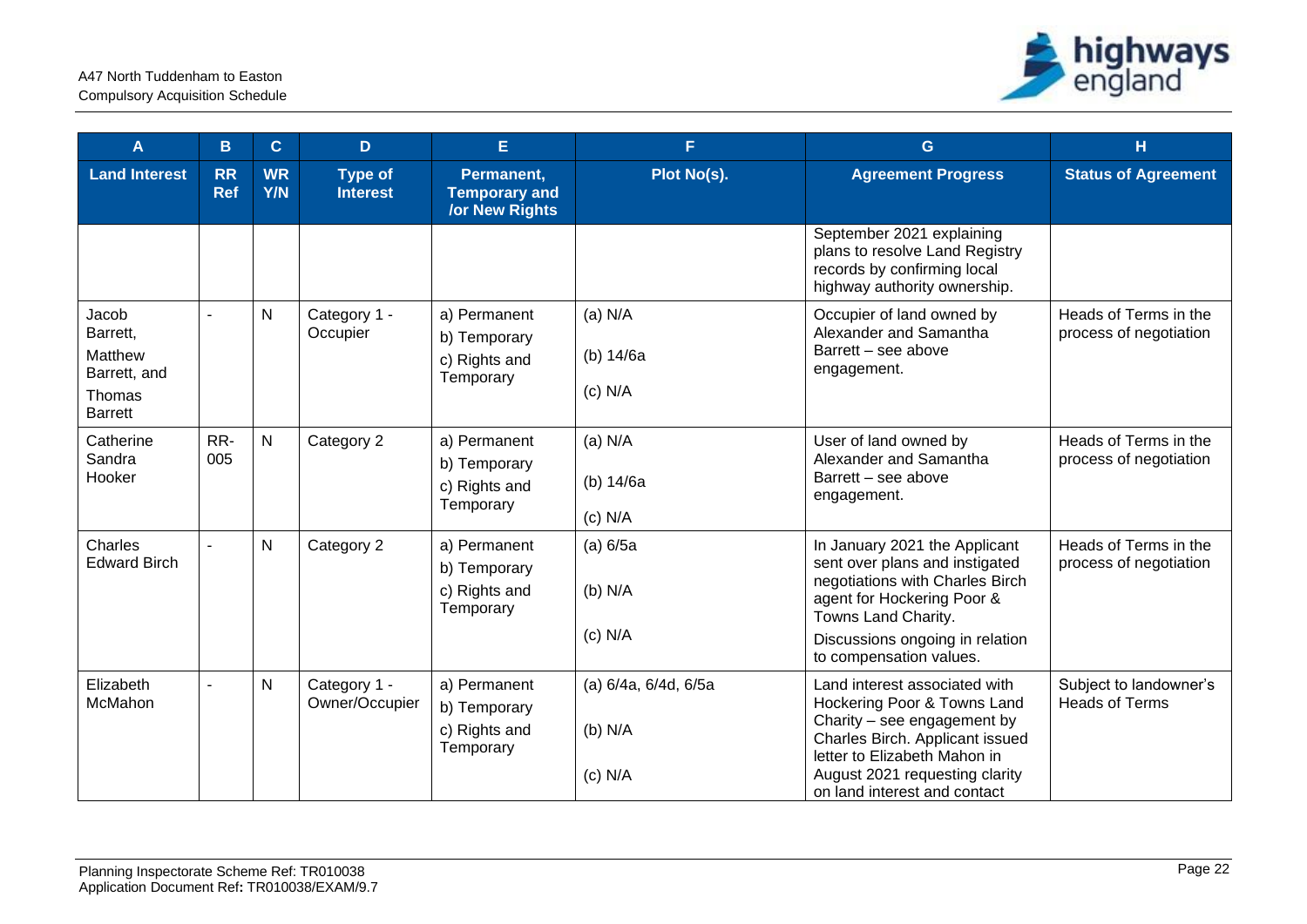

| A                    | $\mathbf{B}$            | $\mathbf{C}$            | D                                 | E.                                                          | F.                                             | $\mathbf{G}$                                                                                                                                                                                                                                                                                                                                                                                | H                                               |
|----------------------|-------------------------|-------------------------|-----------------------------------|-------------------------------------------------------------|------------------------------------------------|---------------------------------------------------------------------------------------------------------------------------------------------------------------------------------------------------------------------------------------------------------------------------------------------------------------------------------------------------------------------------------------------|-------------------------------------------------|
| <b>Land Interest</b> | <b>RR</b><br><b>Ref</b> | <b>WR</b><br><b>Y/N</b> | <b>Type of</b><br><b>Interest</b> | Permanent,<br><b>Temporary and</b><br><b>/or New Rights</b> | Plot No(s).                                    | <b>Agreement Progress</b>                                                                                                                                                                                                                                                                                                                                                                   | <b>Status of Agreement</b>                      |
|                      |                         |                         |                                   |                                                             |                                                | address; no response from<br>landowner by Deadline 2.<br>The Applicant will continue to<br>progress discussions with the<br>landowner.                                                                                                                                                                                                                                                      |                                                 |
| Rosemary<br>Neave    | $\blacksquare$          | $\mathsf{N}$            | Category 1 -<br>Owner/Occupier    | a) Permanent<br>b) Temporary<br>c) Rights and<br>Temporary  | (a) 6/4a, 6/4d, 6/5a<br>(b) N/A<br>$(c)$ N/A   | Land interest associated with<br>Hockering Poor & Towns Land<br>Charity - see engagement by<br>Charles Birch. A meeting was<br>offered during January 2021 to<br>discuss the scheme and the<br>affected land parcels.<br>Discussions ongoing with<br>Charles Birch in relation to<br>compensation values.<br>The Applicant will continue to<br>progress discussions with the<br>landowners. | Subject to<br>landowner's Heads of<br>Terms     |
| June Leslie          |                         | $\mathsf{N}$            | Category 1 -<br>Owner/Occupier    | a) Permanent<br>b) Temporary<br>c) Rights and<br>Temporary  | (a) 6/4a, 6/4d, 6/5a<br>(b) N/A<br>$(c)$ N/A   | Land interest associated with<br>Hockering Poor & Towns Land<br>Charity - see engagement by<br>Charles Birch.                                                                                                                                                                                                                                                                               | Subject to<br>landowner's Heads of<br>Terms     |
| <b>Oliver Berney</b> |                         | $\mathsf{N}$            | Category 1-<br>Occupier           | a) Permanent<br>b) Temporary<br>c) Rights and<br>Temporary  | (a) 6/4a, 6/4d, 6/5a<br>$(b)$ N/A<br>$(c)$ N/A | Farmer of land associated with<br>Hockering Poor & Towns Land<br>Charity - see engagement by<br>Charles Birch.<br>In April 2021 the Applicant sent<br>over plans and instigated<br>negotiations with agent for Mr<br>Berney.                                                                                                                                                                | Subject to landowner's<br><b>Heads of Terms</b> |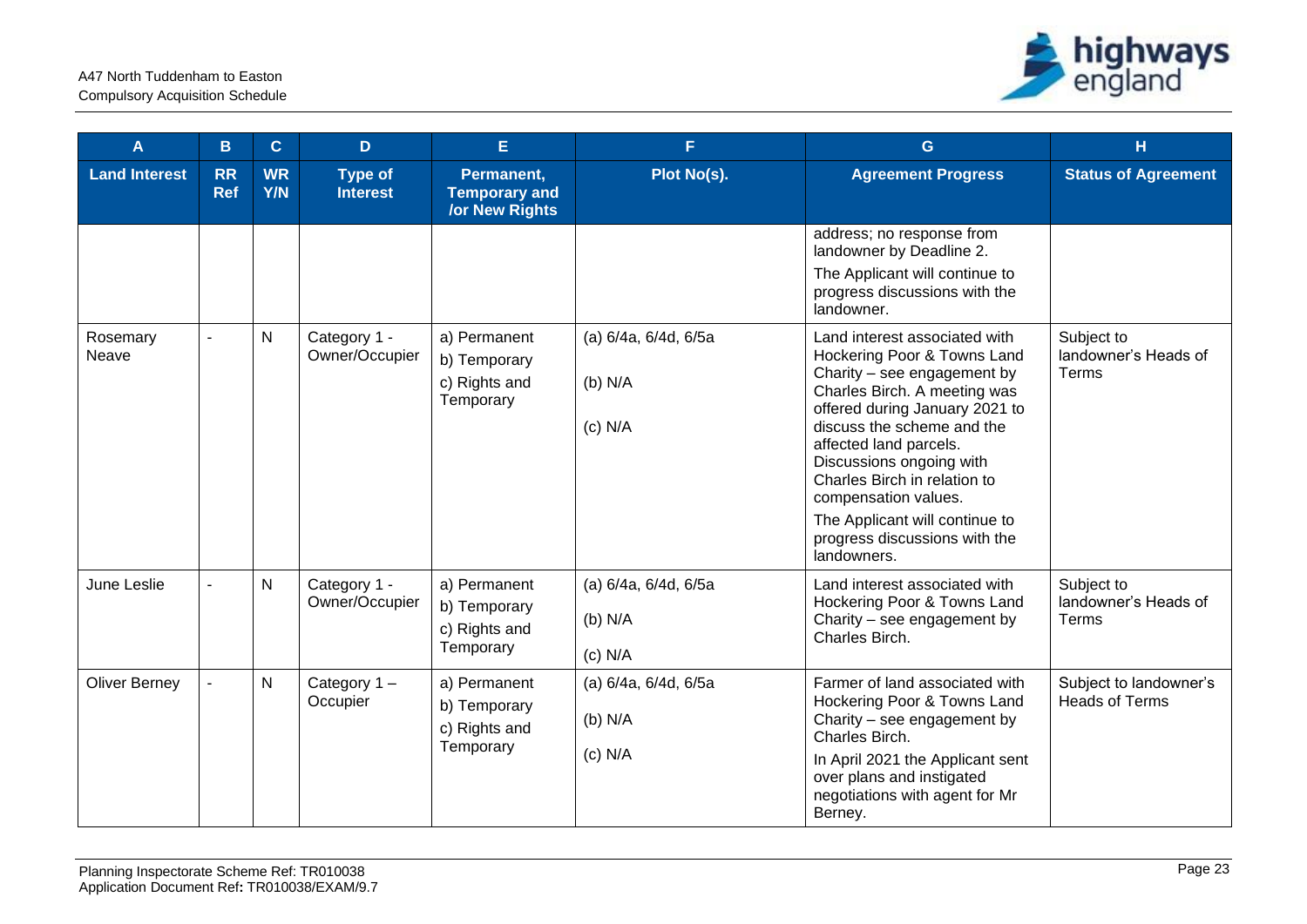

| A                                                    | B                       | $\mathbf{C}$     | D                                                                                                                                  | E                                                                                                           | F.                                                                                                     | $\mathbf G$                                                                                                                                                                                                                                                                                                                                                                                                                                                     | H                                                                                                  |
|------------------------------------------------------|-------------------------|------------------|------------------------------------------------------------------------------------------------------------------------------------|-------------------------------------------------------------------------------------------------------------|--------------------------------------------------------------------------------------------------------|-----------------------------------------------------------------------------------------------------------------------------------------------------------------------------------------------------------------------------------------------------------------------------------------------------------------------------------------------------------------------------------------------------------------------------------------------------------------|----------------------------------------------------------------------------------------------------|
| <b>Land Interest</b>                                 | <b>RR</b><br><b>Ref</b> | <b>WR</b><br>Y/N | <b>Type of</b><br><b>Interest</b>                                                                                                  | Permanent,<br><b>Temporary and</b><br><b>/or New Rights</b>                                                 | Plot No(s).                                                                                            | <b>Agreement Progress</b>                                                                                                                                                                                                                                                                                                                                                                                                                                       | <b>Status of Agreement</b>                                                                         |
| John<br>$\overline{a}$<br>Bingham                    |                         | N                | Category 1 -<br>Owner/Occupier<br>Category 1-<br>Owner<br>(Only in respect                                                         | a) Permanent<br>b) Temporary<br>c) Rights and<br>Temporary<br>a) Permanent<br>b) Temporary<br>c) Rights and | (a) 4/6b, 4/6c, 4/6d, 4/6f, 5/1b<br>(b) 4/6a, 4/6e, 5/1a<br>$(c)$ N/A<br>$(a)$ 4/2e, 4/2f<br>$(b)$ N/A | In March 2021 the Applicant<br>sent over plans and instigated<br>negotiations with Mr Chris<br>Bingham<br>In the same month the<br>Applicant also made a site visit<br>and met Mr Bingham to explain<br>the land requirements and<br>establish contact to continue<br>discussion as to a<br>compensation package and on<br>towards an agreement.<br>The Applicant will continue to<br>progress discussions with the<br>landowner.<br>As above for John Bingham. | Heads of Terms in the<br>process of negotiation<br>Heads of Terms in the<br>process of negotiation |
|                                                      |                         |                  | of subsoil up to<br>the centreline of<br>the highway and<br>riparian rights<br>up to the<br>centreline of the<br><b>River Tud)</b> | Temporary                                                                                                   | $(c)$ N/A                                                                                              |                                                                                                                                                                                                                                                                                                                                                                                                                                                                 |                                                                                                    |
| Jadwiga<br>Bingham,<br>and<br>Christopher<br>Bingham | $\overline{a}$          | Ν                | Category 1 -<br>Occupier                                                                                                           | a) Permanent<br>b) Temporary<br>c) Rights and<br>Temporary                                                  | (a) 4/6b, 4/6c, 4/6d, 4/6f, 5/1b<br>(b) 4/6a, 4/6e, 5/1a<br>$(c)$ N/A                                  | Occupier of land owned by<br>John Bingham - see above<br>engagement.                                                                                                                                                                                                                                                                                                                                                                                            | Heads of Terms in the<br>process of negotiation                                                    |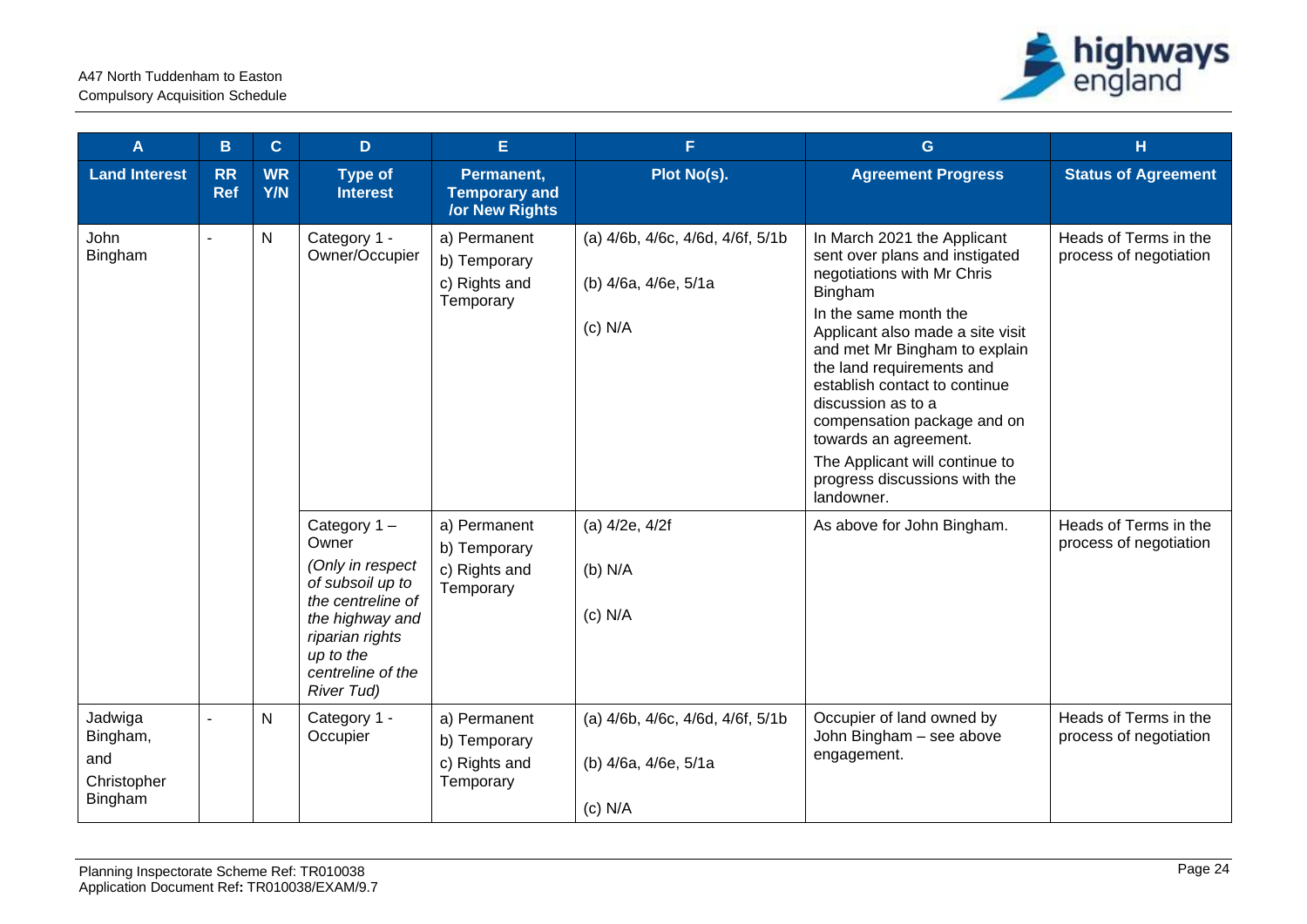

| A                                          | B.               | $\mathbf{C}$            | D                                 | E                                                           | F.                                            | G                                                                                                                                                                                                                                                                                                               | н                                               |
|--------------------------------------------|------------------|-------------------------|-----------------------------------|-------------------------------------------------------------|-----------------------------------------------|-----------------------------------------------------------------------------------------------------------------------------------------------------------------------------------------------------------------------------------------------------------------------------------------------------------------|-------------------------------------------------|
| <b>Land Interest</b>                       | RR<br><b>Ref</b> | <b>WR</b><br><b>Y/N</b> | <b>Type of</b><br><b>Interest</b> | Permanent,<br><b>Temporary and</b><br><b>/or New Rights</b> | Plot No(s).                                   | <b>Agreement Progress</b>                                                                                                                                                                                                                                                                                       | <b>Status of Agreement</b>                      |
| Peter<br>Graham<br>Dennis                  |                  | N                       | Category 1 -<br>Owner/Occupier    | a) Permanent<br>b) Temporary<br>c) Rights and<br>Temporary  | (a) 5/4b, 5/8a<br>$(b)$ N/A<br>$(c)$ 5/4 $c$  | In March 2021 the Applicant<br>also made a site visit and met<br>Mr Dennis to explain the land<br>requirements and establish<br>contact to continue discussion<br>as to a compensation package<br>and on towards an agreement.<br>The Applicant will continue to<br>progress discussions with the<br>landowner. | Heads of Terms in the<br>process of negotiation |
| Jean Elaine<br>Mooney                      |                  | N                       | Category 1 -<br>Owner/Occupier    | a) Permanent<br>b) Temporary<br>c) Rights and<br>Temporary  | (a) 6/4a, 6/4b<br>$(b)$ N/A<br>(c) 6/4e, 6/6a | Meetings held throughout 2019<br>and 2020 with engagement<br>continuing throughout 2021.                                                                                                                                                                                                                        | Heads of Terms in the<br>process of negotiation |
| Mooney<br><b>Demolitions</b><br>Co Limited |                  | N                       | Category 1 -<br>Occupier          | a) Permanent<br>b) Temporary<br>c) Rights and<br>Temporary  | (a) 6/4b<br>$(b)$ N/A<br>(c) 6/6a             | Occupier of land owned by<br>Jean Mooney - see above<br>engagement.                                                                                                                                                                                                                                             | Subject to landowner's<br><b>Heads of Terms</b> |
| Tony and<br>Joanne Hunt                    | $\sim$           | N                       | Category 1 -<br>Occupier          | a) Permanent<br>b) Temporary<br>c) Rights and<br>Temporary  | $(a)$ N/A<br>(b) N/A<br>(c) 6/6a              | Occupier of land owned by<br>Jean Mooney - see above<br>engagement.                                                                                                                                                                                                                                             | Subject to<br>landowner's Heads of<br>Terms     |
| Oakwood<br>Homeloans<br>Limited            |                  | N                       | Category 2                        | a) Permanent<br>b) Temporary                                | $(a)$ N/A<br>$(b)$ N/A                        | Relates to land owned by Jean<br>Mooney - see above<br>engagement.                                                                                                                                                                                                                                              | Subject to<br>landowner's Heads of<br>Terms     |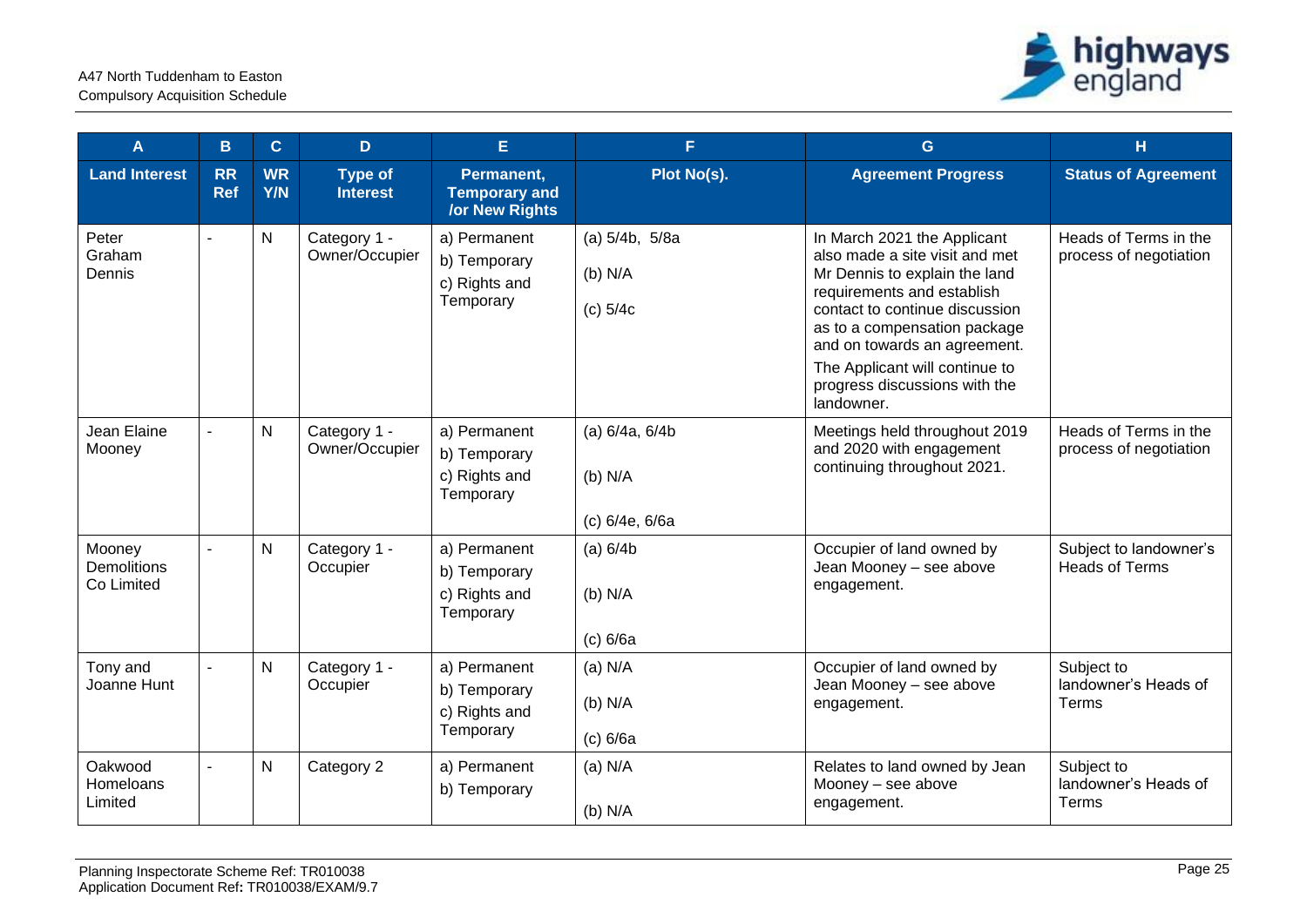

| A                            | B                       | $\mathbf{C}$            | D                                 | E                                                           | F.                                                                                                                                                                                                                                                                                                                                                                                                                                                                                                     | G                                                                                                                                                                                                                                                                               | H                                               |
|------------------------------|-------------------------|-------------------------|-----------------------------------|-------------------------------------------------------------|--------------------------------------------------------------------------------------------------------------------------------------------------------------------------------------------------------------------------------------------------------------------------------------------------------------------------------------------------------------------------------------------------------------------------------------------------------------------------------------------------------|---------------------------------------------------------------------------------------------------------------------------------------------------------------------------------------------------------------------------------------------------------------------------------|-------------------------------------------------|
| <b>Land Interest</b>         | <b>RR</b><br><b>Ref</b> | <b>WR</b><br><b>Y/N</b> | <b>Type of</b><br><b>Interest</b> | Permanent,<br><b>Temporary and</b><br><b>/or New Rights</b> | Plot No(s).                                                                                                                                                                                                                                                                                                                                                                                                                                                                                            | <b>Agreement Progress</b>                                                                                                                                                                                                                                                       | <b>Status of Agreement</b>                      |
|                              |                         |                         |                                   | c) Rights and<br>Temporary                                  | (c) 6/6a                                                                                                                                                                                                                                                                                                                                                                                                                                                                                               |                                                                                                                                                                                                                                                                                 |                                                 |
| Norfolk<br>County<br>Council | RR-<br>037              | Y                       | Category 1 -<br>Owner/Occupier    | a) Permanent<br>b) Temporary<br>c) Rights and<br>Temporary  | (a) 1/1a, 1/1c, 1/1d, 1/1f,<br>$1/1g$ , $1/1h$ , $1/1i$ , $1/1j$ , $1/1k$ ,<br>1/1l, 1/2a, 1/2c, 1/2d, 1/2e,<br>2/1a, 2/1e, 2/2e, 2/2g, 4/2a,<br>4/2c, 4/2d, 4/2e, 4/3d, 5/3a,<br>5/3b, 6/1c, 6/1d, 6/2a, 6/4d,<br>6/4f, 6/5a, 6/10a. 7/1a, 7/1b,<br>7/1d, 7/1e, 7/1f, 7/1h, 9/1g,<br>9/2b, 9/2c, 9/2d, 9/2e, 9/5a,<br>10/4a, 12/2c, 13/2a, 14/3b,<br>14/3c, 15/3d, 16/3b, 16/3f,<br>16/3h, 16/3j, 16/4c, 16/8a,<br>16/9a, 17/1a,<br>(b) 10/5c, 10/5e, 10/5f,<br>(c) 3/6a, 6/4e, 9/1h, 10/5b,<br>15/3c | Discussions have been held<br>regularly with Norfolk County<br>Council as part of the<br>application for the Scheme.<br>The Applicant is combining land<br>acquisition / unknown land<br>transfer negotiations as part of<br>the de-trunking and asset<br>handover discussions. | Heads of Terms in the<br>process of negotiation |
|                              |                         |                         | Category 2                        | a) Permanent<br>b) Temporary<br>c) Rights and<br>Temporary  | (a) 7/9b, 7/9e, 8/4a, 8/6a,<br>9/5a, 9/5b, 10/2a, 10/3b,<br>10/5a, 10/5d, 11/1a, 11/1d,<br>12/3a<br>(b) 8/4b, 8/6b, 10/2b, 10/3a,<br>10/5c, 10/5e, 10/5f, 11/1e,<br>11/1f, 11/1h, 12/3b                                                                                                                                                                                                                                                                                                                | See above.                                                                                                                                                                                                                                                                      | Heads of Terms in the<br>process of negotiation |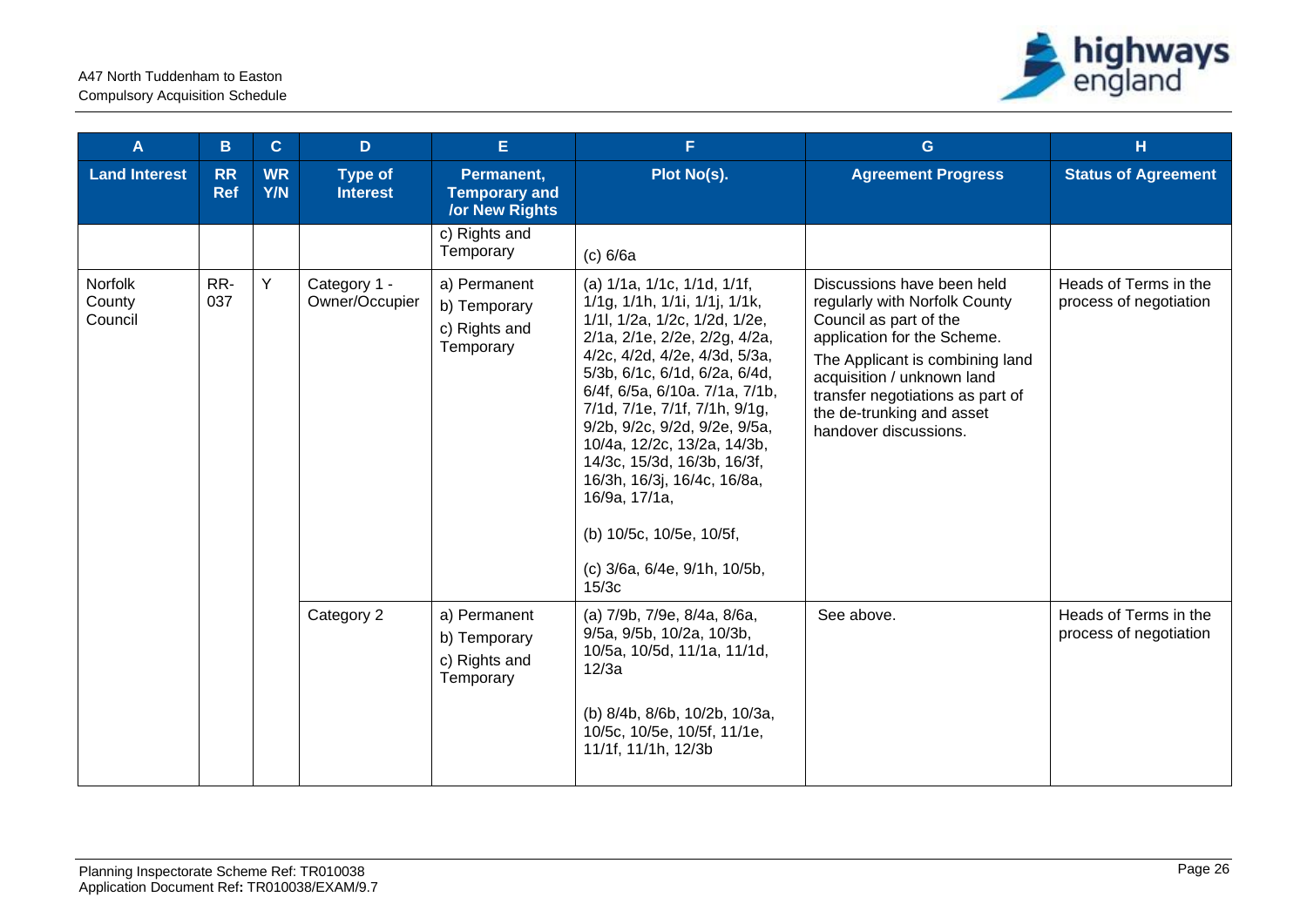

| A                                                                                                                                                                                          | $\mathbf{B}$            | $\mathbf{C}$            | D                                                                    | E                                                           | F.                                                                    | G                                                                                                                                                                                                                                                                                                                                                                                                                                 | H                                                                                                                                          |
|--------------------------------------------------------------------------------------------------------------------------------------------------------------------------------------------|-------------------------|-------------------------|----------------------------------------------------------------------|-------------------------------------------------------------|-----------------------------------------------------------------------|-----------------------------------------------------------------------------------------------------------------------------------------------------------------------------------------------------------------------------------------------------------------------------------------------------------------------------------------------------------------------------------------------------------------------------------|--------------------------------------------------------------------------------------------------------------------------------------------|
| <b>Land Interest</b>                                                                                                                                                                       | <b>RR</b><br><b>Ref</b> | <b>WR</b><br><b>Y/N</b> | <b>Type of</b><br><b>Interest</b>                                    | Permanent,<br><b>Temporary and</b><br><b>/or New Rights</b> | Plot No(s).                                                           | <b>Agreement Progress</b>                                                                                                                                                                                                                                                                                                                                                                                                         | <b>Status of Agreement</b>                                                                                                                 |
|                                                                                                                                                                                            |                         |                         |                                                                      |                                                             | (c) 7/9a, 8/4c, 8/4d, 10/5b,<br>11/1b, 11/1c, 11/1g, 15/11a,<br>19/3a |                                                                                                                                                                                                                                                                                                                                                                                                                                   |                                                                                                                                            |
| <b>Cadent Gas</b><br><b>PLC</b>                                                                                                                                                            | $\blacksquare$          | $\mathsf{N}$            | Category 2                                                           | a) Permanent<br>b) Temporary<br>c) Rights and<br>Temporary  | (a) 9/3h, 10/6a, 11/2a<br>(b) N/A<br>$(c)$ N/A                        | Category 2 interest relates to<br>existing Highways England<br>land, with two parcels within<br>new Scheme design and a third<br>to be transferred to Norfolk<br>County Council as part of<br>existing A47 de-trunking<br>process.                                                                                                                                                                                                | To be managed as<br>part of existing land<br>agreement or above<br>land transfer<br>negotiations with<br><b>Norfolk County</b><br>Council. |
| The<br>Incumbent of<br>the Benefice<br>of the Parish<br>of Easton St<br>Peter in the<br>County of<br>Norfolk in the<br>Diocese of<br>Norwich and<br>the<br>Incumbents<br><b>Successors</b> | $\overline{a}$          | $\mathsf{N}$            | Category 1 -<br>Owner/Occupier                                       | a) Permanent<br>b) Temporary<br>c) Rights and<br>Temporary  | (a) 15/3d, 15/9b, 16/5b<br>(b) 16/5c<br>(c) 15/8a, 15/9a, 16/5a       | In February 2021 the Applicant<br>held a meeting with the<br>Diocese of Norfolk and Hannah<br>Middleditch, acting as land<br>agent. Discussion took place<br>regarding consecrated land and<br>what is required during the<br>implementation of the scheme.<br>Meetings have continued into<br>2021 with the Diocese and<br>Hannah Middleditch.<br>The Applicant will continue to<br>progress discussions with the<br>landowners. | Heads of Terms in the<br>process of negotiation                                                                                            |
| The<br>Incumbent of<br>the Benefice<br>of Ringland in<br>the County of<br>Norfolk in the                                                                                                   | $\overline{a}$          | $\mathsf{N}$            | Category 1 -<br>Occupier (Only<br>in respect of<br>rights of access) | a) Permanent<br>b) Temporary<br>c) Rights and<br>Temporary  | (a) 23/4a<br>$(b)$ N/A<br>$(c)$ N/A                                   | Represented by the Norwich<br>Diocesan Board of Finance<br>Limited and Hannah Middleditch<br>is acting as land agent - see<br>above engagement for the<br>Incumbent of the Benefice of the                                                                                                                                                                                                                                        | Heads of Terms in the<br>process of negotiation                                                                                            |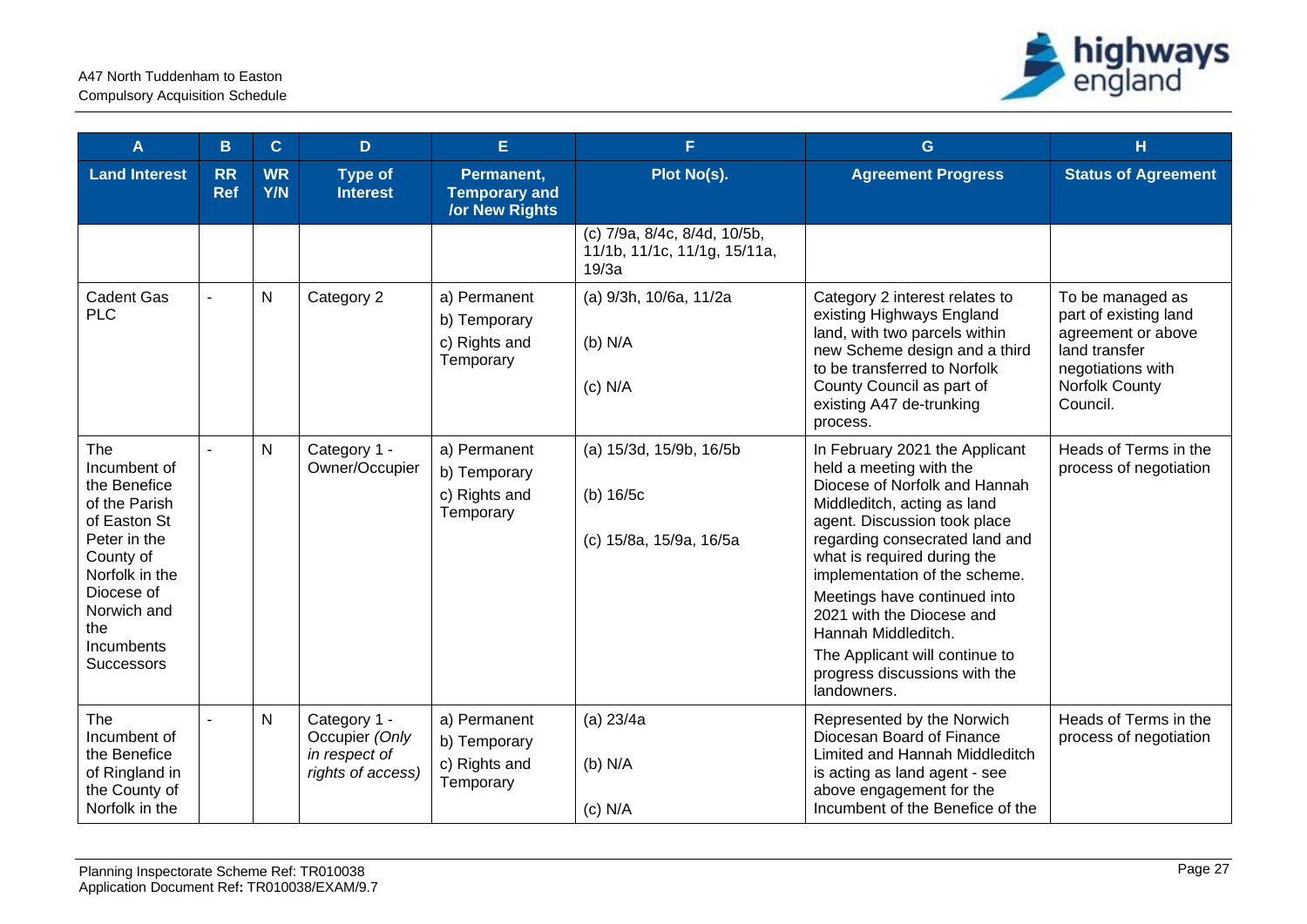

| A                                                                                                                                                       | в                       | $\mathbf{C}$            | D                                                                                                 | E                                                           | F.                                                                                                                                                | G                                                                                                                                                                                                                        | н                                               |
|---------------------------------------------------------------------------------------------------------------------------------------------------------|-------------------------|-------------------------|---------------------------------------------------------------------------------------------------|-------------------------------------------------------------|---------------------------------------------------------------------------------------------------------------------------------------------------|--------------------------------------------------------------------------------------------------------------------------------------------------------------------------------------------------------------------------|-------------------------------------------------|
| <b>Land Interest</b>                                                                                                                                    | <b>RR</b><br><b>Ref</b> | <b>WR</b><br><b>Y/N</b> | <b>Type of</b><br><b>Interest</b>                                                                 | Permanent,<br><b>Temporary and</b><br><b>/or New Rights</b> | Plot No(s).                                                                                                                                       | <b>Agreement Progress</b>                                                                                                                                                                                                | <b>Status of Agreement</b>                      |
| Diocese of<br>Norwich                                                                                                                                   |                         |                         |                                                                                                   |                                                             |                                                                                                                                                   | Parish of Easton St Peter.                                                                                                                                                                                               |                                                 |
| The<br>Incumbent of<br>the Benefice<br>of<br>Honingham<br>in the County<br>of Norfolk in<br>the Diocese<br>of Norwich<br>and their<br><b>Successors</b> |                         | ${\sf N}$               | Category 1-<br>Owner (Only in<br>respect of<br>subsoil up to the<br>centreline of the<br>highway) | a) Permanent<br>b) Temporary<br>c) Rights and<br>Temporary  | (a) 13/2a<br>$(b)$ N/A<br>$(c)$ N/A                                                                                                               | Represented by the Norwich<br>Diocesan Board of Finance<br>Limited and Hannah Middleditch<br>is acting as land agent - see<br>above engagement for the<br>Incumbent of the Benefice of the<br>Parish of Easton St Peter. | Heads of Terms in the<br>process of negotiation |
| Diocese of<br>Norfolk                                                                                                                                   |                         | ${\sf N}$               | Category 1-<br>Owner/Occupier                                                                     | a) Permanent<br>b) Temporary<br>c) Rights and<br>Temporary  | (a) 13/2a, 15/3d, 15/9b,<br>16/5b, 23/4a<br>(b) 16/5c<br>(c) 15/8a, 15/9a, 16/5a                                                                  | Represented by the Norwich<br>Diocesan Board of Finance<br>Limited and Hannah Middleditch<br>is acting as land agent - see<br>above engagement for the<br>Incumbent of the Benefice of the<br>Parish of Easton St Peter. | Heads of Terms in the<br>process of negotiation |
| Norwich<br>Diocesan<br>Board of<br>Finance<br>Limited                                                                                                   | $\blacksquare$          | $\mathsf{N}$            | Category 1 -<br>Owner/Occupier                                                                    | a) Permanent<br>b) Temporary<br>c) Rights and<br>Temporary  | (a) 6/4d, 6/10a, 7/1b, 7/3b,<br>13/2a, 15/3e, 15/6b, 16/2b,<br>16/3a, 17/1f<br>(b) 6/10b, 7/3a<br>(c) 6/4e, 6/10c, 15/3c, 15/6a,<br>15/10a, 16/2a | Represented by the Norwich<br>Diocesan Board of Finance<br>Limited and Hannah Middleditch<br>is acting as land agent - see<br>above engagement for the<br>Incumbent of the Benefice of the<br>Parish of Easton St Peter. | Heads of Terms in the<br>process of negotiation |
| Anglian<br>Water                                                                                                                                        |                         | ${\sf N}$               | Category 2                                                                                        | a) Permanent<br>b) Temporary                                | (a) 4/1b, 4/2e, 4/3c, 4/3d,<br>5/6f, 5/6h, 5/9a, 6/1a, 6/1b,                                                                                      | Anglian Water has proposed<br>protective provisions to be                                                                                                                                                                | Heads of Terms in the<br>process of negotiation |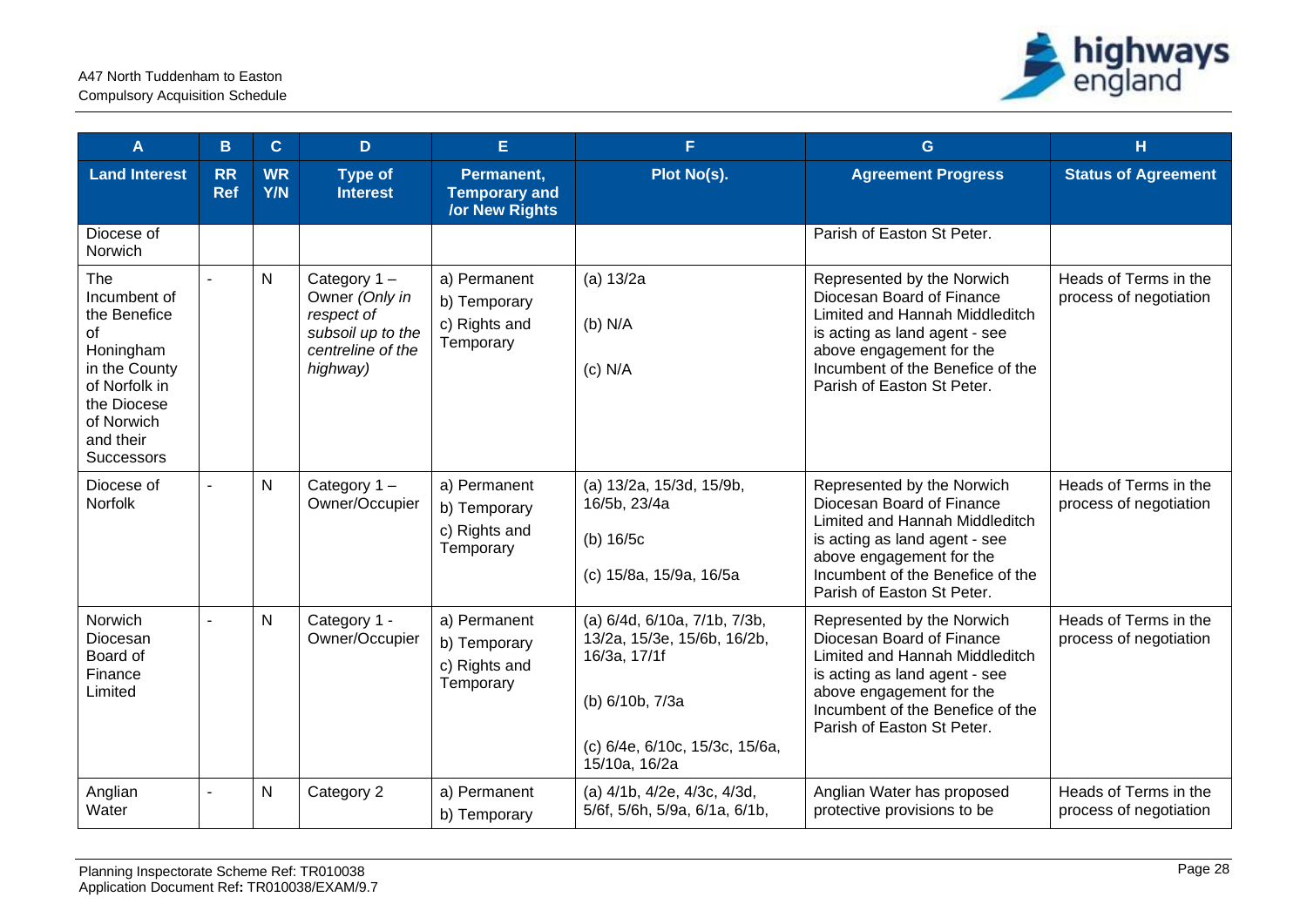

| A                                             | в                       | $\mathbf{C}$            | D                                 | E                                                           | F.                                                                                                                                                                                                                                                                                                                                                                                                                                                                                                                                                                                                                                                                                        | G                                                                                                                                                 | H                                               |
|-----------------------------------------------|-------------------------|-------------------------|-----------------------------------|-------------------------------------------------------------|-------------------------------------------------------------------------------------------------------------------------------------------------------------------------------------------------------------------------------------------------------------------------------------------------------------------------------------------------------------------------------------------------------------------------------------------------------------------------------------------------------------------------------------------------------------------------------------------------------------------------------------------------------------------------------------------|---------------------------------------------------------------------------------------------------------------------------------------------------|-------------------------------------------------|
| <b>Land Interest</b>                          | <b>RR</b><br><b>Ref</b> | <b>WR</b><br><b>Y/N</b> | <b>Type of</b><br><b>Interest</b> | Permanent,<br><b>Temporary and</b><br><b>/or New Rights</b> | Plot No(s).                                                                                                                                                                                                                                                                                                                                                                                                                                                                                                                                                                                                                                                                               | <b>Agreement Progress</b>                                                                                                                         | <b>Status of Agreement</b>                      |
| Services<br>Limited                           |                         |                         |                                   | c) Rights and<br>Temporary                                  | 6/1c, 6/1d, 6/1e, 6/1g, 6/1h,<br>6/1i, 6/3a, 6/4f, 7/1d, 7/1e,<br>7/1h, 7/1i, 7/2d, 7/2f, 7/4a,<br>7/5a, 7/6a, 7/9b, 7/9e, 8/2b,<br>8/4a, 9/1b, 9/1f, 9/1g, 9/1i,<br>9/2b, 9/2c, 9/2d, 9/2e, 9/3c,<br>9/3f, 9/3g, 9/3h, 9/3i, 9/3j,<br>9/6a, 10/6a, 11/2a, 11/2b,<br>11/2d, 11/2e, 11/3a, 12/1a,<br>12/1b, 12/1c, 12/1d, 12/2c,<br>13/2a, 13/3a, 13/3b, 13/3c,<br>13/3e, 14/1a, 14/2b, 14/2c,<br>14/2d, 14/2h, 14/2j, 14/3a,<br>14/3b, 14/3c, 14/3d, 15/2b,<br>15/2g, 15/2j, 15/3a, 15/3b,<br>16/3b, 16/3c, 16/4m<br>(b) 4/1f, 5/9b, 6/3b, 6/10b,<br>7/3a, 8/5a, 9/1a, 9/1c, 9/6c,<br>11/3 <sub>b</sub><br>(c) 5/4c, 5/9c, 5/9e, 6/4e,<br>9/1d, 9/1h, 9/1j, 9/6b, 15/10a,<br>19/3a 15/11a | included in the dDCO that it will<br>rely upon once agreed. It is not<br>anticipated that an agreement<br>will be required with Anglian<br>Water. |                                                 |
|                                               |                         |                         | Category 1                        | a) Permanent<br>b) Temporary<br>c) Rights and<br>Temporary  | (a) 17/1a<br>(b) N/A<br>(c) 6/4e                                                                                                                                                                                                                                                                                                                                                                                                                                                                                                                                                                                                                                                          | See update above.                                                                                                                                 | Heads of Terms in the<br>process of negotiation |
| <b>UK Power</b><br><b>Networks</b><br>Limited | $\blacksquare$          | $\mathsf{N}$            | Category 2                        | a) Permanent<br>b) Temporary                                | (a) 4/2e, 4/2g, 4/3c, 4/3d,<br>5/6a, 5/6b, 5/6c, 5/6d, 5/6e,<br>5/6f, 5/9a, 6/1c, 6/1j, 6/4f,                                                                                                                                                                                                                                                                                                                                                                                                                                                                                                                                                                                             | Meetings have been held<br>throughout 2020 and will<br>continue during 2021.                                                                      | Heads of Terms in the<br>process of negotiation |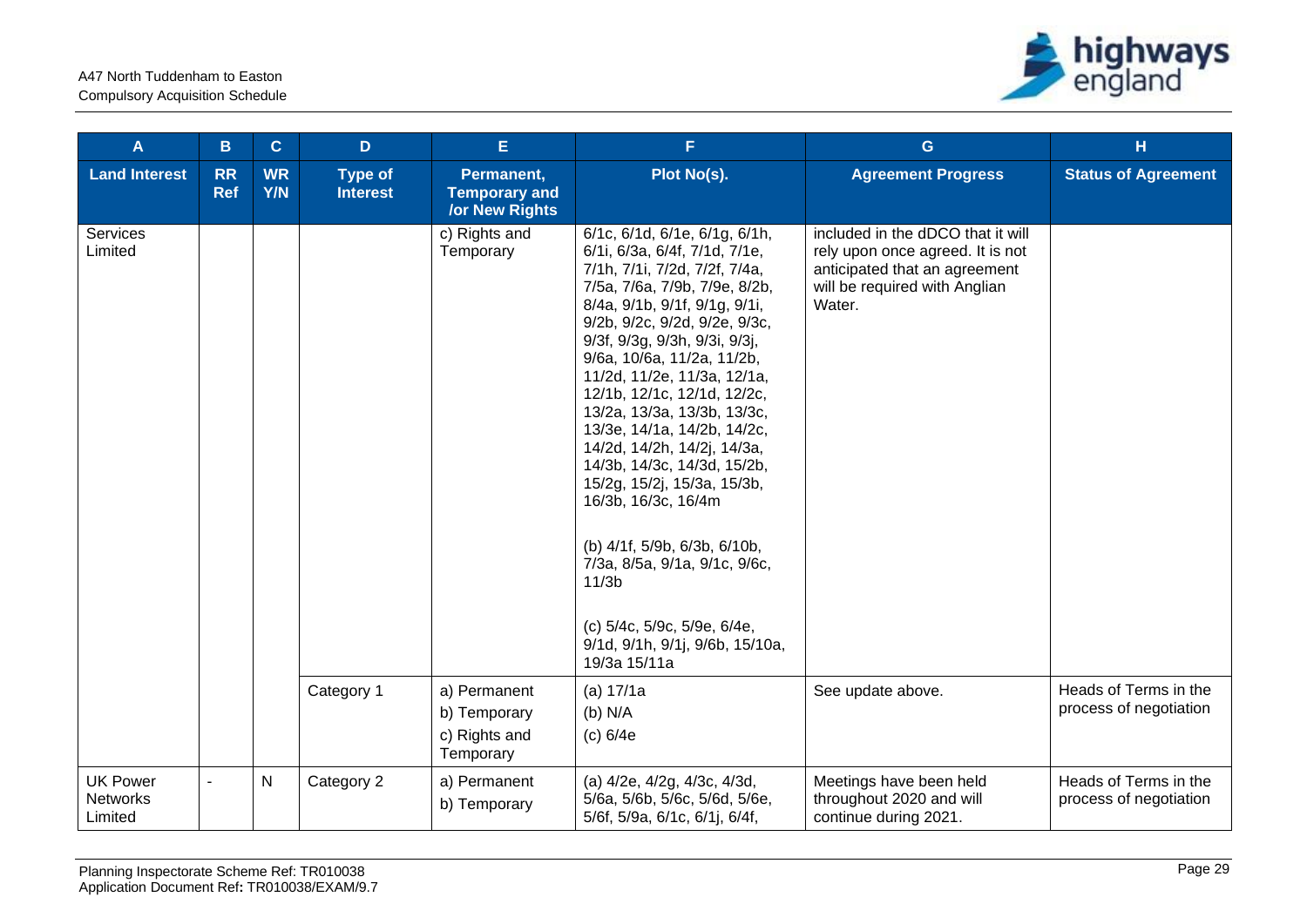

| A                                       | B                       | $\mathbf{C}$                    | D                                         | E.                                                          | F.                                                                                                                                                                                                                     | G                                                                                                                                                                                                                                                                                                                       | н                                               |                                                                                                                                                                   |                                                 |
|-----------------------------------------|-------------------------|---------------------------------|-------------------------------------------|-------------------------------------------------------------|------------------------------------------------------------------------------------------------------------------------------------------------------------------------------------------------------------------------|-------------------------------------------------------------------------------------------------------------------------------------------------------------------------------------------------------------------------------------------------------------------------------------------------------------------------|-------------------------------------------------|-------------------------------------------------------------------------------------------------------------------------------------------------------------------|-------------------------------------------------|
| <b>Land Interest</b>                    | <b>RR</b><br><b>Ref</b> | <b>WR</b><br>Y/N                | <b>Type of</b><br><b>Interest</b>         | Permanent,<br><b>Temporary and</b><br><b>/or New Rights</b> | Plot No(s).                                                                                                                                                                                                            | <b>Agreement Progress</b>                                                                                                                                                                                                                                                                                               | <b>Status of Agreement</b>                      |                                                                                                                                                                   |                                                 |
|                                         |                         |                                 |                                           | c) Rights and<br>Temporary                                  | 6/7a, 6/9a, 6/10a, 7/1b, 7/6a,<br>15/2g, 15/3a, 15/3b, 15/4c,<br>15/9b, 16/2b, 16/3a, 16/4a,<br>16/5 <sub>b</sub><br>(b) 6/10b, 8/5a, 16/5c<br>(c) 5/9c, 15/4b, 15/5b,<br>15/11a, 16/1a, 16/2a, 16/5a,<br>19/3a, 20/1a | Discussions have been ongoing<br>with UK Power Networks.<br>UKPN have been notified of the<br>scheme by the Applicant but<br>have not made a relevant<br>representation. The Applicant<br>has regularly met with UKPN<br>and in any event, UKPN can<br>rely on the standard Schedule 9<br>Part 1 Protective Provisions. |                                                 |                                                                                                                                                                   |                                                 |
| Vodafone<br>Limited                     | $\blacksquare$          | $\mathsf{N}$                    | Category 1-<br>Lessee/Tenant/<br>Occupier | a) Permanent<br>b) Temporary<br>c) Rights and<br>Temporary  | $(a)$ 9/5 $b$<br>$(b)$ N/A<br>$(c)$ N/A                                                                                                                                                                                | Vodafone have appointed a<br>solicitor to consider Schedule 9<br>Part 2 Protective Provisions<br>and they are currently<br>reviewing them.<br>Also engaging to maintain HGV<br>maintenance access to<br>Vodafone mast on Lyng Road,<br>between A47 and Low Road.                                                        | Heads of Terms in the<br>process of negotiation |                                                                                                                                                                   |                                                 |
| Eastern<br>Power<br><b>Networks Plc</b> |                         | N<br>Category 1 -<br>Category 2 |                                           |                                                             | Owner/Occupier                                                                                                                                                                                                         | a) Permanent<br>b) Temporary<br>c) Rights and<br>Temporary                                                                                                                                                                                                                                                              | (a) 14/3b, 14/7a<br>$(b)$ N/A<br>$(c)$ N/A      | The Applicant has proposed<br>protective provisions to be<br>included in the dDCO that it will<br>rely upon once agreed. It is not<br>anticipated that a separate | Heads of Terms in the<br>process of negotiation |
|                                         |                         |                                 |                                           | a) Permanent<br>b) Temporary<br>c) Rights and<br>Temporary  | (a) 1/5a, 8/5c, 8/5d, 9/1b,<br>9/1f, 9/1g, 9/1i, 14/7a<br>(b) 8/5a, 9/1a, 9/1c                                                                                                                                         | agreement will be required with<br>Eastern Power Networks Plc.                                                                                                                                                                                                                                                          |                                                 |                                                                                                                                                                   |                                                 |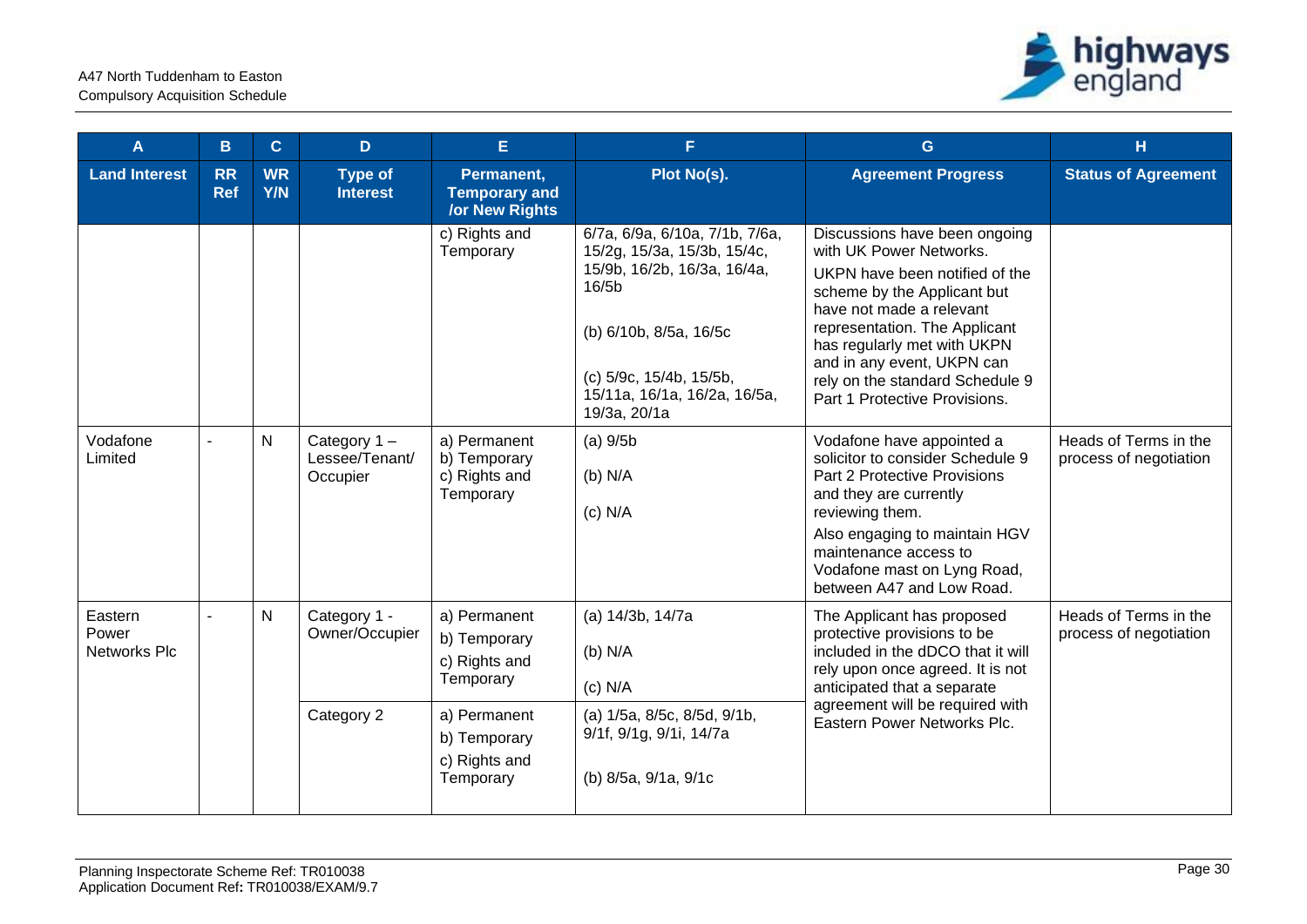

| A                         | B                       | $\mathbf{C}$     | D                                 | E.                                                          | F.                                                                                                                                                                                 | G                                                                                                                                                                                                                                                                                                                      | H                                 |
|---------------------------|-------------------------|------------------|-----------------------------------|-------------------------------------------------------------|------------------------------------------------------------------------------------------------------------------------------------------------------------------------------------|------------------------------------------------------------------------------------------------------------------------------------------------------------------------------------------------------------------------------------------------------------------------------------------------------------------------|-----------------------------------|
| <b>Land Interest</b>      | <b>RR</b><br><b>Ref</b> | <b>WR</b><br>Y/N | <b>Type of</b><br><b>Interest</b> | Permanent,<br><b>Temporary and</b><br><b>/or New Rights</b> | Plot No(s).                                                                                                                                                                        | <b>Agreement Progress</b>                                                                                                                                                                                                                                                                                              | <b>Status of Agreement</b>        |
|                           |                         |                  |                                   |                                                             | (c) 9/1d, 9/1h, 9/1j, 9/1l, 9/1m                                                                                                                                                   |                                                                                                                                                                                                                                                                                                                        |                                   |
| Transco plc               |                         | ${\sf N}$        | Category 2                        | a) Permanent<br>b) Temporary<br>c) Rights and<br>Temporary  | (a) 16/6b<br>(b) 16/6a<br>(c) 15/7a, 16/6c                                                                                                                                         | Discussions taking place with<br>National Grid Gas. The<br>Applicant understands that<br>these interests relate to<br>historical rights that have now<br>passed to National Grid Gas.<br>The Applicant is working with<br>National Grid Gas to agree the<br>form of protective provisions<br>and protective agreement. | Heads of Terms in<br>negotiation. |
| <b>British Gas</b><br>Plc |                         |                  | Category 1                        | a) Permanent<br>b) Temporary<br>c) Rights and<br>Temporary  | (a) 9/3h<br>$(b)$ N/A<br>$(c)$ N/A                                                                                                                                                 | Discussions taking place with<br>National Grid Gas. The<br>Applicant understands that<br>these interests relate to<br>historical rights that have now<br>passed to National Grid Gas.                                                                                                                                  | Heads of Terms in<br>negotiation. |
|                           |                         |                  | Category 2                        | a) Permanent<br>b) Temporary<br>c) Rights and<br>Temporary  | (a) 8/5c, 8/5d, 9/1b, 9/1f,<br>9/1g, 9/1i, 9/5a, 9/5b, 10/3b,<br>10/5a, 10/5d, 10/6a, 11/1a,<br>11/1d, 11/2a, 12/3a<br>(b) 8/5a, 9/1a, 9/1c, 10/3a,<br>10/5c, 10/5e, 10/5f, 11/1e, | The Applicant is working with<br>National Grid Gas to agree the<br>form of protective provisions<br>and protective agreement.                                                                                                                                                                                          |                                   |
|                           |                         |                  |                                   |                                                             | 11/1f, 11/1h, 12/3b<br>(c) 9/1d, 9/1h, 9/1j, 9/1l,<br>9/1m, 10/5b, 11/1b, 11/1c,<br>11/1g                                                                                          |                                                                                                                                                                                                                                                                                                                        |                                   |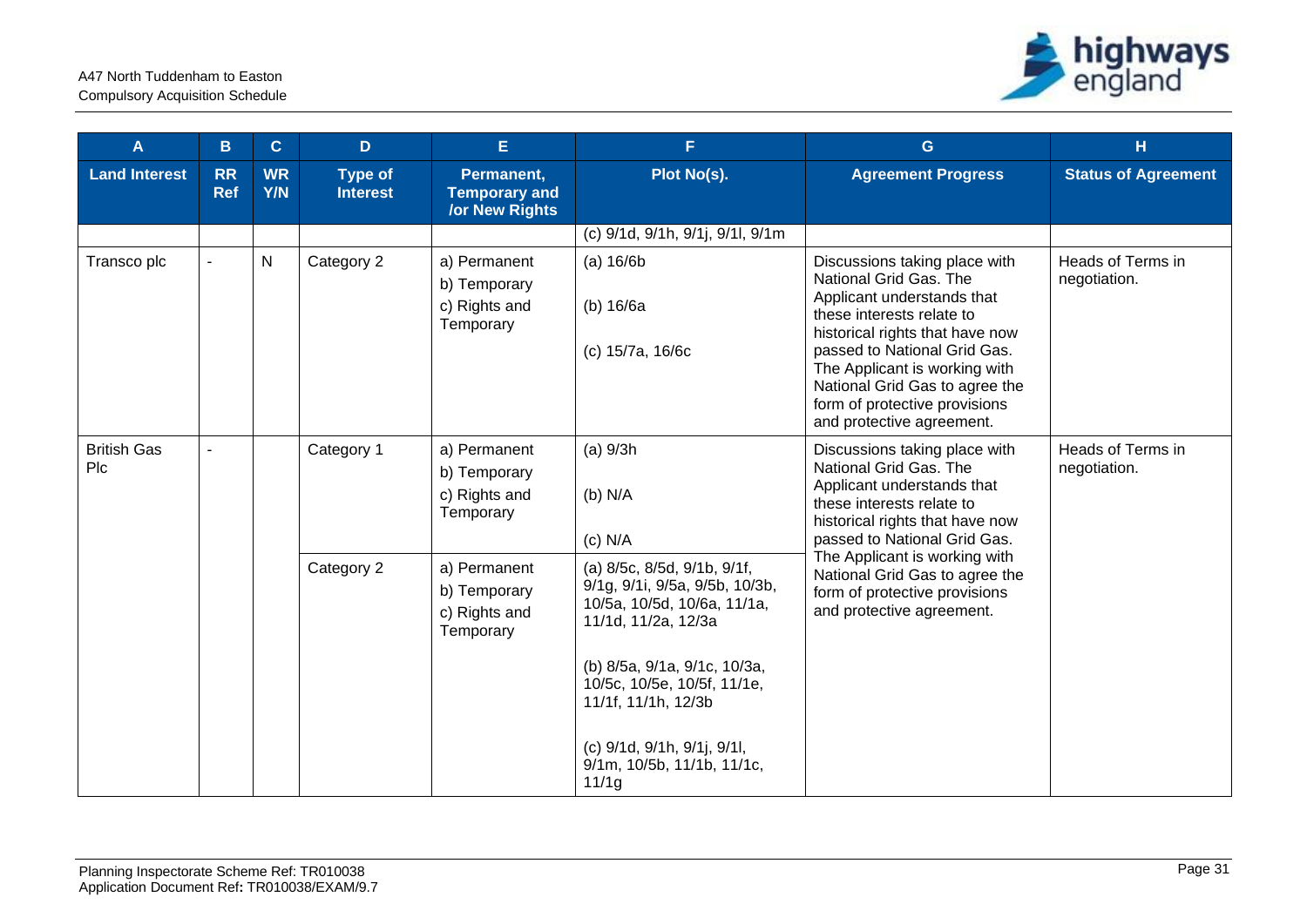

| A                                                                                        | B                       | $\mathbf{C}$     | D                                 | E.                                                          | F.                                                                                                                                                                                                                                               | G                                                                                                                                                                                                                                                                                                                                     | H                                                     |
|------------------------------------------------------------------------------------------|-------------------------|------------------|-----------------------------------|-------------------------------------------------------------|--------------------------------------------------------------------------------------------------------------------------------------------------------------------------------------------------------------------------------------------------|---------------------------------------------------------------------------------------------------------------------------------------------------------------------------------------------------------------------------------------------------------------------------------------------------------------------------------------|-------------------------------------------------------|
| <b>Land Interest</b>                                                                     | <b>RR</b><br><b>Ref</b> | <b>WR</b><br>Y/N | <b>Type of</b><br><b>Interest</b> | Permanent,<br><b>Temporary and</b><br><b>/or New Rights</b> | Plot No(s).                                                                                                                                                                                                                                      | <b>Agreement Progress</b>                                                                                                                                                                                                                                                                                                             | <b>Status of Agreement</b>                            |
| The<br>Secretary of<br>State for<br>Transport                                            |                         | N                | Category 2                        | a) Permanent<br>b) Temporary<br>c) Rights and<br>Temporary  | (a)1/1c, 1/3b, 1/5b, 7/5a,<br>9/6a, 10/6a, 11/2a, 11/2b,<br>11/2c, 11/2d, 11/2e, 11/3a,<br>12/1b, 15/2c, 15/2d, 15/2i,<br>15/4c, 15/5a, 16/4a, 16/4d<br>(b) 1/3a, 9/6c, 11/3b, 15/4a,<br>15/4d, 15/5c<br>(c) 9/6b, 15/4b, 15/4e, 15/5b,<br>19/2a | Crown consent is being sought<br>in relation to the affected plots<br>and discussions are ongoing.<br>Crown consent is expected to<br>be received prior to the close of<br>the Examination and it is not<br>anticipated that the Crown land<br>will pose an impediment to the<br>Scheme.                                              | Crown consent in the<br>process of being<br>obtained. |
| The<br>Secretary of<br>State for the<br>Environment<br>(transferred<br>to DEFRA)         |                         | N                | Category 2                        | a) Permanent<br>b) Temporary<br>c) Rights and<br>Temporary  | (a) 6/1d<br>$(b)$ N/A<br>$(c)$ N/A                                                                                                                                                                                                               | The Applicant has been liaising<br>with the Government Legal<br>Department to secure the<br>required Crown consent in<br>relation to this land. It is<br>expected that Crown consent<br>will be provided by the end of<br>the Examination. It is not<br>anticipated that the Crown<br>consent will be an impediment<br>to the Scheme. | Crown consent in the<br>process of being<br>obtained. |
| The<br>Secretary of<br>State for the<br>Environment,<br>Food and<br><b>Rural Affairs</b> |                         | N                | Category 2                        | a) Permanent<br>b) Temporary<br>c) Rights and<br>Temporary  | (a) 11/2f, 12/1a<br>$(b)$ N/A<br>$(c)$ N/A                                                                                                                                                                                                       | The Applicant consulted with<br>The Secretary of State for the<br>Environment, Food and Rural<br>Affairs as part of the<br>consultations held during 2020<br>and Section 56 notification<br>process in 2021.<br>The Applicant has been liaising<br>with the Government Legal                                                          | Crown consent in the<br>process of being<br>obtained. |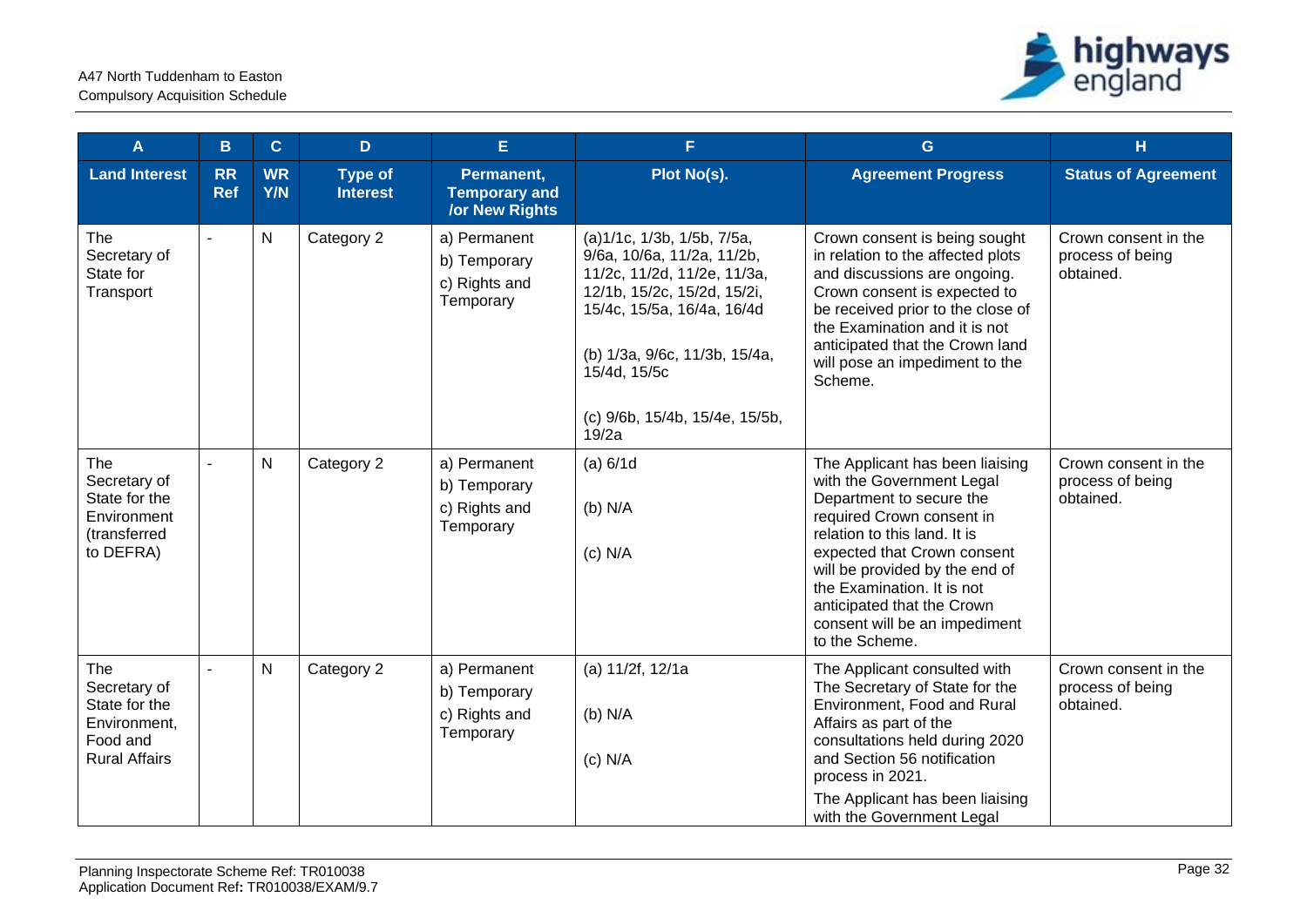

| A                      | B                       | $\mathbf{C}$     | D.                                                                         | E                                                           | F                                                                                                                                                        | $\mathbf{G}$                                                                                                                                                                                                                                                                                                                                                                                                                                                                                     | H                                                         |
|------------------------|-------------------------|------------------|----------------------------------------------------------------------------|-------------------------------------------------------------|----------------------------------------------------------------------------------------------------------------------------------------------------------|--------------------------------------------------------------------------------------------------------------------------------------------------------------------------------------------------------------------------------------------------------------------------------------------------------------------------------------------------------------------------------------------------------------------------------------------------------------------------------------------------|-----------------------------------------------------------|
| <b>Land Interest</b>   | <b>RR</b><br><b>Ref</b> | <b>WR</b><br>Y/N | <b>Type of</b><br><b>Interest</b>                                          | Permanent,<br><b>Temporary and</b><br><b>/or New Rights</b> | Plot No(s).                                                                                                                                              | <b>Agreement Progress</b>                                                                                                                                                                                                                                                                                                                                                                                                                                                                        | <b>Status of Agreement</b>                                |
|                        |                         |                  |                                                                            |                                                             |                                                                                                                                                          | Department to secure the<br>required Crown consent in<br>relation to this land. It is<br>expected that Crown consent<br>will be provided by the end of<br>the Examination. It is not<br>anticipated that the Crown<br>consent will be an impediment<br>to the Scheme                                                                                                                                                                                                                             |                                                           |
| Ministry of<br>Defence |                         | $\mathsf{N}$     | Category 2                                                                 | a) Permanent<br>b) Temporary<br>c) Rights and<br>Temporary  | (a) 9/5a, 10/3b, 10/5a, 10/5d,<br>11/1a, 11/1d, 12/3a<br>(b) 10/3a, 10/5c, 10/5e, 10/5f,<br>11/1e, 11/1f, 11/1h, 12/3b<br>(c) 10/5b, 11/1b, 11/1c, 11/1g | The Applicant consulted with<br>Ministry of Defence as part of<br>the consultations held during<br>2020 and Section 56<br>notification process in 2021.<br>The Applicant has been liaising<br>with the Government Legal<br>Department to secure the<br>required Crown consent in<br>relation to this land. It is<br>expected that Crown consent<br>will be provided by the end of<br>the Examination. It is not<br>anticipated that the Crown<br>consent will be an impediment<br>to the Scheme. | Crown consent in the<br>process of being<br>obtained.     |
|                        |                         |                  |                                                                            |                                                             | SECTION 5 - Parties contacted and invited to commence negotiation of Heads of Terms                                                                      |                                                                                                                                                                                                                                                                                                                                                                                                                                                                                                  |                                                           |
| Environment<br>Agency  | RR-<br>066              | Y                | Category 1 -<br>Owner/Occupier<br>(Only in respect<br>of the River<br>Tud) | a) Permanent<br>b) Temporary<br>c) Rights and<br>Temporary  | (a) 4/2f, 5/4a, 6/4c, 6/5a, 7/1f,<br>7/1g, 7/1l, 11/2e, 11/4b,<br>12/2b, 14/3b<br>$(b)$ N/A                                                              | The Applicant has been<br>engaging with the Environment<br>Agency as a statutory<br>consultee. However, letter<br>issued October 2021 to                                                                                                                                                                                                                                                                                                                                                         | Letter sent in October<br>2021 to initiate<br>discussions |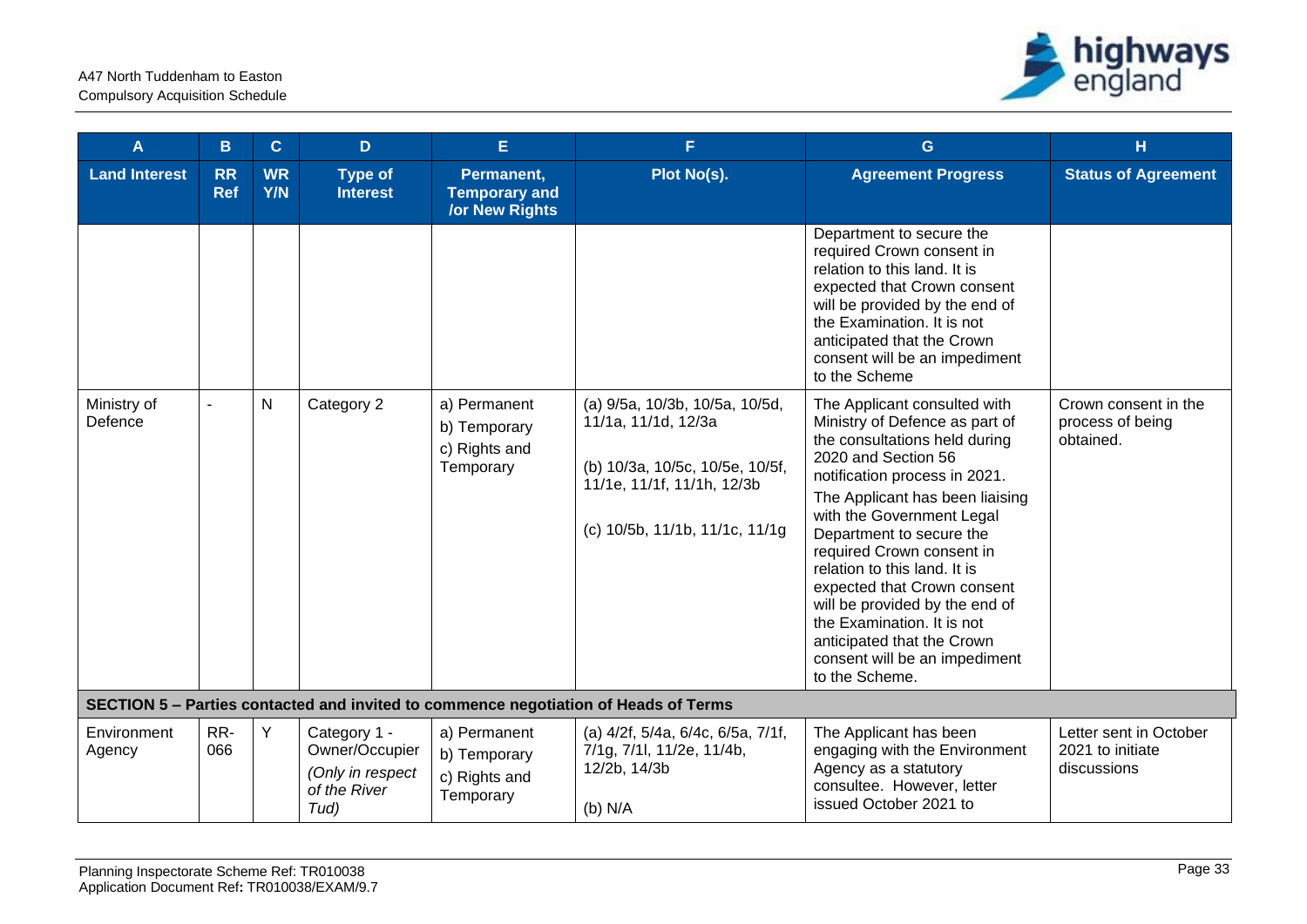

| A                                        | B                       | $\mathbf{C}$            | D                                                                 | E                                                           | F.                                       | G                                                                                                                                                                                 | н                                                         |
|------------------------------------------|-------------------------|-------------------------|-------------------------------------------------------------------|-------------------------------------------------------------|------------------------------------------|-----------------------------------------------------------------------------------------------------------------------------------------------------------------------------------|-----------------------------------------------------------|
| <b>Land Interest</b>                     | <b>RR</b><br><b>Ref</b> | <b>WR</b><br><b>Y/N</b> | <b>Type of</b><br><b>Interest</b>                                 | Permanent,<br><b>Temporary and</b><br><b>/or New Rights</b> | Plot No(s).                              | <b>Agreement Progress</b>                                                                                                                                                         | <b>Status of Agreement</b>                                |
|                                          |                         |                         |                                                                   |                                                             | $(c)$ 20/1a                              | instigate land negotiation and<br>agreement process.                                                                                                                              |                                                           |
| <b>Breckland</b><br>Council              | RR-<br>062              | $\mathsf{N}$            | Category 1 -<br>Owner                                             | a) Permanent<br>b) Temporary<br>c) Rights and<br>Temporary  | (a) 4/2e, 4/8a<br>$(b)$ N/A<br>$(c)$ N/A | The Applicant has been<br>engaging with Breckland<br>Council as a consultee.<br>However, letter issued October<br>2021 to instigate land<br>negotiation and agreement<br>process. | Letter sent in October<br>2021 to initiate<br>discussions |
| The<br>Occupier, 2<br>Mattishall<br>Lane | $\mathbf{r}$            | $\mathsf{N}$            | Category $1 -$<br>Occupier<br>(in respect of<br>rights of access) | a) Permanent<br>b) Temporary<br>c) Rights and<br>Temporary  | $(a)$ 4/8a<br>$(b)$ N/A<br>$(c)$ N/A     | Occupier of land owned by<br><b>Breckland Council, so</b><br>engagement to be progressed<br>as part of heads of terms<br>agreement with landowner.                                | Subject to<br>landowner's Heads of<br>Terms               |
| The<br>Occupier, 3<br>Mattishall<br>Lane |                         | $\mathsf{N}$            | Category $1 -$<br>Occupier<br>(in respect of<br>rights of access) | a) Permanent<br>b) Temporary<br>c) Rights and<br>Temporary  | $(a)$ 4/8a<br>$(b)$ N/A<br>$(c)$ N/A     | Occupier of land owned by<br><b>Breckland Council, so</b><br>engagement to be progressed<br>as part of heads of terms<br>agreement with landowner.                                | Subject to<br>landowner's Heads of<br>Terms               |
| The<br>Occupier, 4<br>Mattishall<br>Lane |                         | N                       | Category $1 -$<br>Occupier<br>(in respect of<br>rights of access) | a) Permanent<br>b) Temporary<br>c) Rights and<br>Temporary  | $(a)$ 4/8a<br>$(b)$ N/A<br>$(c)$ N/A     | Occupier of land owned by<br>Breckland Council, so<br>engagement to be progressed<br>as part of heads of terms<br>agreement with landowner.                                       | Subject to<br>landowner's Heads of<br>Terms               |
| The<br>Occupier, 5<br>Mattishall<br>Lane |                         | N                       | Category 1-<br>Occupier<br>(in respect of<br>rights of access)    | a) Permanent<br>b) Temporary<br>c) Rights and<br>Temporary  | $(a)$ 4/8a<br>$(b)$ N/A<br>$(c)$ N/A     | Occupier of land owned by<br><b>Breckland Council, so</b><br>engagement to be progressed<br>as part of heads of terms<br>agreement with landowner.                                | Subject to<br>landowner's Heads of<br>Terms               |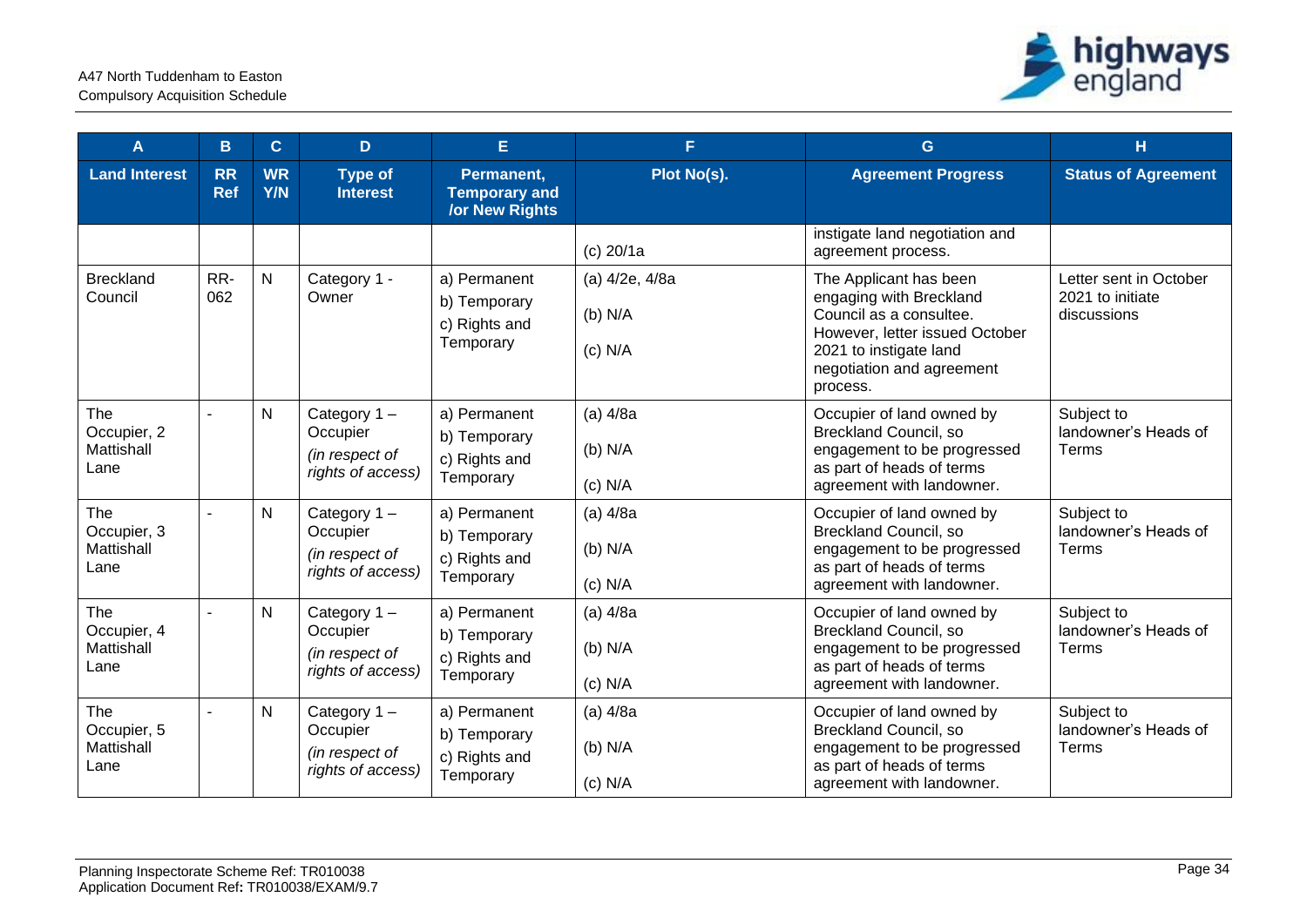

| A                                                                | B                       | $\mathbf C$             | D                                                                 | E                                                           | F                                               | G                                                                                                                                                                                                                                                                                                                                                                                                                                   | H                                                                                                    |
|------------------------------------------------------------------|-------------------------|-------------------------|-------------------------------------------------------------------|-------------------------------------------------------------|-------------------------------------------------|-------------------------------------------------------------------------------------------------------------------------------------------------------------------------------------------------------------------------------------------------------------------------------------------------------------------------------------------------------------------------------------------------------------------------------------|------------------------------------------------------------------------------------------------------|
| <b>Land Interest</b>                                             | <b>RR</b><br><b>Ref</b> | <b>WR</b><br><b>Y/N</b> | <b>Type of</b><br><b>Interest</b>                                 | Permanent,<br><b>Temporary and</b><br><b>/or New Rights</b> | Plot No(s).                                     | <b>Agreement Progress</b>                                                                                                                                                                                                                                                                                                                                                                                                           | <b>Status of Agreement</b>                                                                           |
| <b>Timothy Paul</b><br>McHugh                                    |                         | $\mathsf{N}$            | Category $1 -$<br>Occupier<br>(in respect of<br>rights of access) | a) Permanent<br>b) Temporary<br>c) Rights and<br>Temporary  | $(a)$ 4/8a<br>(b) N/A<br>$(c)$ N/A              | Occupier of land owned by<br><b>Breckland Council, so</b><br>engagement to be progressed<br>as part of heads of terms<br>agreement with landowner.                                                                                                                                                                                                                                                                                  | Subject to<br>landowner's Heads of<br><b>Terms</b>                                                   |
| Ringland<br>Parish<br>Council                                    | RR-<br>039              | $\mathsf{N}$            | Category 1 -<br>Owner/Occupier                                    | a) Permanent<br>b) Temporary<br>c) Rights and<br>Temporary  | (a) 23/3a, 23/4a, 23/5a<br>(b) N/A<br>$(c)$ N/A | The Applicant has been<br>engaging with Ringland Parish<br>Council as a consultee.<br>However, letter issued October<br>2021 to instigate land<br>negotiation and agreement<br>process.                                                                                                                                                                                                                                             | Letter sent in October<br>2021 to initiate<br>discussions                                            |
| Ausra<br>Povilauskien<br>е                                       |                         | $\mathsf{N}$            | Category 1 -<br>Owner/Occupier                                    | a) Permanent<br>b) Temporary<br>c) Rights and<br>Temporary  | (a) 6/8a<br>$(b)$ N/A<br>$(c)$ N/A              | Ausra Povilauskiene was a new<br>landowner who received the<br>S56 notice in 2021, following<br>completion of a sale of the land<br>from Lindsay Jane Whitehead<br>and Mark Christopher Kermez.<br>The Applicant consulted with<br>Lindsay Jane Whitehead and<br>Mark Christopher Kermez as<br>part of the consultations held<br>during 2020.<br>The Applicant issued a letter in<br>October 2021 to commence<br>land negotiations. | Letter sent in October<br>2021 to initiate<br>discussions                                            |
| Norwich City<br>College of<br>Further and<br>Higher<br>Education |                         | $\mathsf{N}$            | Category 1 -<br>Owner/Occupier                                    | a) Permanent<br>b) Temporary<br>c) Rights and<br>Temporary  | $(a)$ N/A<br>$(b)$ N/A<br>(c) 15/11a, 19/3a     | Meetings have been held to<br>discuss the scheme and the<br>affected land parcels. As<br>temporary land access<br>requirement is for UKPN work<br>on 132kV overhead line, the                                                                                                                                                                                                                                                       | Landowner contacted<br>in October 2021 to<br>advise land access<br>agreement<br>discussions would be |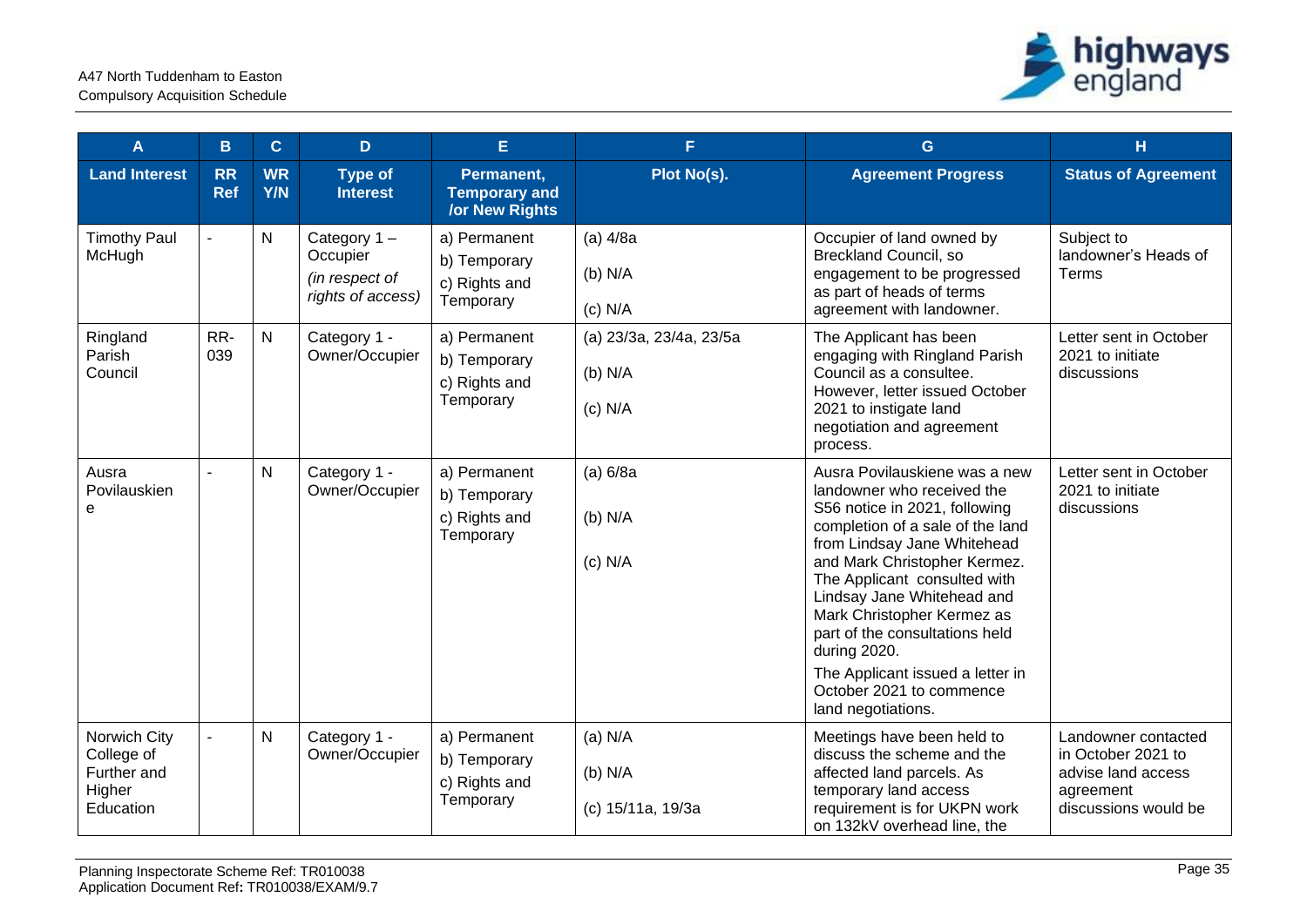

| A                         | B                       | $\mathbf{C}$     | D                                                                                                                                                                         | E.                                                          | F.                                                             | G                                                                                                                                                                      | H                                                          |
|---------------------------|-------------------------|------------------|---------------------------------------------------------------------------------------------------------------------------------------------------------------------------|-------------------------------------------------------------|----------------------------------------------------------------|------------------------------------------------------------------------------------------------------------------------------------------------------------------------|------------------------------------------------------------|
| <b>Land Interest</b>      | <b>RR</b><br><b>Ref</b> | <b>WR</b><br>Y/N | <b>Type of</b><br><b>Interest</b>                                                                                                                                         | Permanent,<br><b>Temporary and</b><br><b>/or New Rights</b> | Plot No(s).                                                    | <b>Agreement Progress</b>                                                                                                                                              | <b>Status of Agreement</b>                                 |
|                           |                         |                  |                                                                                                                                                                           |                                                             |                                                                | Applicant has contacted the<br>landowner to maintain<br>engagement and advise land<br>access agreement discussions<br>would be progressed at a later<br>stage.         | progressed at a later<br>stage                             |
|                           |                         |                  | Category 2                                                                                                                                                                |                                                             | (a) 15/5a<br>(b) $15/5c$<br>(c) 15/5b, 15/11a, 19/2a,<br>19/3a | Engagement to be progressed<br>as part of process to agree<br>heads of terms with affected<br>landowners.                                                              | Subject to<br>landowner's Heads of<br>Terms                |
| Robert<br>James Wright    |                         | $\mathsf{N}$     | Category 1 -<br>Owner/Occupier                                                                                                                                            | a) Permanent<br>b) Temporary<br>c) Rights and<br>Temporary  | $(a)$ 1/5a, 1/5b<br>$(b)$ N/A<br>$(c)$ N/A                     | The Applicant engaged with<br>Robert Wright in 2021 about<br>use of land for great created<br>newt mitigation. Formal heads<br>of terms for agreement to be<br>agreed. | Letter sent in October<br>2021 to progress<br>discussions. |
| Alexandra<br>Marie Leaney |                         | $\mathsf{N}$     | Category 1-<br>Owner<br>(in respect of<br>subsoil up to the<br>centreline of the<br>highway and<br>riparian rights<br>up to the<br>centreline of the<br><b>River Tud)</b> | a) Permanent<br>b) Temporary<br>c) Rights and<br>Temporary  | (a) 7/1f, 7/1g, 7/1l, 17/1a<br>$(b)$ N/A<br>$(c)$ N/A          | Letter issued in September<br>2021 to instigate land<br>negotiation and agreement<br>process.                                                                          | Letter sent in October<br>2021 to initiate<br>discussions. |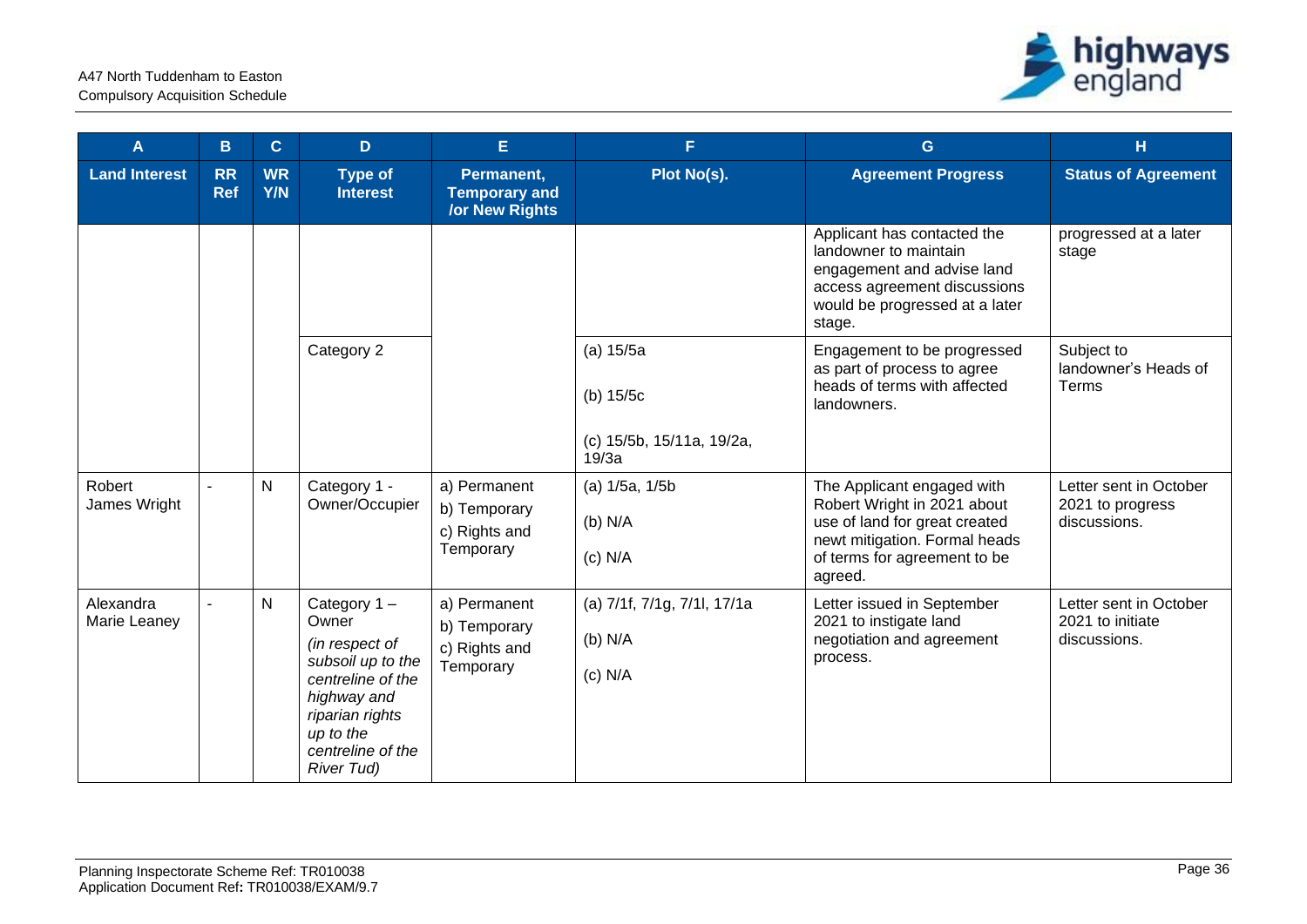

| A                                        | в                       | $\mathbf{C}$            | D                                                                                                                                     | E                                                           | F.                                                         | G                                                                                                                                                                                                                                                      | H                                                          |
|------------------------------------------|-------------------------|-------------------------|---------------------------------------------------------------------------------------------------------------------------------------|-------------------------------------------------------------|------------------------------------------------------------|--------------------------------------------------------------------------------------------------------------------------------------------------------------------------------------------------------------------------------------------------------|------------------------------------------------------------|
| <b>Land Interest</b>                     | <b>RR</b><br><b>Ref</b> | <b>WR</b><br><b>Y/N</b> | <b>Type of</b><br><b>Interest</b>                                                                                                     | Permanent,<br><b>Temporary and</b><br><b>/or New Rights</b> | Plot No(s).                                                | <b>Agreement Progress</b>                                                                                                                                                                                                                              | <b>Status of Agreement</b>                                 |
| Jessica<br>Glister                       |                         | $\mathsf{N}$            | Category 1 -<br>Occupier                                                                                                              | a) Permanent<br>b) Temporary<br>c) Rights and<br>Temporary  | (a) 15/2f, 16/1d, 16/1f<br>(b) $16/1c$<br>(c) 16/1a, 20/1a | Occupier of land owned by<br>various landowners, including<br>Highways England, so<br>engagement to be progressed<br>as part of heads of terms<br>agreement with landowners.                                                                           | Subject to<br>landowner's Heads of<br>Terms                |
| Amber Rei<br>Holdings<br>Limited         | $\overline{a}$          | $\overline{N}$          | Category 1 -<br>Owner/Occupier                                                                                                        | a) Permanent<br>b) Temporary<br>c) Rights and<br>Temporary  | (a) 1/2a<br>(b) 1/2i, 2/2a<br>$(c)$ 1/2f                   | The Applicant consulted with<br>Amber Rei Holdings Ltd as part<br>of the consultations held during<br>2020 and Section 56<br>notification process in 2021.<br>Letter issued in October 2021<br>to instigate land negotiation and<br>agreement process. | Letter sent in October<br>2021 to initiate<br>discussions. |
| Denise and<br>Paul David<br><b>Brown</b> | $\overline{a}$          | $\mathsf{N}$            | Category 1 -<br>Owner/Occupier                                                                                                        | a) Permanent<br>b) Temporary<br>c) Rights and<br>Temporary  | (a) 6/7a<br>$(b)$ N/A<br>$(c)$ N/A                         | Letter issued in October 2021<br>to instigate land negotiation and<br>agreement process.                                                                                                                                                               | Letter sent in October<br>2021 to initiate<br>discussions. |
| Owner /<br>Occupier,<br><b>Hillcrest</b> | $\blacksquare$          | $\mathsf{N}$            | Category 1-<br>Owner /<br>Occupier,<br>(in respect of<br>subsoil up to<br>the centreline<br>of the highway<br>and right of<br>access) | a) Permanent<br>b) Temporary<br>c) Rights and<br>Temporary  | (a) 8/3c, 8/3g<br>$(b)$ N/A<br>$(c)$ 8/3f                  | Letter to be issued in<br>September 2021 to instigate<br>land negotiation and agreement<br>process.                                                                                                                                                    | Letter sent in October<br>2021 to initiate<br>discussions. |
| Amanda<br>Jane Bell                      | $\blacksquare$          | N                       | Category $1 -$<br>Owner                                                                                                               | a) Permanent<br>b) Temporary                                | (a) $6/4c$<br>$(b)$ N/A                                    | In January 2021 the Applicant<br>met the landowners to discuss<br>the Scheme update and                                                                                                                                                                | Discussions leading to<br><b>Heads of Terms</b>            |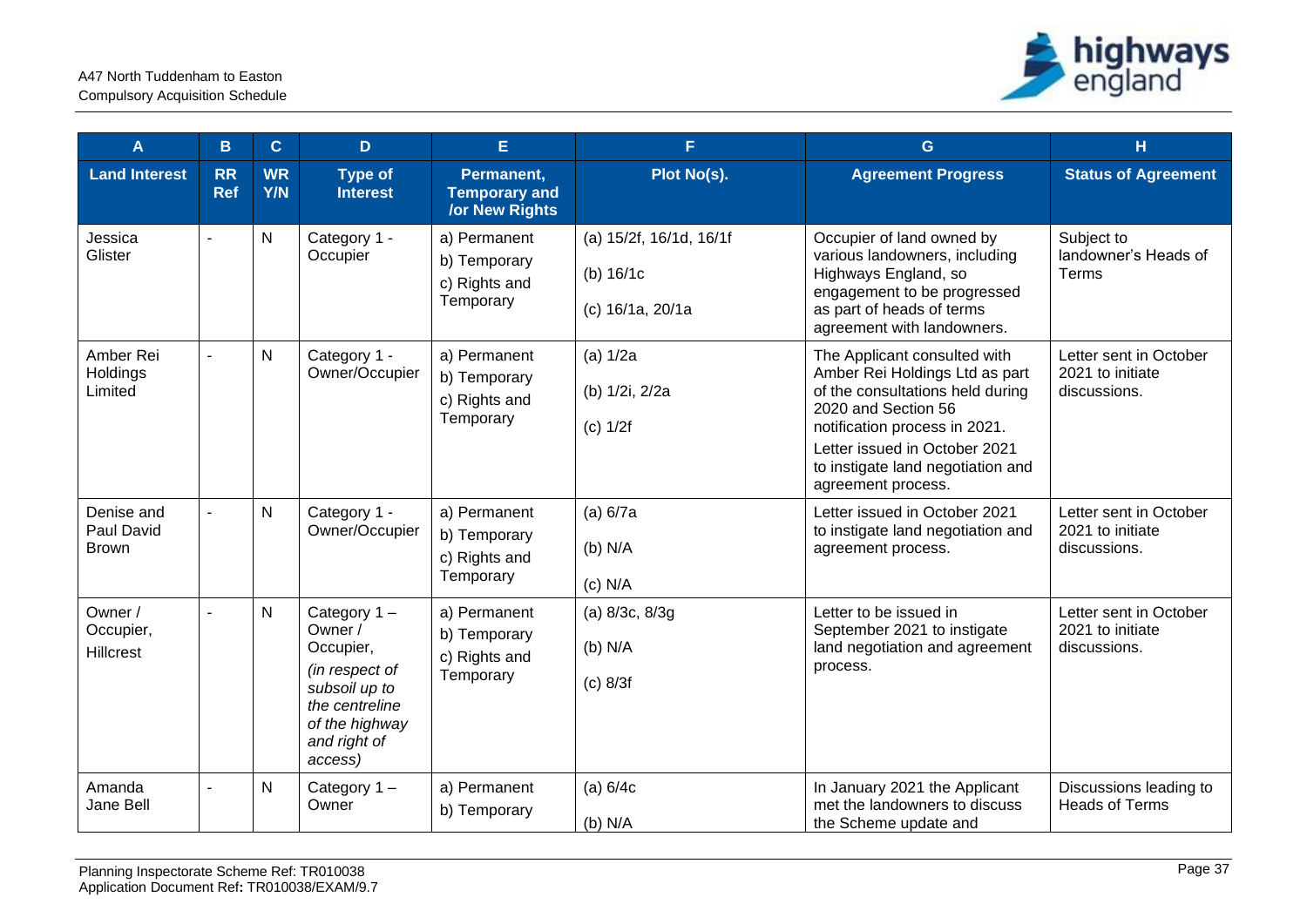

| A                                  | B                       | $\mathbf{C}$            | D                                                                                               | E.                                                          | F.                                      | G                                                                                                                                                                                                                                                                                                                                                                                                                                                                                                | H                                                                                                                                                                                                                                      |
|------------------------------------|-------------------------|-------------------------|-------------------------------------------------------------------------------------------------|-------------------------------------------------------------|-----------------------------------------|--------------------------------------------------------------------------------------------------------------------------------------------------------------------------------------------------------------------------------------------------------------------------------------------------------------------------------------------------------------------------------------------------------------------------------------------------------------------------------------------------|----------------------------------------------------------------------------------------------------------------------------------------------------------------------------------------------------------------------------------------|
| <b>Land Interest</b>               | <b>RR</b><br><b>Ref</b> | <b>WR</b><br><b>Y/N</b> | <b>Type of</b><br><b>Interest</b>                                                               | Permanent,<br><b>Temporary and</b><br><b>/or New Rights</b> | Plot No(s).                             | <b>Agreement Progress</b>                                                                                                                                                                                                                                                                                                                                                                                                                                                                        | <b>Status of Agreement</b>                                                                                                                                                                                                             |
| and<br>Andrew<br><b>Kevin Bell</b> |                         |                         | (in respect of<br>riparian rights<br>up to the<br>centreline of the<br><b>River Tud)</b>        | c) Rights and<br>Temporary                                  | $(c)$ N/A                               | advised that the Church Lane /<br>Rotten Row junction design has<br>been altered to accommodate<br>the required movements.<br>Applicant has been engaging<br>with landowner during<br>September and October 2021<br>to instigate negotiation and<br>agreement for rights to use<br>River Tud to access works on<br>opposite riverbank.                                                                                                                                                           | commenced in October<br>2021.                                                                                                                                                                                                          |
|                                    |                         |                         | <b>SECTION 6 - Highway frontages or adjoining landowners</b>                                    |                                                             |                                         |                                                                                                                                                                                                                                                                                                                                                                                                                                                                                                  |                                                                                                                                                                                                                                        |
| Shibu Mani                         |                         | $\mathsf{N}$            | Category $1 -$<br>Owner (in<br>respect of<br>subsoil up to the<br>centreline of the<br>highway) | a) Permanent<br>b) Temporary<br>c) Rights and<br>Temporary  | $(a)$ 7/1 $b$<br>$(b)$ N/A<br>$(c)$ N/A | Applicant issued letter in<br>August 2021 requesting clarity<br>on land interest; no response<br>received.<br>As this land relates to historic<br>subsoil interests on Traps<br>Lane, further letter issued in<br>October 2021 explaining plans<br>to resolve Land Registry<br>records through DCO. No<br>response, but investigating<br>landownership following<br>response by another party<br>contacted about interest Traps<br>Lane who advised they<br>privately own most of Traps<br>Lane. | Following issue of<br>letter in October 2021,<br>reviewing<br>landownership in<br>response to another<br>party response about<br>private ownership of<br>Traps Lane. Way<br>forward to be subject<br>to landowner's Heads<br>of Terms. |
| Jaison<br>George                   |                         | N                       | Category 1-<br>Owner (in<br>respect of                                                          | a) Permanent<br>b) Temporary                                | (a) $7/1b$                              | Applicant issued letter in<br>August 2021 requesting clarity                                                                                                                                                                                                                                                                                                                                                                                                                                     | Following issue of<br>letter in October 2021,<br>reviewing                                                                                                                                                                             |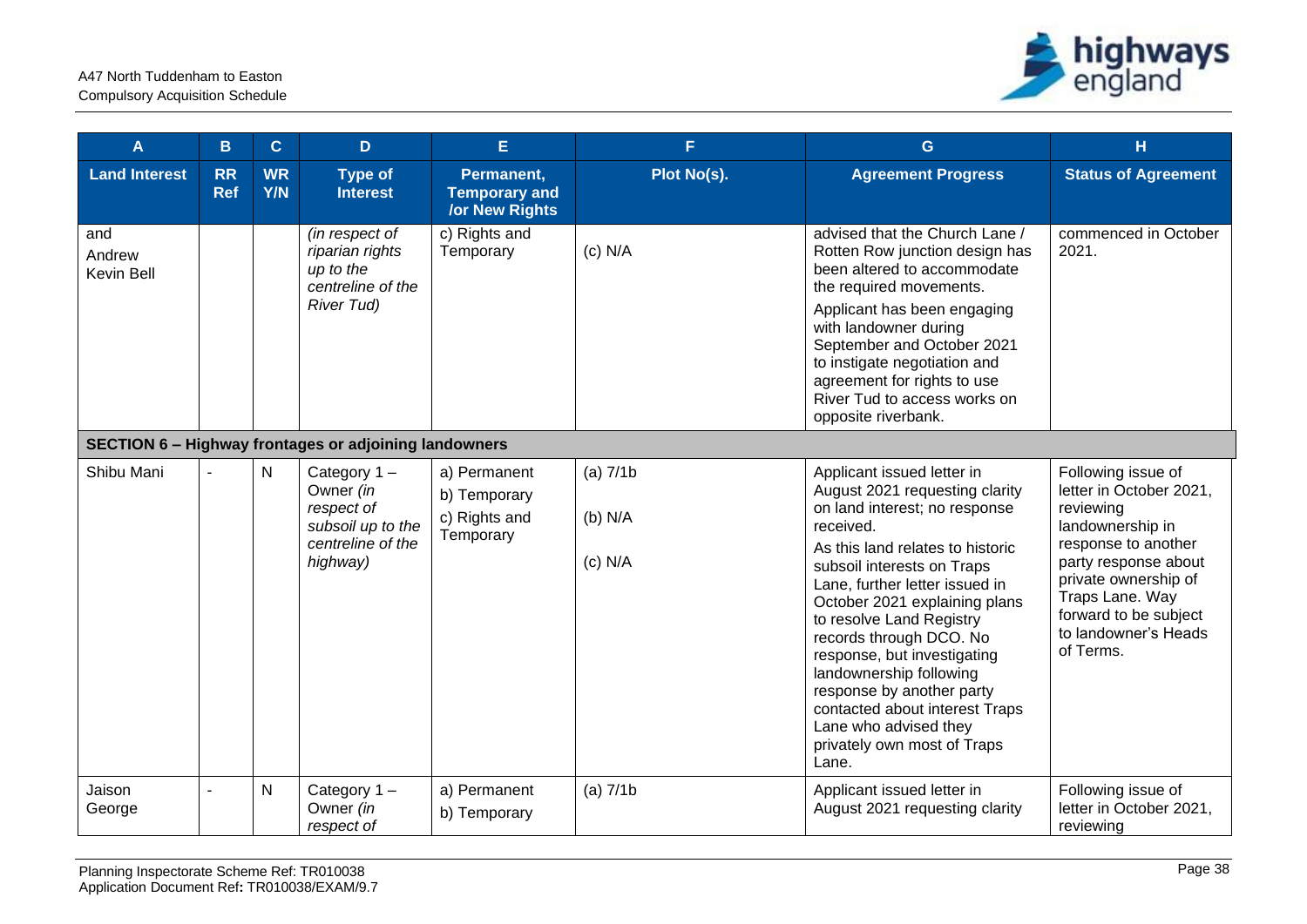

| A                                               | B                       | $\mathbf{C}$            | D.                                                                                              | E.                                                          | F.                                         | G                                                                                                                                                                                                                                                                                                                                                                                                                                     | H                                                                                                                                                                        |
|-------------------------------------------------|-------------------------|-------------------------|-------------------------------------------------------------------------------------------------|-------------------------------------------------------------|--------------------------------------------|---------------------------------------------------------------------------------------------------------------------------------------------------------------------------------------------------------------------------------------------------------------------------------------------------------------------------------------------------------------------------------------------------------------------------------------|--------------------------------------------------------------------------------------------------------------------------------------------------------------------------|
| <b>Land Interest</b>                            | <b>RR</b><br><b>Ref</b> | <b>WR</b><br><b>Y/N</b> | <b>Type of</b><br><b>Interest</b>                                                               | Permanent,<br><b>Temporary and</b><br><b>/or New Rights</b> | Plot No(s).                                | <b>Agreement Progress</b>                                                                                                                                                                                                                                                                                                                                                                                                             | <b>Status of Agreement</b>                                                                                                                                               |
|                                                 |                         |                         | subsoil up to the<br>centreline of the<br>highway)                                              | c) Rights and<br>Temporary                                  | (b) N/A<br>$(c)$ N/A                       | on land interest; no response<br>received.<br>As this land relates to historic<br>subsoil interests on Traps<br>Lane, further letter issued in<br>October 2021 explaining plans<br>to resolve Land Registry<br>records through DCO. No<br>response, but investigating<br>landownership following<br>response by another party<br>contacted about interest Traps<br>Lane who advised they<br>privately own most of Traps<br>Lane.      | landownership in<br>response to another<br>party response about<br>private ownership of<br>Traps Lane. Way<br>forward to be subject<br>to landowner's Heads<br>of Terms. |
| <b>Robert De</b><br><b>Vall Elias</b><br>Taylor |                         | N                       | Category $1 -$<br>Owner<br>(in respect of<br>subsoil up to the<br>centreline of the<br>highway) | a) Permanent<br>b) Temporary<br>c) Rights and<br>Temporary  | $(a)$ 7/1b, 7/1f<br>$(b)$ N/A<br>$(c)$ N/A | The Applicant has engaged<br>with Robert De Vall Elias Taylor<br>alongside engagement with<br>Carlton De Vall Elias Taylor.<br>As this land relates to historic<br>subsoil interests on Traps<br>Lane, further letter issues in<br>October 2021 explaining plans<br>to resolve Land Registry<br>records through DCO.<br>Applicant engaging in<br>correspondence following<br>response about Traps Lane<br>being in private ownership. | Following issue of<br>letter in October 2021,<br>reviewing<br>landownership in<br>response to about<br>private ownership of<br>Traps Lane.                               |
| Occupier,<br>Church<br>Lodge                    |                         | ${\sf N}$               | Category 1-<br>Occupier,                                                                        | a) Permanent<br>b) Temporary                                | (a) 14/3a<br>$(b)$ N/A                     | Works are not expected to<br>impede access to Church<br>Lodge over land already owned                                                                                                                                                                                                                                                                                                                                                 | Subject to<br>landowner's Heads of<br>Terms                                                                                                                              |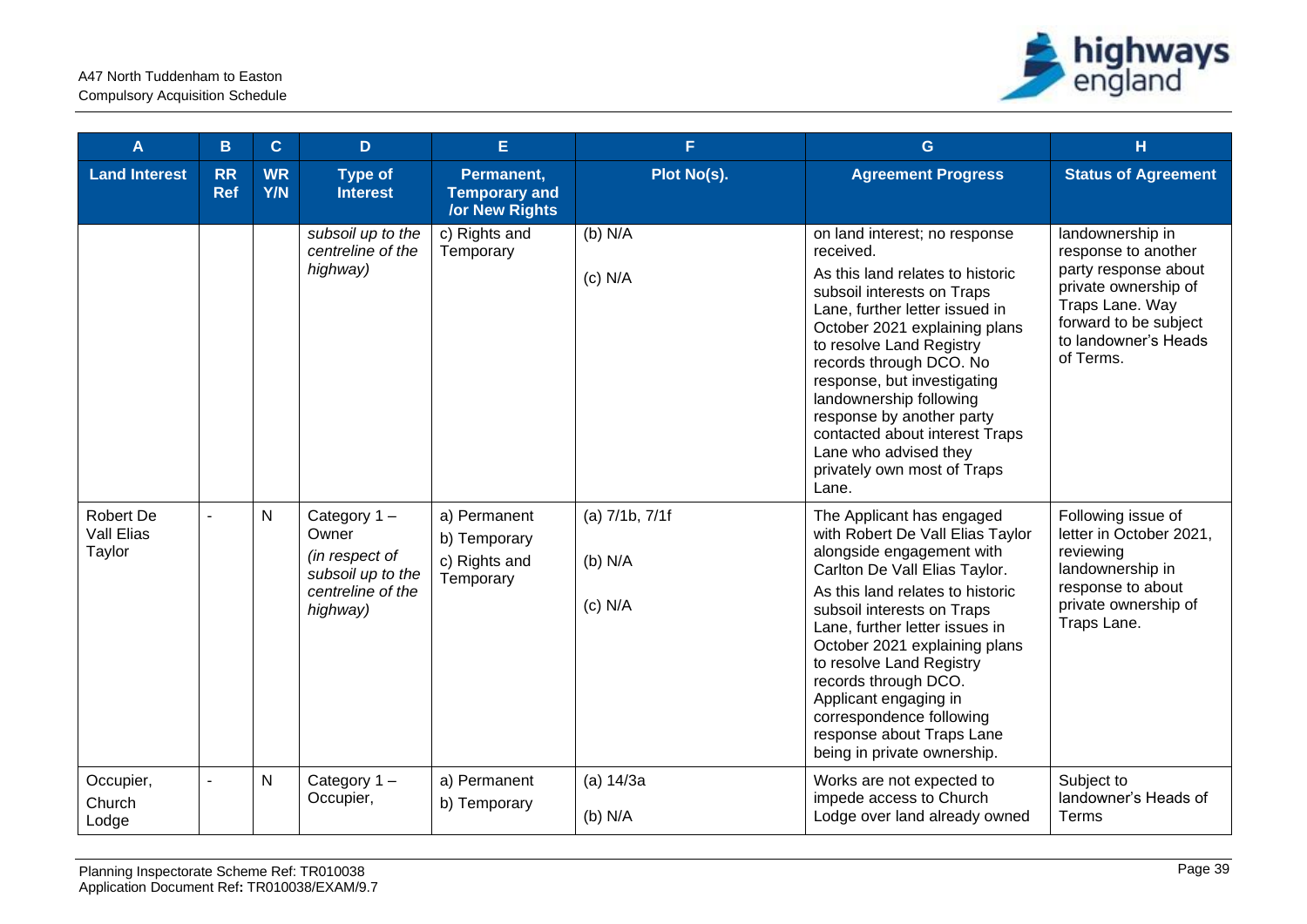

| A                                                | B                       | $\mathbf{C}$            | D                                                                                                                        | E                                                           | F.                                       | G                                                                                                                                                                                                                                                                                                                                                                                                                                                                                                                                                                                                                                                                                                             | н                                                                                                                                                   |
|--------------------------------------------------|-------------------------|-------------------------|--------------------------------------------------------------------------------------------------------------------------|-------------------------------------------------------------|------------------------------------------|---------------------------------------------------------------------------------------------------------------------------------------------------------------------------------------------------------------------------------------------------------------------------------------------------------------------------------------------------------------------------------------------------------------------------------------------------------------------------------------------------------------------------------------------------------------------------------------------------------------------------------------------------------------------------------------------------------------|-----------------------------------------------------------------------------------------------------------------------------------------------------|
| <b>Land Interest</b>                             | <b>RR</b><br><b>Ref</b> | <b>WR</b><br><b>Y/N</b> | <b>Type of</b><br><b>Interest</b>                                                                                        | Permanent,<br><b>Temporary and</b><br><b>/or New Rights</b> | Plot No(s).                              | <b>Agreement Progress</b>                                                                                                                                                                                                                                                                                                                                                                                                                                                                                                                                                                                                                                                                                     | <b>Status of Agreement</b>                                                                                                                          |
|                                                  |                         |                         | (in respect of<br>right of access)                                                                                       | c) Rights and<br>Temporary                                  | $(c)$ N/A                                | by Highways England. The<br>Applicant has confirmed the<br>situation to the landowner.                                                                                                                                                                                                                                                                                                                                                                                                                                                                                                                                                                                                                        |                                                                                                                                                     |
| <b>Thomas Paul</b><br>Naylor                     |                         | $\mathsf{N}$            | Category $1 -$<br>Owner (in<br>respect of<br>adjoining<br>landowner)<br>/Occupier (in<br>respect of rights<br>of access) | a) Permanent<br>b) Temporary<br>c) Rights and<br>Temporary  | (a) 16/4g, 16/9a<br>(b) N/A<br>$(c)$ N/A | Occupier status is in relation to<br>land owned by Highways<br>England, while landownership<br>relates to adjoining land parcel<br>with Unknown land ownership<br>but Highways England a<br>potential landowner. Works will<br>not impeded use or access to<br>Thomas Naylor's land, so<br>As this land relates to historic<br>subsoil interests beneath a<br>local highway, the ownership of<br>which is unknown but assumed<br>to be the local highway<br>authority (and the rebuttable<br>presumption of the adjoining<br>frontager does not apply), a<br>letter was issued in October<br>2021 explaining plans to<br>resolve Land Registry records<br>by confirming local highway<br>authority ownership. | Standard subsoil letter<br>issued and received in<br>September 2021<br>providing an update<br>on the current position<br>as set out in column<br>G. |
| Jacqueline<br>and Stanley<br>Gordon<br>Bambridge | $\overline{a}$          | N                       | Category 1 -<br>Owner/Occupier<br>(in respect of<br>adjoining<br>landowner and<br>access)                                | a) Permanent<br>b) Temporary<br>c) Rights and<br>Temporary  | $(a)$ N/A<br>(b) N/A<br>(c) 6/4e         | Own land adjacent to a private<br>track ownership of which is<br>unknown. Applicant only<br>seeking shared access rights.                                                                                                                                                                                                                                                                                                                                                                                                                                                                                                                                                                                     | Letter issued in<br>October 2021<br>providing an update<br>on the current position<br>as set out in column<br>G.                                    |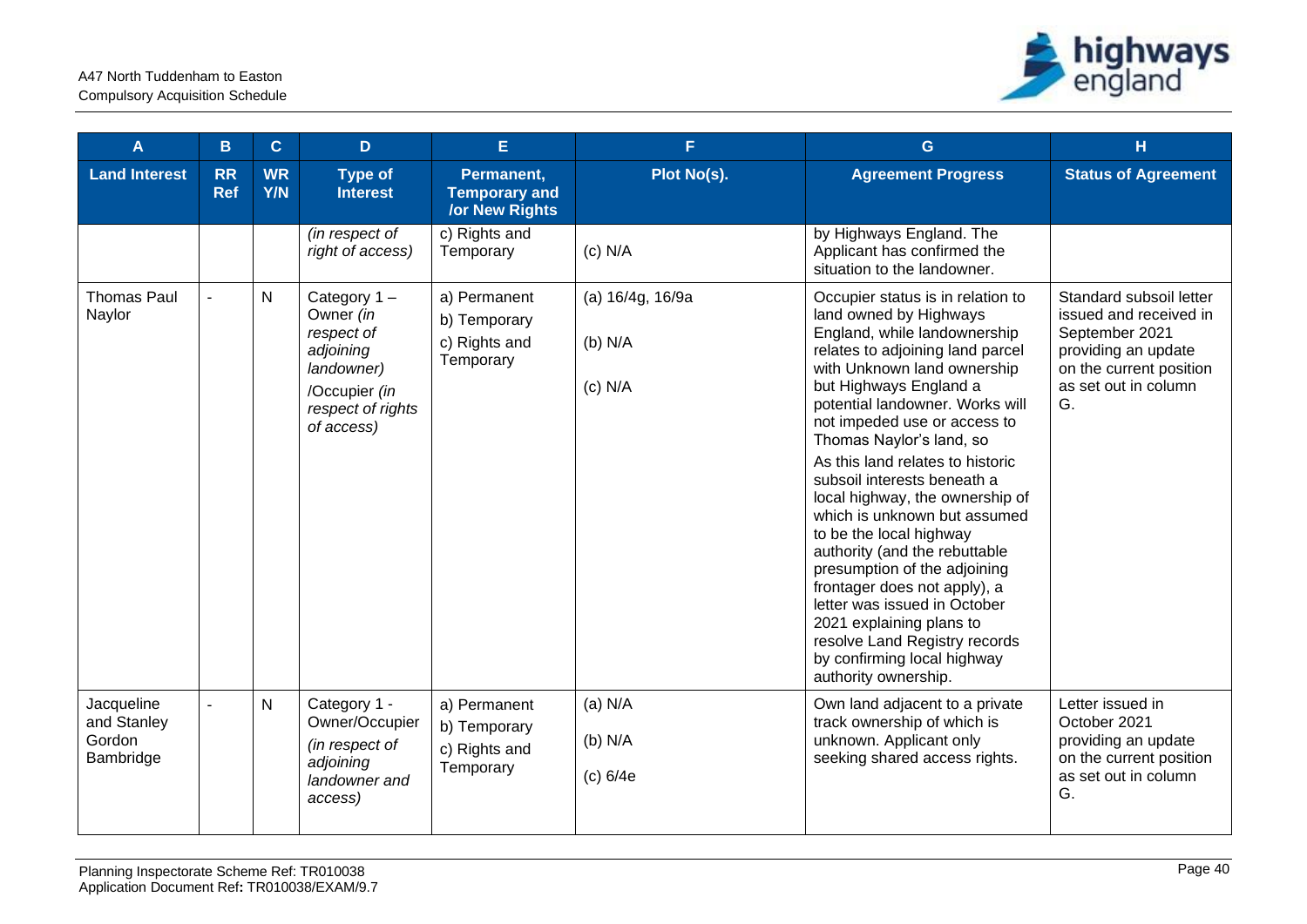

| A                                                   | B                       | $\mathbf{C}$            | D                                                                                               | E                                                           | F.                                    | G                                                                                                                                                                                                                                                                                                                                                                                                                  | н                                                                                                                                                   |
|-----------------------------------------------------|-------------------------|-------------------------|-------------------------------------------------------------------------------------------------|-------------------------------------------------------------|---------------------------------------|--------------------------------------------------------------------------------------------------------------------------------------------------------------------------------------------------------------------------------------------------------------------------------------------------------------------------------------------------------------------------------------------------------------------|-----------------------------------------------------------------------------------------------------------------------------------------------------|
| <b>Land Interest</b>                                | <b>RR</b><br><b>Ref</b> | <b>WR</b><br><b>Y/N</b> | <b>Type of</b><br><b>Interest</b>                                                               | Permanent,<br><b>Temporary and</b><br><b>/or New Rights</b> | Plot No(s).                           | <b>Agreement Progress</b>                                                                                                                                                                                                                                                                                                                                                                                          | <b>Status of Agreement</b>                                                                                                                          |
| Rachel Jane<br><b>Birtwell</b>                      |                         | N                       | Category 1 -<br>Owner<br>(in respect of<br>subsoil up to the<br>centreline of the<br>highway)   | a) Permanent<br>b) Temporary<br>c) Rights and<br>Temporary  | (a) 16/3h<br>$(b)$ N/A<br>$(c)$ N/A   | As this land relates to historic<br>subsoil interests beneath a<br>local highway, the ownership of<br>which is unknown but assumed<br>to be the local highway<br>authority (and the rebuttable<br>presumption of the adjoining<br>frontager does not apply), a<br>letter was issued in October<br>2021 explaining plans to<br>resolve Land Registry records<br>by confirming local highway<br>authority ownership. | Standard subsoil letter<br>issued and received in<br>September 2021<br>providing an update<br>on the current position<br>as set out in column<br>G. |
| Andrew<br>Kavanagh,<br>Caroline<br>Anne<br>Kavanagh | $\sim$                  | ${\sf N}$               | Category 1-<br>Owner<br>(in respect of<br>subsoil up to the<br>centreline of the<br>highway)    | a) Permanent<br>b) Temporary<br>c) Rights and<br>Temporary  | (a) 16/3j<br>$(b)$ N/A<br>$(c)$ N/A   | As this land relates to historic<br>subsoil interests beneath a<br>local highway, the ownership of<br>which is unknown but assumed<br>to be the local highway<br>authority (and the rebuttable<br>presumption of the adjoining<br>frontager does not apply), a<br>letter was issued in October<br>2021 explaining plans to<br>resolve Land Registry records<br>by confirming local highway<br>authority ownership. | Standard subsoil letter<br>issued and received in<br>September<br>2021 providing an<br>update on the current<br>position as set out in<br>column G. |
| <b>Adrian Barker</b>                                |                         | N                       | Category $1 -$<br>Owner<br>(in respect of<br>subsoil up to the<br>centreline of the<br>highway) | a) Permanent<br>b) Temporary<br>c) Rights and<br>Temporary  | $(a)$ 7/1 $b$<br>(b) N/A<br>$(c)$ N/A | As this land relates to historic<br>subsoil interests on Traps<br>Lane, letter issued in October<br>2021 explaining plans to<br>resolve Land Registry records<br>through DCO. Subsequent                                                                                                                                                                                                                           | Following issue of<br>letter in October 2021,<br>reviewing private<br>ownership of Traps<br>Lane. Way forward to<br>be subject to                   |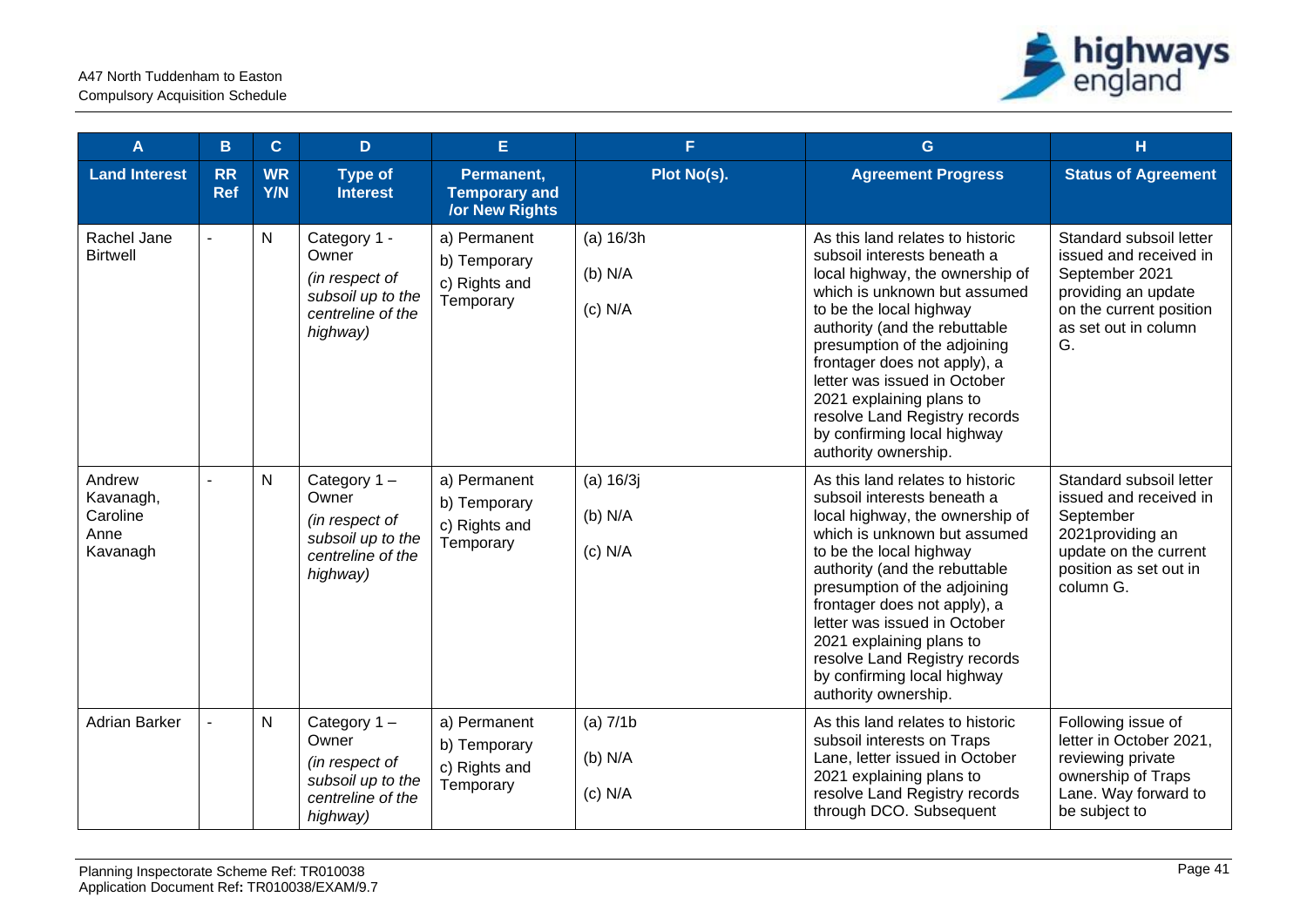

| A                     | B                       | $\mathbf C$      | D                                                                                                                          | E.                                                          | F.                                            | $\mathbf{G}$                                                                                                                                                                                                                                                                                                                                                                                                       | H                                                                                                                                                                                                                                      |
|-----------------------|-------------------------|------------------|----------------------------------------------------------------------------------------------------------------------------|-------------------------------------------------------------|-----------------------------------------------|--------------------------------------------------------------------------------------------------------------------------------------------------------------------------------------------------------------------------------------------------------------------------------------------------------------------------------------------------------------------------------------------------------------------|----------------------------------------------------------------------------------------------------------------------------------------------------------------------------------------------------------------------------------------|
| <b>Land Interest</b>  | <b>RR</b><br><b>Ref</b> | <b>WR</b><br>Y/N | <b>Type of</b><br><b>Interest</b>                                                                                          | Permanent,<br><b>Temporary and</b><br><b>/or New Rights</b> | Plot No(s).                                   | <b>Agreement Progress</b>                                                                                                                                                                                                                                                                                                                                                                                          | <b>Status of Agreement</b>                                                                                                                                                                                                             |
|                       |                         |                  |                                                                                                                            |                                                             |                                               | correspondence confirmed<br>okay with Applicant's intent, but<br>need to review landownership<br>as Traps Lane privately owned<br>by another party, but                                                                                                                                                                                                                                                            | landowner's Heads of<br>Terms.                                                                                                                                                                                                         |
| <b>Scott Cole</b>     |                         | $\mathsf{N}$     | Category 1-<br>Owner<br>(in respect of<br>subsoil up to the<br>centreline of the<br>highway)                               | a) Permanent<br>b) Temporary<br>c) Rights and<br>Temporary  | $(a)$ 7/1 $b$<br>$(b)$ N/A<br>$(c)$ N/A       | As this land relates to historic<br>subsoil interests on Traps<br>Lane, letter issued in October<br>2021 explaining plans to<br>resolve Land Registry records<br>through DCO. No response, but<br>investigating landownership<br>following response by another<br>party contacted about interest<br>Traps Lane who advised they<br>privately own most of Traps<br>Lane.                                            | Following issue of<br>letter in October 2021,<br>reviewing<br>landownership in<br>response to another<br>party response about<br>private ownership of<br>Traps Lane. Way<br>forward to be subject<br>to landowner's Heads<br>of Terms. |
| Deborah Kay<br>Dawson |                         | $\mathsf{N}$     | Category 1-<br>Owner<br>(in respect of<br>adjoining<br>landowner and<br>subsoil up to the<br>centreline of the<br>highway) | a) Permanent<br>b) Temporary<br>c) Rights and<br>Temporary  | (a) 7/1h, 7/1k<br>(b) $7/1j$<br>$(c)$ 7/1 $n$ | As this land relates to historic<br>subsoil interests beneath a<br>local highway, the ownership of<br>which is unknown but assumed<br>to be the local highway<br>authority (and the rebuttable<br>presumption of the adjoining<br>frontager does not apply), a<br>letter was issued in October<br>2021 explaining plans to<br>resolve Land Registry records<br>by confirming local highway<br>authority ownership. | Standard subsoil letter<br>issued and received in<br>September 2021<br>providing an update<br>on the current position<br>as set out in column<br>G.                                                                                    |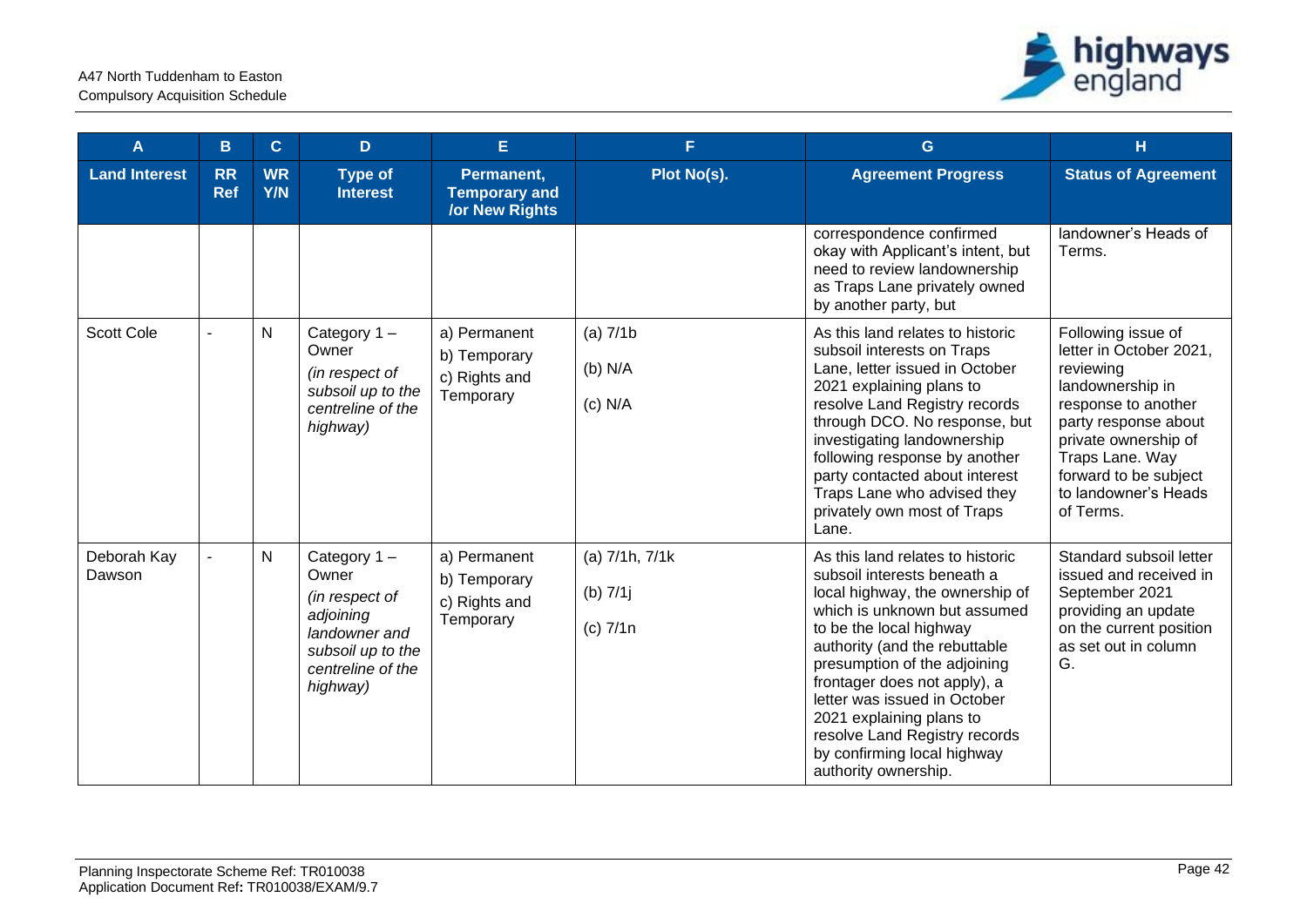

| A                                 | в                       | $\mathbf{C}$            | D                                                                                               | E                                                           | F                                    | G                                                                                                                                                                                                                                                                                                                                                                                                                  | н                                                                                                                                                   |
|-----------------------------------|-------------------------|-------------------------|-------------------------------------------------------------------------------------------------|-------------------------------------------------------------|--------------------------------------|--------------------------------------------------------------------------------------------------------------------------------------------------------------------------------------------------------------------------------------------------------------------------------------------------------------------------------------------------------------------------------------------------------------------|-----------------------------------------------------------------------------------------------------------------------------------------------------|
| <b>Land Interest</b>              | <b>RR</b><br><b>Ref</b> | <b>WR</b><br><b>Y/N</b> | <b>Type of</b><br><b>Interest</b>                                                               | Permanent,<br><b>Temporary and</b><br><b>/or New Rights</b> | Plot No(s).                          | <b>Agreement Progress</b>                                                                                                                                                                                                                                                                                                                                                                                          | <b>Status of Agreement</b>                                                                                                                          |
| Philip<br>Matthew<br>Gardiner     | $\blacksquare$          | ${\sf N}$               | Category 1-<br>Owner<br>(in respect of<br>subsoil up to the<br>centreline of the<br>highway)    | a) Permanent<br>b) Temporary<br>c) Rights and<br>Temporary  | $(a)$ 2/2g<br>$(b)$ N/A<br>$(c)$ N/A | As this land relates to historic<br>subsoil interests beneath a<br>local highway, the ownership of<br>which is unknown but assumed<br>to be the local highway<br>authority (and the rebuttable<br>presumption of the adjoining<br>frontager does not apply), a<br>letter was issued in October<br>2021 explaining plans to<br>resolve Land Registry records<br>by confirming local highway<br>authority ownership. | Standard subsoil letter<br>issued and received in<br>September 2021<br>providing an update<br>on the current position<br>as set out in column<br>G. |
| Terry<br>Woodvine                 |                         | $\mathsf{N}$            | Category $1 -$<br>Owner<br>(in respect of<br>subsoil up to the<br>centreline of the<br>highway) | a) Permanent<br>b) Temporary<br>c) Rights and<br>Temporary  | $(a)$ 4/2e<br>$(b)$ N/A<br>$(c)$ N/A | As this land relates to historic<br>subsoil interests beneath a<br>local highway, the ownership of<br>which is unknown but assumed<br>to be the local highway<br>authority (and the rebuttable<br>presumption of the adjoining<br>frontager does not apply), a<br>letter was issued in October<br>2021 explaining plans to<br>resolve Land Registry records<br>by confirming local highway<br>authority ownership. | Standard subsoil letter<br>issued and received in<br>September 2021<br>providing an update<br>on the current position<br>as set out in column<br>G. |
| <b>Peter Stanley</b><br>Goldsmith |                         | $\mathsf{N}$            | Category $1 -$<br>Owner<br>(in respect of<br>subsoil up to the<br>centreline of the<br>highway) | a) Permanent<br>b) Temporary<br>c) Rights and<br>Temporary  | $(a)$ 7/1d<br>$(b)$ N/A<br>$(c)$ N/A | As this land relates to historic<br>subsoil interests beneath a<br>local highway, the ownership of<br>which is unknown but assumed<br>to be the local highway<br>authority (and the rebuttable                                                                                                                                                                                                                     | Standard subsoil letter<br>issued and received in<br>September 2021<br>providing an update<br>on the current position                               |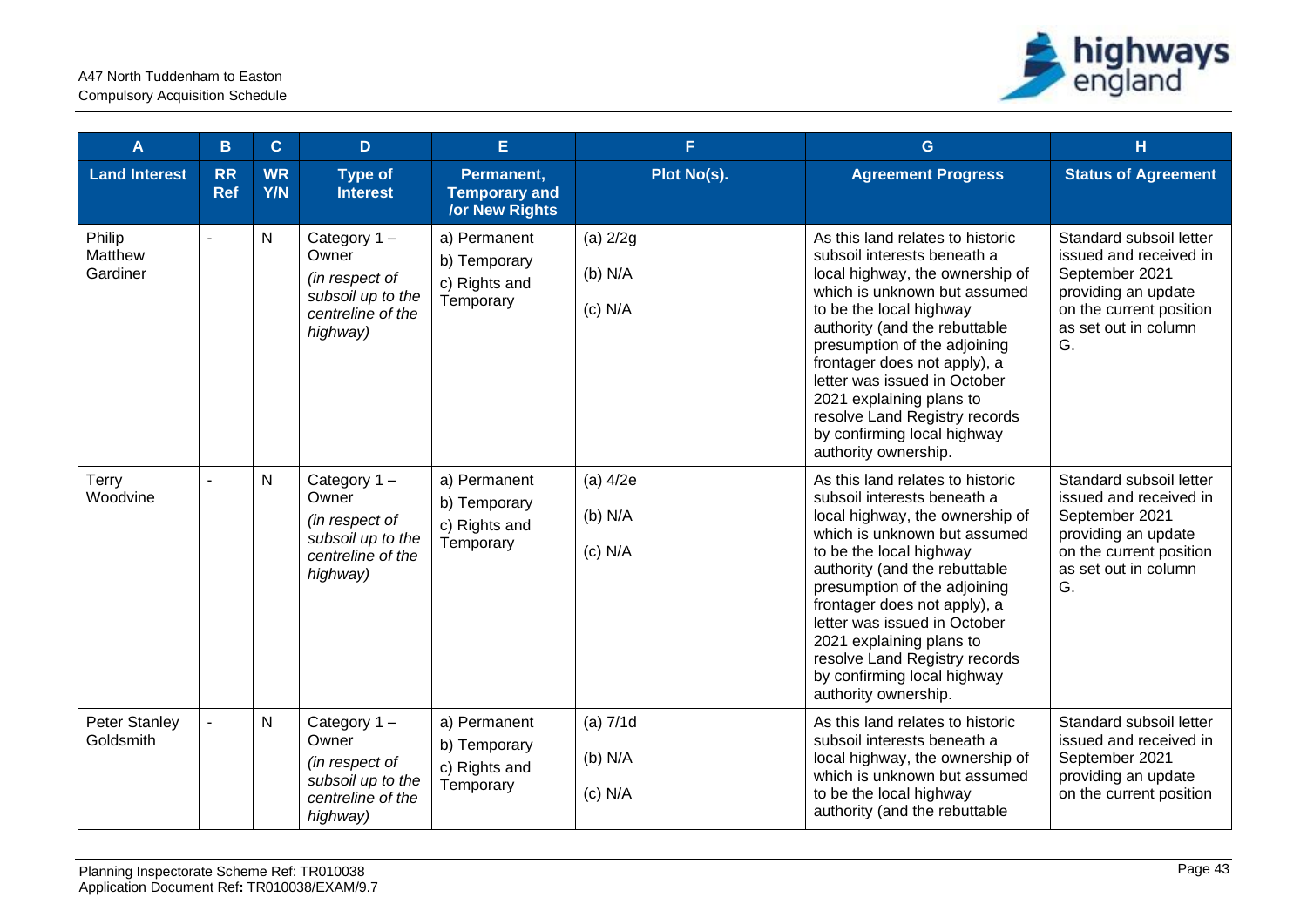

| A                             | B                       | $\mathbf{C}$     | D                                                                                               | E.                                                          | F.                                    | G                                                                                                                                                                                                                                                                                                                                                                                                                  | H                                                                                                                                                   |
|-------------------------------|-------------------------|------------------|-------------------------------------------------------------------------------------------------|-------------------------------------------------------------|---------------------------------------|--------------------------------------------------------------------------------------------------------------------------------------------------------------------------------------------------------------------------------------------------------------------------------------------------------------------------------------------------------------------------------------------------------------------|-----------------------------------------------------------------------------------------------------------------------------------------------------|
| <b>Land Interest</b>          | <b>RR</b><br><b>Ref</b> | <b>WR</b><br>Y/N | <b>Type of</b><br><b>Interest</b>                                                               | Permanent,<br><b>Temporary and</b><br><b>/or New Rights</b> | Plot No(s).                           | <b>Agreement Progress</b>                                                                                                                                                                                                                                                                                                                                                                                          | <b>Status of Agreement</b>                                                                                                                          |
|                               |                         |                  |                                                                                                 |                                                             |                                       | presumption of the adjoining<br>frontager does not apply), a<br>letter was issued in October<br>2021 explaining plans to<br>resolve Land Registry records<br>by confirming local highway<br>authority ownership.                                                                                                                                                                                                   | as set out in column<br>G.                                                                                                                          |
| <b>Edwin Gerard</b><br>Warden |                         | N                | Category $1 -$<br>Owner<br>(in respect of<br>subsoil up to the<br>centreline of the<br>highway) | a) Permanent<br>b) Temporary<br>c) Rights and<br>Temporary  | $(a)$ 7/1h<br>$(b)$ N/A<br>$(c)$ N/A  | As this land relates to historic<br>subsoil interests beneath a<br>local highway, the ownership of<br>which is unknown but assumed<br>to be the local highway<br>authority (and the rebuttable<br>presumption of the adjoining<br>frontager does not apply), a<br>letter was issued in October<br>2021 explaining plans to<br>resolve Land Registry records<br>by confirming local highway<br>authority ownership. | Standard subsoil letter<br>issued and received in<br>September 2021<br>providing an update<br>on the current position<br>as set out in column<br>G. |
| Sally Ann<br>Lane             |                         | ${\sf N}$        | Category 1 -<br>Owner/Occupier                                                                  | a) Permanent<br>b) Temporary<br>c) Rights and<br>Temporary  | $(a)$ 7/1f,<br>$(b)$ N/A<br>$(c)$ N/A | As this land relates to historic<br>subsoil interests beneath a<br>local highway, the ownership of<br>which is unknown but assumed<br>to be the local highway<br>authority (and the rebuttable<br>presumption of the adjoining<br>frontager does not apply), a<br>letter was issued in October<br>2021 explaining plans to<br>resolve Land Registry records                                                        | Standard subsoil letter<br>issued and received in<br>September 2021<br>providing an update<br>on the current position<br>as set out in column<br>G. |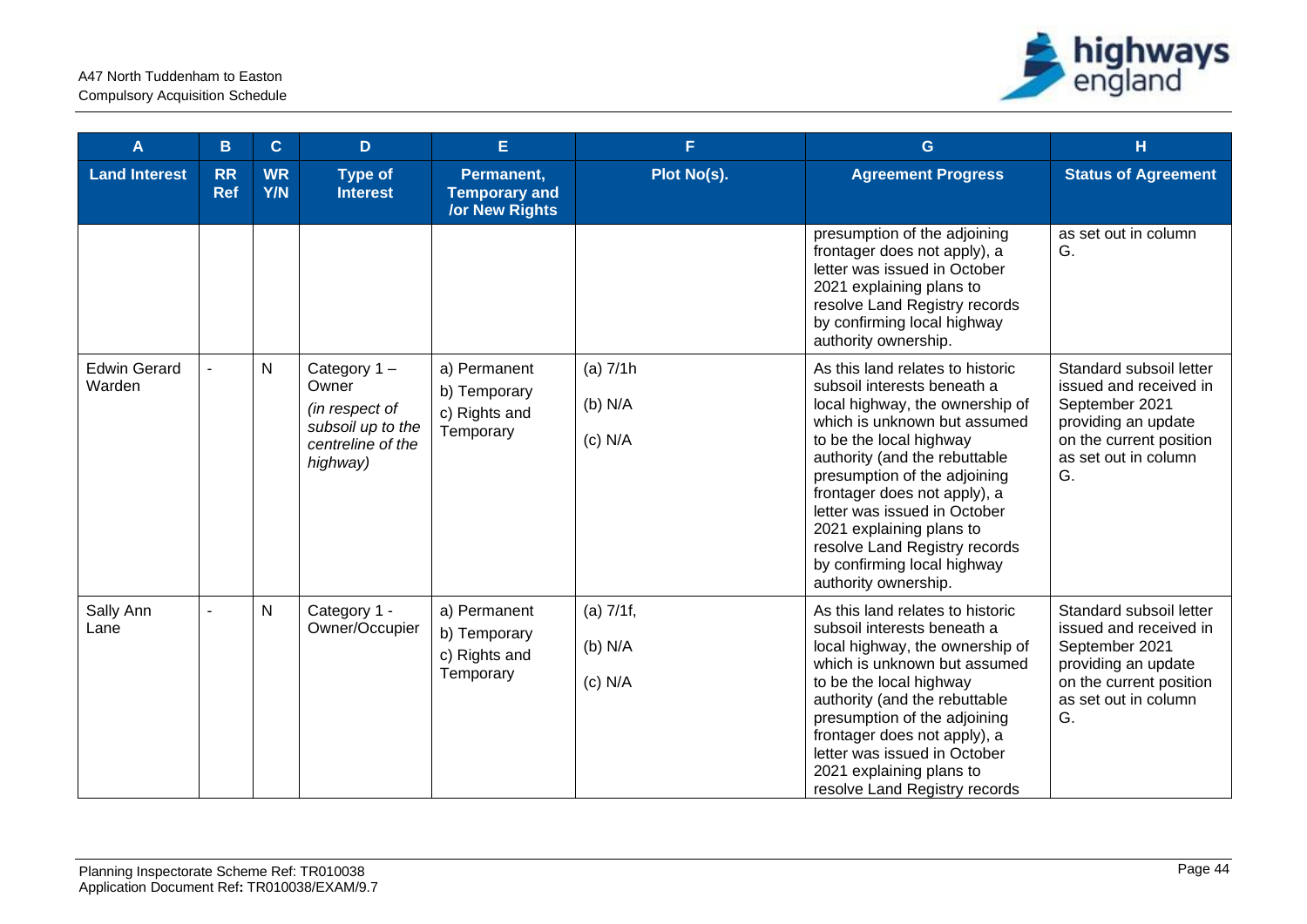

| A                              | B                       | $\mathbf{C}$            | D                                                                                               | E.                                                          | F.                                       | G                                                                                                                                                                                                                                                                                                                                                                                                                  | H                                                                                                                                                   |
|--------------------------------|-------------------------|-------------------------|-------------------------------------------------------------------------------------------------|-------------------------------------------------------------|------------------------------------------|--------------------------------------------------------------------------------------------------------------------------------------------------------------------------------------------------------------------------------------------------------------------------------------------------------------------------------------------------------------------------------------------------------------------|-----------------------------------------------------------------------------------------------------------------------------------------------------|
| <b>Land Interest</b>           | <b>RR</b><br><b>Ref</b> | <b>WR</b><br><b>Y/N</b> | <b>Type of</b><br><b>Interest</b>                                                               | Permanent,<br><b>Temporary and</b><br><b>/or New Rights</b> | Plot No(s).                              | <b>Agreement Progress</b>                                                                                                                                                                                                                                                                                                                                                                                          | <b>Status of Agreement</b>                                                                                                                          |
|                                |                         |                         |                                                                                                 |                                                             |                                          | by confirming local highway<br>authority ownership.                                                                                                                                                                                                                                                                                                                                                                |                                                                                                                                                     |
| <b>SLT Trustees</b><br>Limited |                         | N                       | Category 1-<br>Owner (in<br>respect of<br>subsoil up to the<br>centreline of the<br>highway)    | a) Permanent<br>b) Temporary<br>c) Rights and<br>Temporary  | (a) 21/1a, 22/1a<br>(b) N/A<br>$(c)$ N/A | As this land relates to historic<br>subsoil interests beneath a<br>local highway, the ownership of<br>which is unknown but assumed<br>to be the local highway<br>authority (and the rebuttable<br>presumption of the adjoining<br>frontager does not apply), a<br>letter was issued in October<br>2021 explaining plans to<br>resolve Land Registry records<br>by confirming local highway<br>authority ownership. | Standard subsoil letter<br>issued and received in<br>September 2021<br>providing an update<br>on the current position<br>as set out in column<br>G. |
| Kate<br>Elizabeth<br>Keeling   |                         | N                       | Category $1 -$<br>Owner (in<br>respect of<br>subsoil up to the<br>centreline of the<br>highway) | a) Permanent<br>b) Temporary<br>c) Rights and<br>Temporary  | $(a)$ 21/a<br>(b) N/A<br>$(c)$ N/A       | As this land relates to historic<br>subsoil interests beneath a<br>local highway, the ownership of<br>which is unknown but assumed<br>to be the local highway<br>authority (and the rebuttable<br>presumption of the adjoining<br>frontager does not apply), a<br>letter was issued in October<br>2021 explaining plans to<br>resolve Land Registry records<br>by confirming local highway<br>authority ownership. | Standard subsoil letter<br>issued and received in<br>September 2021<br>providing an update<br>on the current position<br>as set out in column<br>G. |
| David<br>Tunnicliffe           |                         | N                       | Category $1 -$<br>Owner (in<br>respect of<br>subsoil up to the                                  | a) Permanent<br>b) Temporary                                | (a) 17/1f<br>(b) N/A                     | As this land relates to historic<br>subsoil interests beneath a<br>local highway, the ownership of<br>which is unknown but assumed                                                                                                                                                                                                                                                                                 | Standard subsoil letter<br>issued and received in<br>September 2021<br>providing an update                                                          |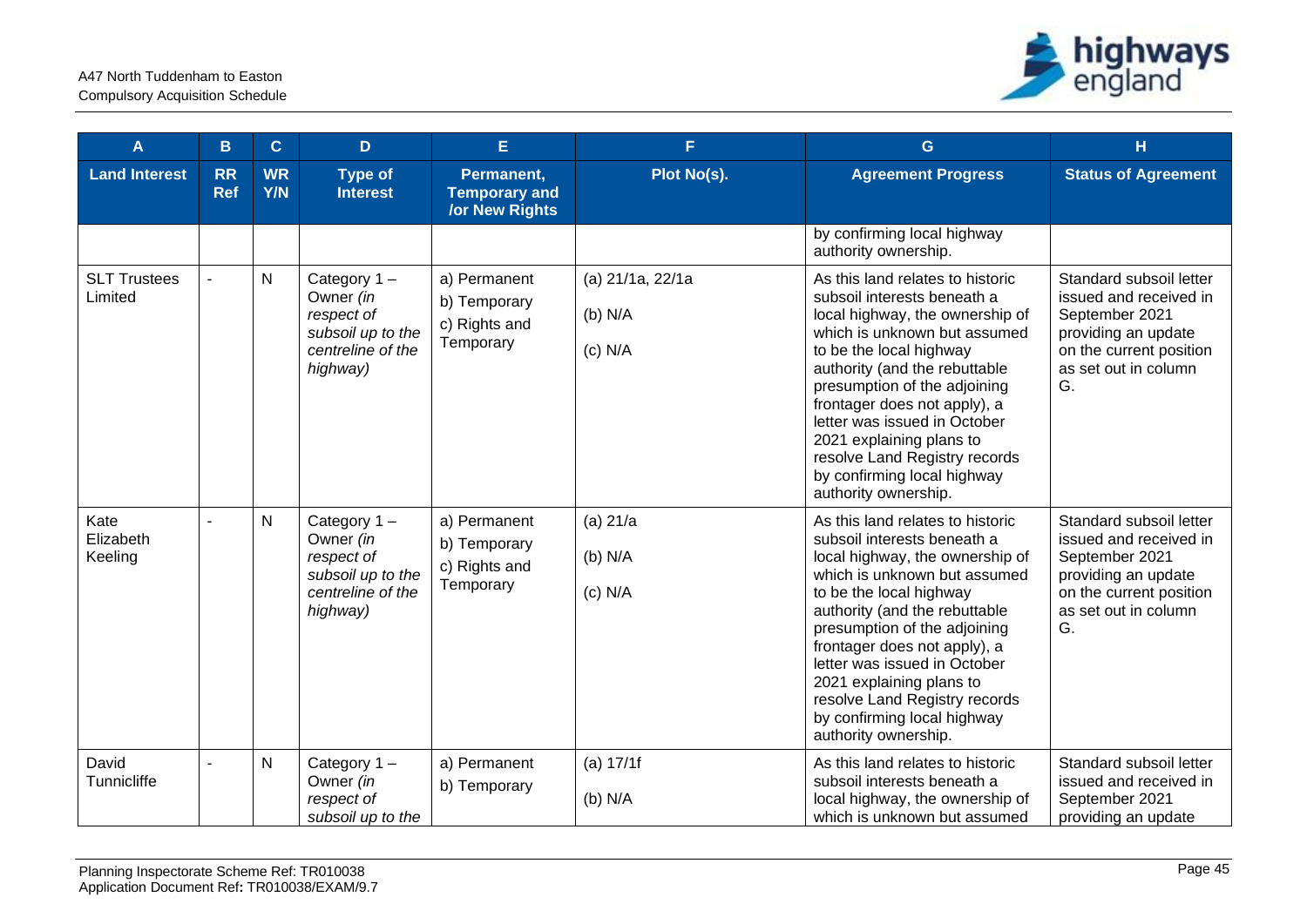

| A                        | B                       | $\mathbf C$             | D                                                                                            | Ė.                                                          | F.                                | G                                                                                                                                                                                                                                                                                                                                                                                                                  | H                                                                                                                                                   |
|--------------------------|-------------------------|-------------------------|----------------------------------------------------------------------------------------------|-------------------------------------------------------------|-----------------------------------|--------------------------------------------------------------------------------------------------------------------------------------------------------------------------------------------------------------------------------------------------------------------------------------------------------------------------------------------------------------------------------------------------------------------|-----------------------------------------------------------------------------------------------------------------------------------------------------|
| <b>Land Interest</b>     | <b>RR</b><br><b>Ref</b> | <b>WR</b><br><b>Y/N</b> | <b>Type of</b><br><b>Interest</b>                                                            | Permanent,<br><b>Temporary and</b><br><b>/or New Rights</b> | Plot No(s).                       | <b>Agreement Progress</b>                                                                                                                                                                                                                                                                                                                                                                                          | <b>Status of Agreement</b>                                                                                                                          |
|                          |                         |                         | centreline of the<br>highway)                                                                | c) Rights and<br>Temporary                                  | $(c)$ N/A                         | to be the local highway<br>authority (and the rebuttable<br>presumption of the adjoining<br>frontager does not apply), a<br>letter was issued in October<br>2021 explaining plans to<br>resolve Land Registry records<br>by confirming local highway<br>authority ownership.                                                                                                                                       | on the current position<br>as set out in column<br>G.                                                                                               |
| Gastank<br>Limited       |                         | N                       | Category 1-<br>Owner (in<br>respect of<br>subsoil up to the<br>centreline of the<br>highway) | a) Permanent<br>b) Temporary<br>c) Rights and<br>Temporary  | (a) 17/1f<br>(b) N/A<br>$(c)$ N/A | As this land relates to historic<br>subsoil interests beneath a<br>local highway, the ownership of<br>which is unknown but assumed<br>to be the local highway<br>authority (and the rebuttable<br>presumption of the adjoining<br>frontager does not apply), a<br>letter was issued in October<br>2021 explaining plans to<br>resolve Land Registry records<br>by confirming local highway<br>authority ownership. | Standard subsoil letter<br>issued and received in<br>September 2021<br>providing an update<br>on the current position<br>as set out in column<br>G. |
| Sylvia Peggy<br>Sherwood |                         | N                       | Category 1-<br>Owner (in<br>respect of<br>subsoil up to the<br>centreline of the<br>highway) | a) Permanent<br>b) Temporary<br>c) Rights and<br>Temporary  | (a) 17/1e<br>(b) N/A<br>$(c)$ N/A | As this land relates to historic<br>subsoil interests beneath a<br>local highway, the ownership of<br>which is unknown but assumed<br>to be the local highway<br>authority (and the rebuttable<br>presumption of the adjoining<br>frontager does not apply), a<br>letter was issued in October<br>2021 explaining plans to<br>resolve Land Registry records                                                        | Standard subsoil letter<br>issued and received in<br>September<br>2021 providing an<br>update on the current<br>position as set out in<br>column G. |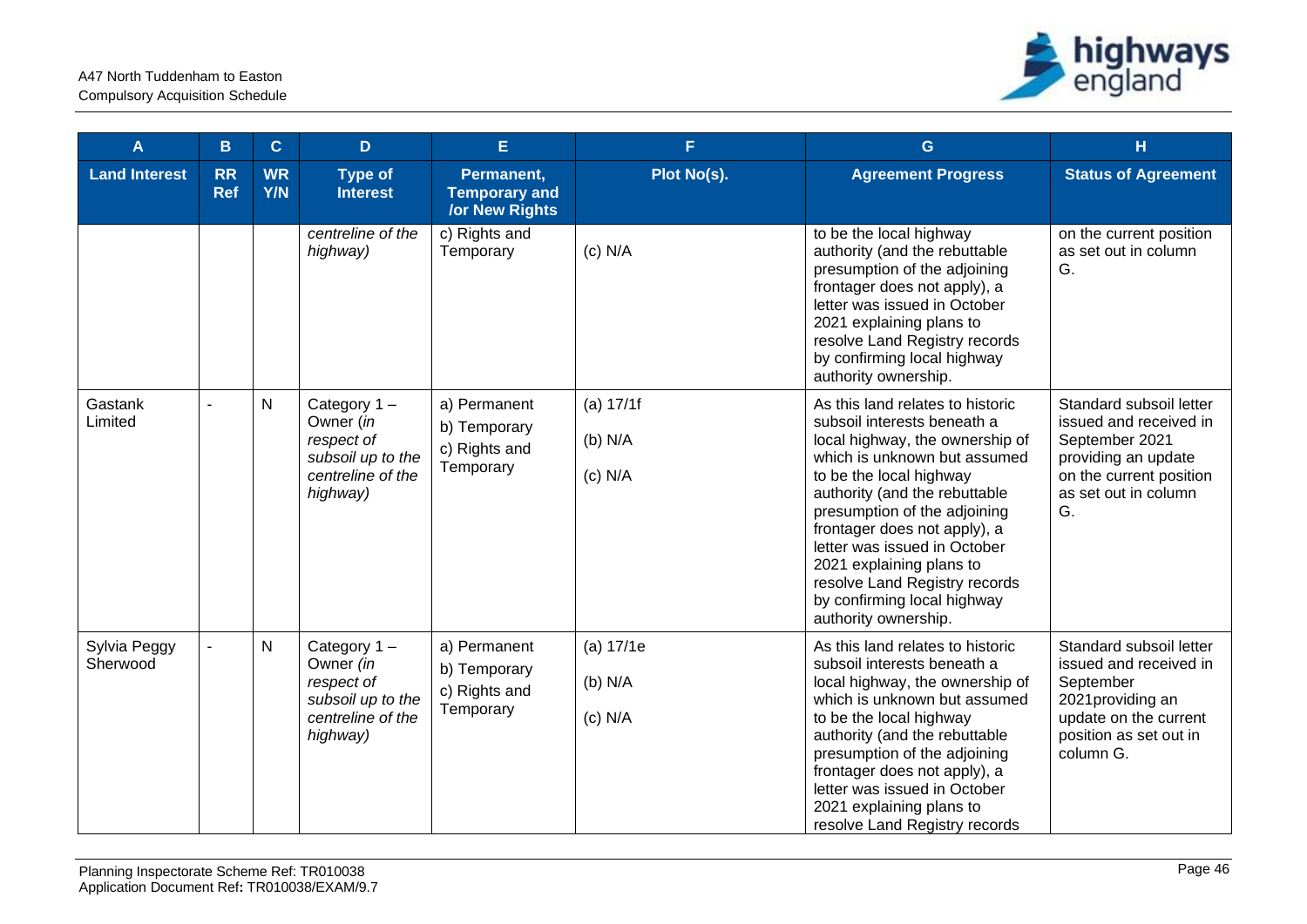

| A                                                            | B                       | $\mathbf{C}$            | D                                                                                               | E.                                                          | F.                                  | G                                                                                                                                                                                                                                                                                                                                                                                                                  | н                                                                                                                                                    |
|--------------------------------------------------------------|-------------------------|-------------------------|-------------------------------------------------------------------------------------------------|-------------------------------------------------------------|-------------------------------------|--------------------------------------------------------------------------------------------------------------------------------------------------------------------------------------------------------------------------------------------------------------------------------------------------------------------------------------------------------------------------------------------------------------------|------------------------------------------------------------------------------------------------------------------------------------------------------|
| <b>Land Interest</b>                                         | <b>RR</b><br><b>Ref</b> | <b>WR</b><br><b>Y/N</b> | <b>Type of</b><br><b>Interest</b>                                                               | Permanent,<br><b>Temporary and</b><br><b>/or New Rights</b> | Plot No(s).                         | <b>Agreement Progress</b>                                                                                                                                                                                                                                                                                                                                                                                          | <b>Status of Agreement</b>                                                                                                                           |
|                                                              |                         |                         |                                                                                                 |                                                             |                                     | by confirming local highway<br>authority ownership.                                                                                                                                                                                                                                                                                                                                                                |                                                                                                                                                      |
| Andrew<br>Michael<br>Keats, Sheila<br>Ann Keats              |                         | N                       | Category 1-<br>Owner (in<br>respect of<br>subsoil up to the<br>centreline of the<br>highway)    | a) Permanent<br>b) Temporary<br>c) Rights and<br>Temporary  | (a) 17/1e<br>$(b)$ N/A<br>$(c)$ N/A | As this land relates to historic<br>subsoil interests beneath a<br>local highway, the ownership of<br>which is unknown but assumed<br>to be the local highway<br>authority (and the rebuttable<br>presumption of the adjoining<br>frontager does not apply), a<br>letter was issued in October<br>2021 explaining plans to<br>resolve Land Registry records<br>by confirming local highway<br>authority ownership. | Standard subsoil letter<br>issued and received in<br>September 2021<br>providing an update<br>on the current position<br>as set out in column<br>G.  |
| Kathryn Anne<br>Coventry,<br>Kenneth<br>Richmond<br>Coventry |                         | N                       | Category $1 -$<br>Owner (in<br>respect of<br>subsoil up to the<br>centreline of the<br>highway) | a) Permanent<br>b) Temporary<br>c) Rights and<br>Temporary  | (a) 16/3f<br>(b) N/A<br>$(c)$ N/A   | As this land relates to historic<br>subsoil interests beneath a<br>local highway, the ownership of<br>which is unknown but assumed<br>to be the local highway<br>authority (and the rebuttable<br>presumption of the adjoining<br>frontager does not apply), a<br>letter was issued in October<br>2021 explaining plans to<br>resolve Land Registry records<br>by confirming local highway<br>authority ownership. | Standard subsoil letter<br>issued and received in<br>September 2021,<br>providing an update<br>on the current position<br>as set out in column<br>G. |
| Amanda<br>Jane Staerck,<br>Richard                           |                         | N                       | Category $1 -$<br>Owner (in<br>respect of<br>subsoil up to the                                  | a) Permanent<br>b) Temporary                                | (a) 7/1f, 17/1a, 17/1b<br>$(b)$ N/A | As this land relates to historic<br>subsoil interests beneath a<br>local highway, the ownership of<br>which is unknown but assumed                                                                                                                                                                                                                                                                                 | Standard subsoil letter<br>issued and received in<br>September 2021,<br>providing an update                                                          |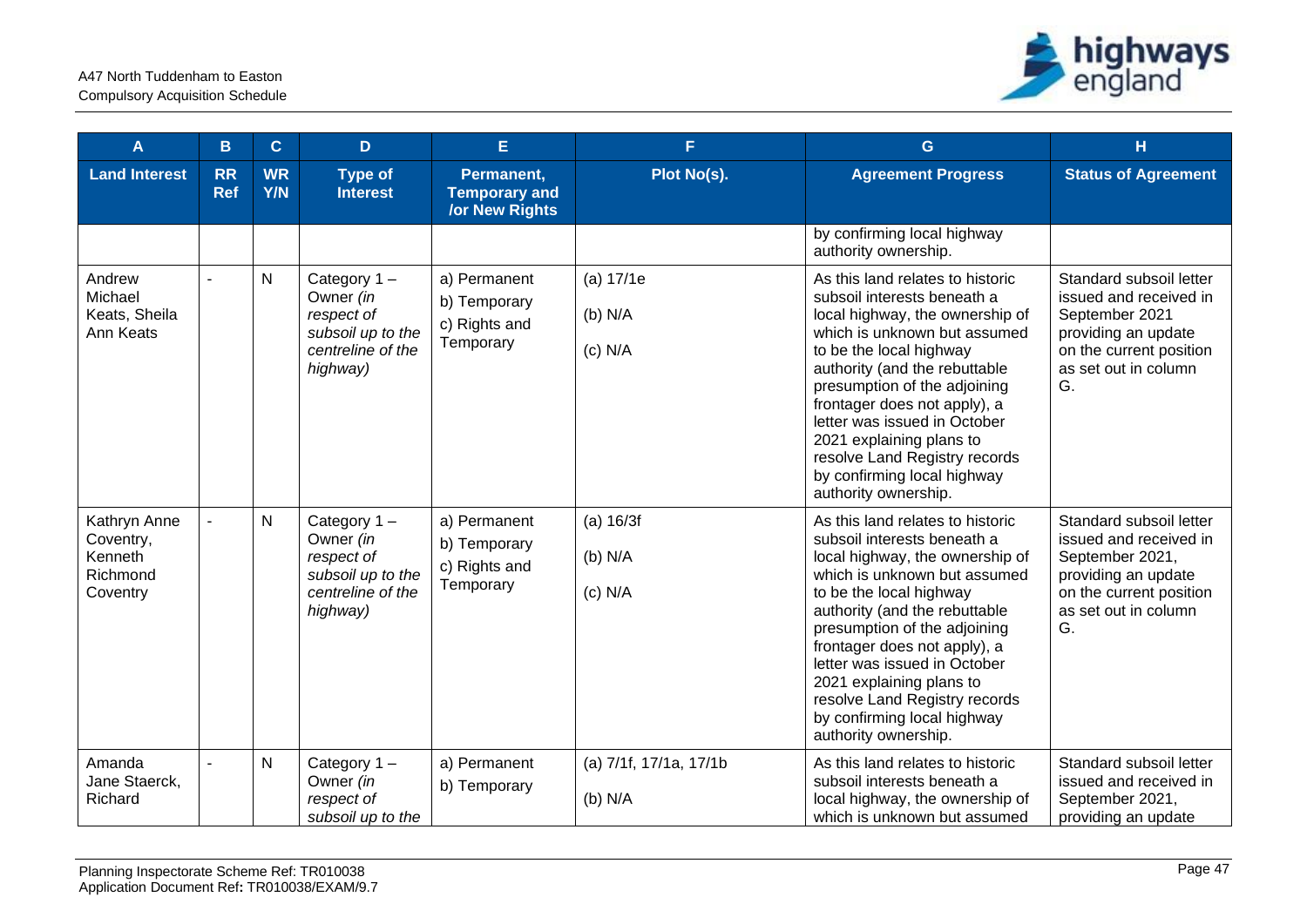

| A                                            | B                       | $\mathbf{C}$            | D                                                                                            | E                                                           | F.                                       | $\mathbf G$                                                                                                                                                                                                                                                                                                                                                                                                        | H                                                                                                                                                    |
|----------------------------------------------|-------------------------|-------------------------|----------------------------------------------------------------------------------------------|-------------------------------------------------------------|------------------------------------------|--------------------------------------------------------------------------------------------------------------------------------------------------------------------------------------------------------------------------------------------------------------------------------------------------------------------------------------------------------------------------------------------------------------------|------------------------------------------------------------------------------------------------------------------------------------------------------|
| <b>Land Interest</b>                         | <b>RR</b><br><b>Ref</b> | <b>WR</b><br><b>Y/N</b> | <b>Type of</b><br><b>Interest</b>                                                            | Permanent,<br><b>Temporary and</b><br><b>/or New Rights</b> | Plot No(s).                              | <b>Agreement Progress</b>                                                                                                                                                                                                                                                                                                                                                                                          | <b>Status of Agreement</b>                                                                                                                           |
| Henry<br>Staerck                             |                         |                         | centreline of the<br>highway)                                                                | c) Rights and<br>Temporary                                  | $(c)$ N/A                                | to be the local highway<br>authority (and the rebuttable<br>presumption of the adjoining<br>frontager does not apply), a<br>letter was issued in October<br>2021 explaining plans to<br>resolve Land Registry records<br>by confirming local highway<br>authority ownership.                                                                                                                                       | on the current position<br>as set out in column<br>G.                                                                                                |
| Amanda<br><b>Beryl Lilian</b><br>Spinks      | $\overline{a}$          | $\mathsf{N}$            | Category 1-<br>Owner (in<br>respect of<br>subsoil up to the<br>centreline of the<br>highway) | a) Permanent<br>b) Temporary<br>c) Rights and<br>Temporary  | (a) 17/1e<br>(b) N/A<br>$(c)$ N/A        | As this land relates to historic<br>subsoil interests beneath a<br>local highway, the ownership of<br>which is unknown but assumed<br>to be the local highway<br>authority (and the rebuttable<br>presumption of the adjoining<br>frontager does not apply), a<br>letter was issued in October<br>2021 explaining plans to<br>resolve Land Registry records<br>by confirming local highway<br>authority ownership. | Standard subsoil letter<br>issued and received in<br>September 2021,<br>providing an update<br>on the current position<br>as set out in column<br>G. |
| George<br>Frederick<br>Wink, Jessica<br>Wink |                         | N                       | Category 1-<br>Owner (in<br>respect of<br>subsoil up to the<br>centreline of the<br>highway) | a) Permanent<br>b) Temporary<br>c) Rights and<br>Temporary  | (a) 17/1a, 17/1b<br>(b) N/A<br>$(c)$ N/A | As this land relates to historic<br>subsoil interests beneath a<br>local highway, the ownership of<br>which is unknown but assumed<br>to be the local highway<br>authority (and the rebuttable<br>presumption of the adjoining<br>frontager does not apply), a<br>letter was issued in October<br>2021 explaining plans to<br>resolve Land Registry records                                                        | Standard subsoil letter<br>issued and received in<br>September 2021,<br>providing an update<br>on the current position<br>as set out in column<br>G. |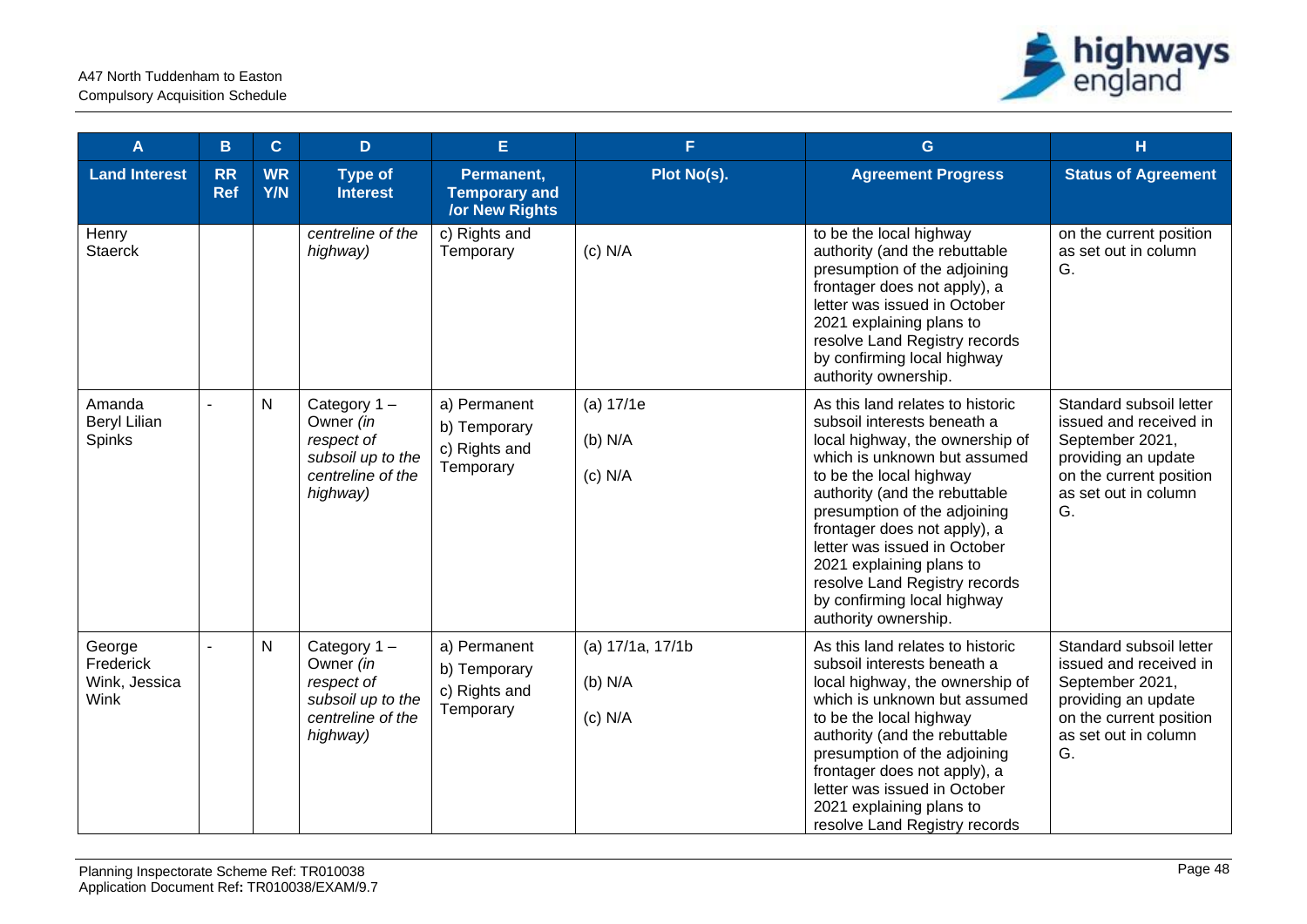

| A                                                     | B                       | $\overline{C}$          | D                                                                                               | E                                                           | F.                                    | G                                                                                                                                                                                                                                                                                                                                                                                                                  | H                                                                                                                                                    |
|-------------------------------------------------------|-------------------------|-------------------------|-------------------------------------------------------------------------------------------------|-------------------------------------------------------------|---------------------------------------|--------------------------------------------------------------------------------------------------------------------------------------------------------------------------------------------------------------------------------------------------------------------------------------------------------------------------------------------------------------------------------------------------------------------|------------------------------------------------------------------------------------------------------------------------------------------------------|
| <b>Land Interest</b>                                  | <b>RR</b><br><b>Ref</b> | <b>WR</b><br><b>Y/N</b> | <b>Type of</b><br><b>Interest</b>                                                               | Permanent,<br><b>Temporary and</b><br><b>/or New Rights</b> | Plot No(s).                           | <b>Agreement Progress</b>                                                                                                                                                                                                                                                                                                                                                                                          | <b>Status of Agreement</b>                                                                                                                           |
|                                                       |                         |                         |                                                                                                 |                                                             |                                       | by confirming local highway<br>authority ownership. Response<br>received advising Mr Wink has<br>now deceased, so exploring<br>change in legal ownership.                                                                                                                                                                                                                                                          |                                                                                                                                                      |
| Erica Anne<br>Smith and<br>Nigel<br>Geoffrey<br>Smith | $\blacksquare$          | $\mathsf{N}$            | Category $1 -$<br>Owner (in<br>respect of<br>subsoil up to the<br>centreline of the<br>highway) | a) Permanent<br>b) Temporary<br>c) Rights and<br>Temporary  | (a) 12/2c<br>$(b)$ N/A<br>$(c)$ N/A   | As this land relates to historic<br>subsoil interests beneath a<br>local highway, the ownership of<br>which is unknown but assumed<br>to be the local highway<br>authority (and the rebuttable<br>presumption of the adjoining<br>frontager does not apply), a<br>letter was issued in October<br>2021 explaining plans to<br>resolve Land Registry records<br>by confirming local highway<br>authority ownership. | Standard subsoil letter<br>issued and received in<br>September 2021,<br>providing an update<br>on the current position<br>as set out in column<br>G. |
| Raymond<br>George Read                                | $\blacksquare$          | ${\sf N}$               | Category 1 -<br>Owner                                                                           | a) Permanent<br>b) Temporary<br>c) Rights and<br>Temporary  | (a) $17/1b$<br>$(b)$ N/A<br>$(c)$ N/A | As this land relates to historic<br>subsoil interests beneath a<br>local highway, the ownership of<br>which is unknown but assumed<br>to be the local highway<br>authority (and the rebuttable<br>presumption of the adjoining<br>frontager does not apply), a<br>letter was issued in October<br>2021 explaining plans to<br>resolve Land Registry records<br>by confirming local highway<br>authority ownership. | Standard subsoil letter<br>issued and received in<br>September 2021,<br>providing an update<br>on the current position<br>as set out in column<br>G. |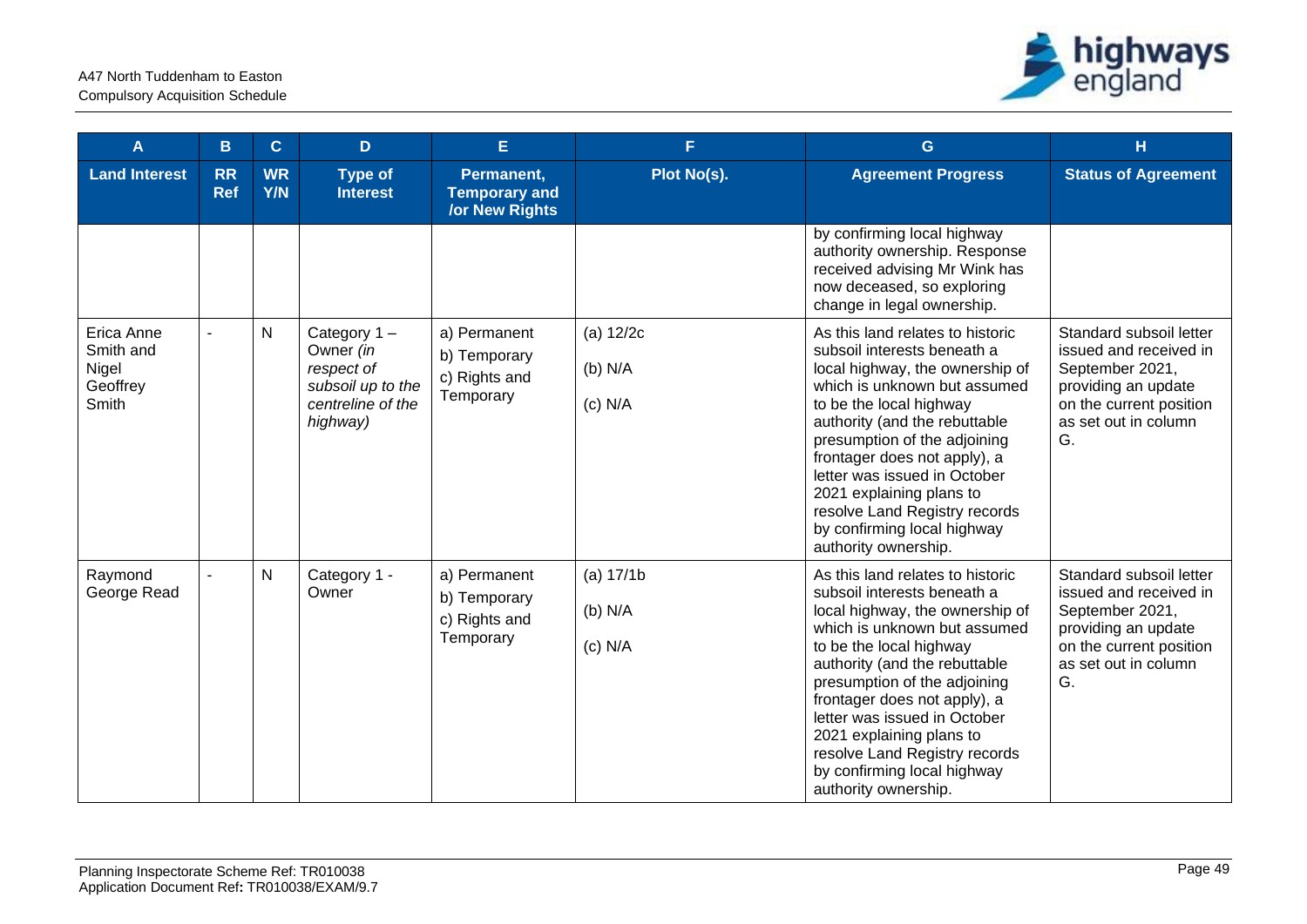

| A                                                 | B                       | $\mathbf{C}$     | D                                                                                               | E.                                                          | F.                                                                                                    | G                                                                                                                                                                                                                                                                                                                                                                                                                         | H                                                                                                                                                    |
|---------------------------------------------------|-------------------------|------------------|-------------------------------------------------------------------------------------------------|-------------------------------------------------------------|-------------------------------------------------------------------------------------------------------|---------------------------------------------------------------------------------------------------------------------------------------------------------------------------------------------------------------------------------------------------------------------------------------------------------------------------------------------------------------------------------------------------------------------------|------------------------------------------------------------------------------------------------------------------------------------------------------|
| <b>Land Interest</b>                              | <b>RR</b><br><b>Ref</b> | <b>WR</b><br>Y/N | <b>Type of</b><br><b>Interest</b>                                                               | Permanent,<br><b>Temporary and</b><br><b>/or New Rights</b> | Plot No(s).                                                                                           | <b>Agreement Progress</b>                                                                                                                                                                                                                                                                                                                                                                                                 | <b>Status of Agreement</b>                                                                                                                           |
| Institute of<br>Integrated<br>Systemic<br>Therapy |                         | $\mathsf{N}$     | Category $1 -$<br>Owner (in<br>respect of<br>subsoil up to the<br>centreline of the<br>highway) | a) Permanent<br>b) Temporary<br>c) Rights and<br>Temporary  | (a) 17/1f<br>(b) N/A<br>$(c)$ N/A                                                                     | As this land relates to historic<br>subsoil interests beneath a<br>local highway, the ownership of<br>which is unknown but assumed<br>to be the local highway<br>authority (and the rebuttable<br>presumption of the adjoining<br>frontager does not apply), a<br>letter is to be issued in<br>September 2021 explaining<br>plans to resolve Land Registry<br>records by confirming local<br>highway authority ownership. | Standard subsoil letter<br>issued and received in<br>October 2021,<br>providing an update<br>on the current position<br>as set out in column<br>G.   |
|                                                   |                         |                  | Category 2                                                                                      | a) Permanent<br>b) Temporary<br>c) Rights and<br>Temporary  | (a) 8/5c, 8/5d, 9/1b, 9/1f,<br>9/1g, 9/1i<br>(b) 8/5a, 9/1a, 9/1c<br>(c) 9/1d, 9/1h, 9/1j, 9/1l, 9/1m | Engagement as a Category 2<br>party to be progressed as part<br>of heads of terms agreements<br>being negotiated with<br>respective landowners.                                                                                                                                                                                                                                                                           | Subject to respective<br>landowner Heads of<br>Terms negotiations.                                                                                   |
| Norfolk<br>Caravan Park<br>Limited                |                         |                  | Category $1 -$<br>Owner (in<br>respect of<br>subsoil up to the<br>centreline of the<br>highway) | a) Permanent<br>b) Temporary<br>c) Rights and<br>Temporary  | (a) 21/1a<br>(b) N/A<br>$(c)$ N/A                                                                     | As this land relates to historic<br>subsoil interests beneath a<br>local highway, the ownership of<br>which is unknown but assumed<br>to be the local highway<br>authority (and the rebuttable<br>presumption of the adjoining<br>frontager does not apply), a<br>letter was issued in October<br>2021 explaining plans to<br>resolve Land Registry records                                                               | Standard subsoil letter<br>issued and received in<br>September 2021,<br>providing an update<br>on the current position<br>as set out in column<br>G. |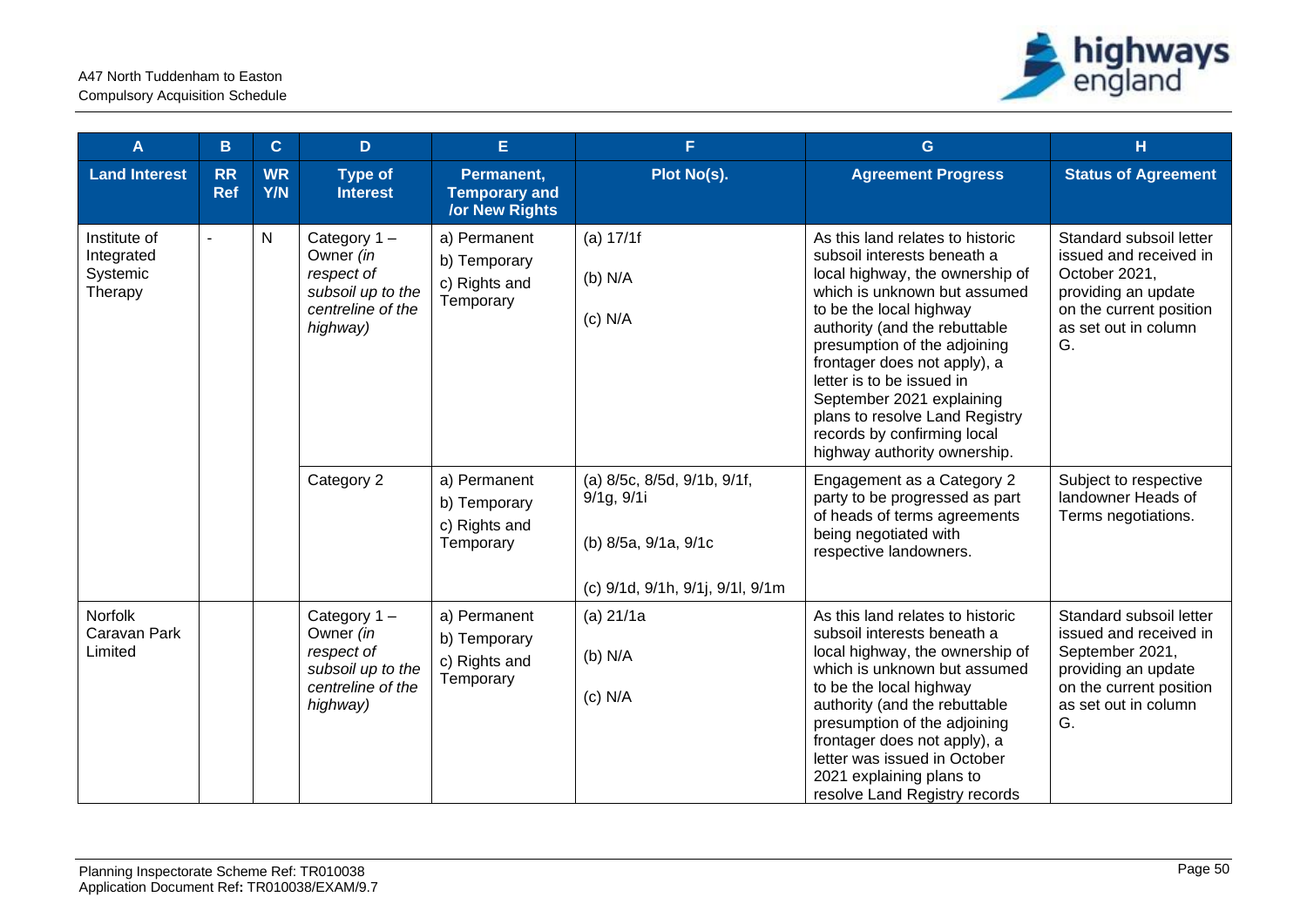

| A                                          | B                       | $\mathbf{C}$            | D.                                                                                                          | E.                                                          | F.                                       | G                                                                                                                                                                                                                                                                                                                                                                                                                  | H                                                                                                                                                   |
|--------------------------------------------|-------------------------|-------------------------|-------------------------------------------------------------------------------------------------------------|-------------------------------------------------------------|------------------------------------------|--------------------------------------------------------------------------------------------------------------------------------------------------------------------------------------------------------------------------------------------------------------------------------------------------------------------------------------------------------------------------------------------------------------------|-----------------------------------------------------------------------------------------------------------------------------------------------------|
| <b>Land Interest</b>                       | <b>RR</b><br><b>Ref</b> | <b>WR</b><br><b>Y/N</b> | <b>Type of</b><br><b>Interest</b>                                                                           | Permanent,<br><b>Temporary and</b><br><b>/or New Rights</b> | Plot No(s).                              | <b>Agreement Progress</b>                                                                                                                                                                                                                                                                                                                                                                                          | <b>Status of Agreement</b>                                                                                                                          |
|                                            |                         |                         |                                                                                                             |                                                             |                                          | by confirming local highway<br>authority ownership.                                                                                                                                                                                                                                                                                                                                                                |                                                                                                                                                     |
| Terence<br><b>Davies</b>                   |                         |                         | Category $1 -$<br>Owner (in<br>respect of<br>subsoil up to the<br>centreline of the<br>highway)             | a) Permanent<br>b) Temporary<br>c) Rights and<br>Temporary  | (a) 21/1a, 22/1a<br>(b) N/A<br>$(c)$ N/A | As this land relates to historic<br>subsoil interests beneath a<br>local highway, the ownership of<br>which is unknown but assumed<br>to be the local highway<br>authority (and the rebuttable<br>presumption of the adjoining<br>frontager does not apply), a<br>letter was issued in October<br>2021 explaining plans to<br>resolve Land Registry records<br>by confirming local highway<br>authority ownership. | Standard subsoil letter<br>issued and received in<br>September 2021<br>providing an update<br>on the current position<br>as set out in column<br>G. |
| Owner /<br>Occupier,<br>Suecarlyn          |                         | N                       | Category 1-<br>Owner /<br>Occupier,<br>(in respect of<br>subsoil up to<br>the centreline<br>of the highway) | a) Permanent<br>b) Temporary<br>c) Rights and<br>Temporary  | $(a)$ 7/1f<br>$(b)$ N/A<br>$(c)$ N/A     | As this land relates to historic<br>subsoil interests beneath a<br>local highway, the ownership of<br>which is unknown but assumed<br>to be the local highway<br>authority (and the rebuttable<br>presumption of the adjoining<br>frontager does not apply), a<br>letter was issued in October<br>2021 explaining plans to<br>resolve Land Registry records<br>by confirming local highway<br>authority ownership. | Subsoil letter issued in<br>October 2021,<br>providing an update<br>on the current position<br>as set out in column<br>G.                           |
| Owner /<br>Occupier,<br>44 Dereham<br>Road |                         | N                       | Category $1 -$<br>Owner /<br>Occupier,                                                                      | a) Permanent<br>b) Temporary                                | (a) 7/1d, 7/1h<br>(b) N/A                | As this land relates to historic<br>subsoil interests beneath a<br>local highway, the ownership of<br>which is unknown but assumed                                                                                                                                                                                                                                                                                 | Subsoil letter issued in<br>October 2021,<br>providing an update<br>on the current position                                                         |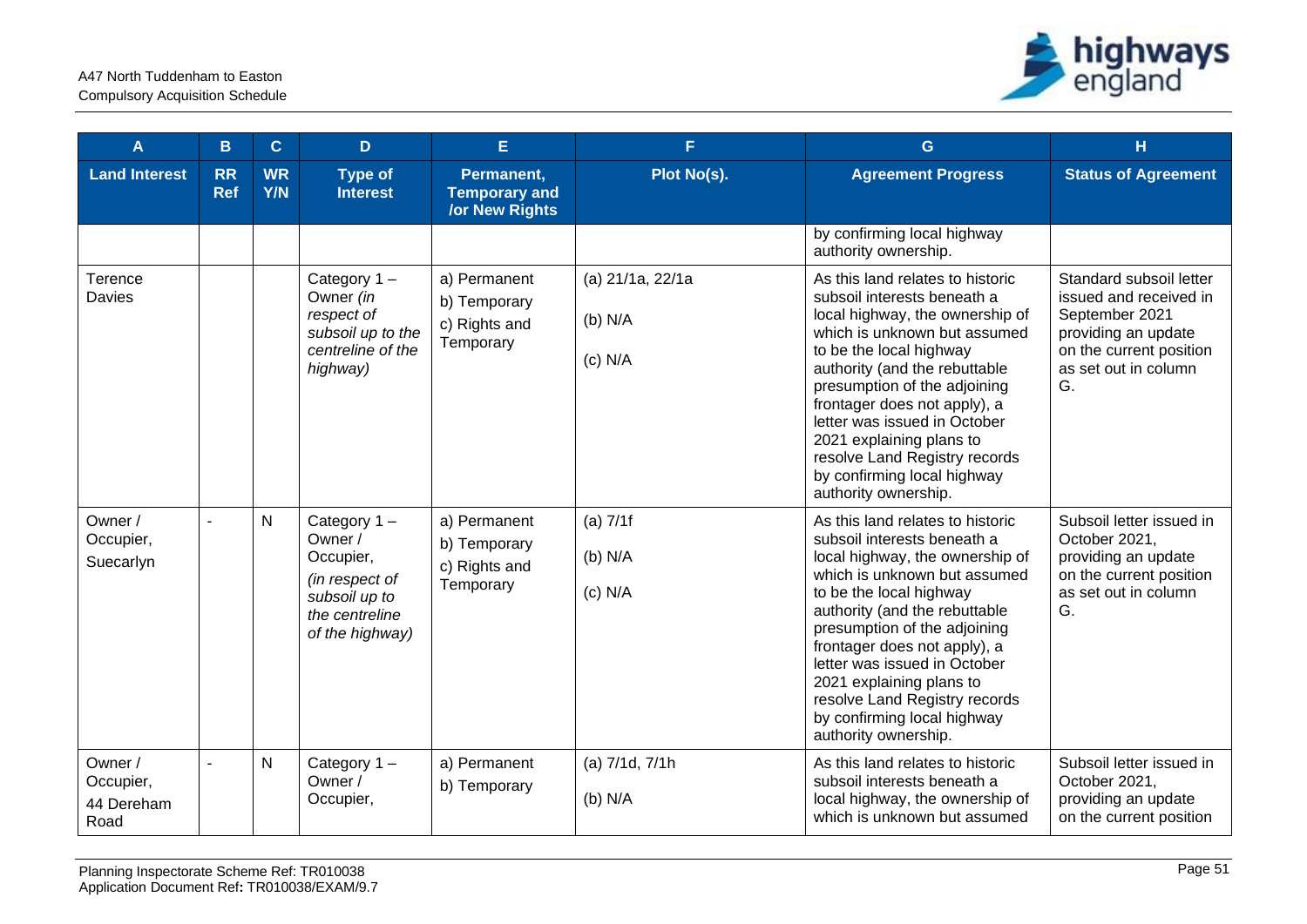

| A                              | $\mathbf{B}$            | $\mathbf{C}$            | D                                                                    | E.                                                          | F.                                 | G                                                                                                                                                                                                                                                                                                                                                                                                                                                                                                                                                                                                                                | H                                                                                                                         |
|--------------------------------|-------------------------|-------------------------|----------------------------------------------------------------------|-------------------------------------------------------------|------------------------------------|----------------------------------------------------------------------------------------------------------------------------------------------------------------------------------------------------------------------------------------------------------------------------------------------------------------------------------------------------------------------------------------------------------------------------------------------------------------------------------------------------------------------------------------------------------------------------------------------------------------------------------|---------------------------------------------------------------------------------------------------------------------------|
| <b>Land Interest</b>           | <b>RR</b><br><b>Ref</b> | <b>WR</b><br><b>Y/N</b> | <b>Type of</b><br><b>Interest</b>                                    | Permanent,<br><b>Temporary and</b><br><b>/or New Rights</b> | Plot No(s).                        | <b>Agreement Progress</b>                                                                                                                                                                                                                                                                                                                                                                                                                                                                                                                                                                                                        | <b>Status of Agreement</b>                                                                                                |
|                                |                         |                         | (in respect of<br>subsoil up to the<br>centreline of the<br>highway) | c) Rights and<br>Temporary                                  | $(c)$ N/A                          | to be the local highway<br>authority (and the rebuttable<br>presumption of the adjoining<br>frontager does not apply), a<br>letter was issued in October<br>2021 explaining plans to<br>resolve Land Registry records<br>by confirming local highway<br>authority ownership.                                                                                                                                                                                                                                                                                                                                                     | as set out in column<br>G.                                                                                                |
| Albert James<br>Papworth       |                         | $\mathsf{N}$            | Category 1-<br>Owner                                                 | a) Permanent<br>b) Temporary<br>c) Rights and<br>Temporary  | (a) 9/2e<br>$(b)$ N/A<br>$(c)$ N/A | The Applicant is consulting with<br>the Owner as part of other land<br>interests held jointly with<br>Matthew Rampton.<br>This plot is owned by Albert<br>Papworth and not by Matthew<br>Rampton. However, as this<br>land relates to historic subsoil<br>interests beneath a local<br>highway, the ownership of<br>which is unknown but assumed<br>to be the local highway<br>authority (and the rebuttable<br>presumption of the adjoining<br>frontager does not apply), a<br>letter was issued in October<br>2021 explaining plans to<br>resolve Land Registry records<br>by confirming local highway<br>authority ownership. | Subsoil letter issued in<br>October 2021,<br>providing an update<br>on the current position<br>as set out in column<br>G. |
| Christopher<br>Mark<br>Rampton | $\blacksquare$          | ${\sf N}$               | Category 1-<br>Owner                                                 | a) Permanent<br>b) Temporary                                | (a) 9/2e<br>(b) N/A                | The Applicant is consulting with<br>the Owner as part of other land                                                                                                                                                                                                                                                                                                                                                                                                                                                                                                                                                              | Subsoil letter issued in<br>October 2021,<br>providing an update                                                          |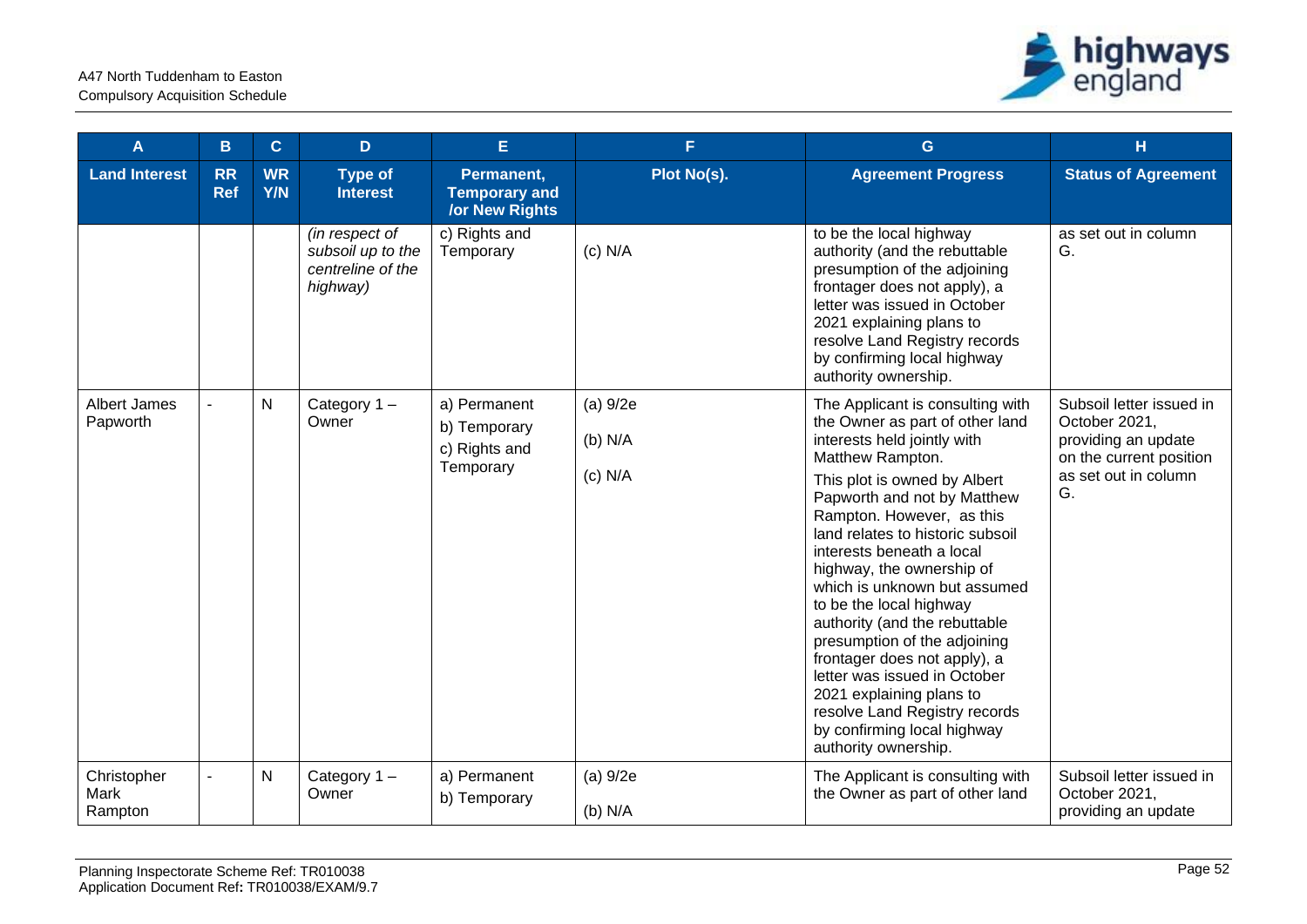

| A                      | B                       | $\mathbf{C}$     | D.                                                                                              | E                                                           | F.                                      | G                                                                                                                                                                                                                                                                                                                                                                                                                                                                                                                                                                | H                                                                                                                                                                   |
|------------------------|-------------------------|------------------|-------------------------------------------------------------------------------------------------|-------------------------------------------------------------|-----------------------------------------|------------------------------------------------------------------------------------------------------------------------------------------------------------------------------------------------------------------------------------------------------------------------------------------------------------------------------------------------------------------------------------------------------------------------------------------------------------------------------------------------------------------------------------------------------------------|---------------------------------------------------------------------------------------------------------------------------------------------------------------------|
| <b>Land Interest</b>   | <b>RR</b><br><b>Ref</b> | <b>WR</b><br>Y/N | <b>Type of</b><br><b>Interest</b>                                                               | Permanent,<br><b>Temporary and</b><br><b>/or New Rights</b> | Plot No(s).                             | <b>Agreement Progress</b>                                                                                                                                                                                                                                                                                                                                                                                                                                                                                                                                        | <b>Status of Agreement</b>                                                                                                                                          |
|                        |                         |                  |                                                                                                 | c) Rights and<br>Temporary                                  | $(c)$ N/A                               | interests held jointly with<br>Matthew Rampton.<br>This only land owned by<br>Christopher Papworth and not<br>by Matthew Rampton.<br>However, as this land relates to<br>historic subsoil interests<br>beneath a local highway, the<br>ownership of which is unknown<br>but assumed to be the local<br>highway authority (and the<br>rebuttable presumption of the<br>adjoining frontager does not<br>apply), a letter was issued in<br>October 2021 explaining plans<br>to resolve Land Registry<br>records by confirming local<br>highway authority ownership. | on the current position<br>as set out in column<br>G.                                                                                                               |
| Denise<br>Dugdale      | $\sim$                  | N                | Category $1 -$<br>Owner (in<br>respect of<br>subsoil up to the<br>centreline of the<br>highway) | a) Permanent<br>b) Temporary<br>c) Rights and<br>Temporary  | $(a)$ 7/1 $b$<br>$(b)$ N/A<br>$(c)$ N/A | As this land relates to historic<br>subsoil interests on Traps<br>Lane, letter issued in October<br>2021 explaining plans to<br>resolve Land Registry records<br>through DCO. Subsequent<br>correspondence clarified<br>Applicant's intent but need to<br>review as Denise Dugdale<br>advised Traps Lane privately<br>owned by another party.                                                                                                                                                                                                                    | Following issue of<br>letter in October 2021,<br>reviewing private<br>ownership of Traps<br>Lane. Way forward to<br>be subject to<br>landowner's Heads of<br>Terms. |
| Allison Julie<br>Jubb, | $\sim$                  | $\mathsf{N}$     | Category $1 -$<br>Owner (in<br>respect of                                                       | a) Permanent<br>b) Temporary                                | (a) 21/1a, 22/1a<br>$(b)$ N/A           | The Applicant has been<br>engaging with the landowners<br>to monitor recent land                                                                                                                                                                                                                                                                                                                                                                                                                                                                                 | Landowner contacted<br>in October 2021,<br>providing an update                                                                                                      |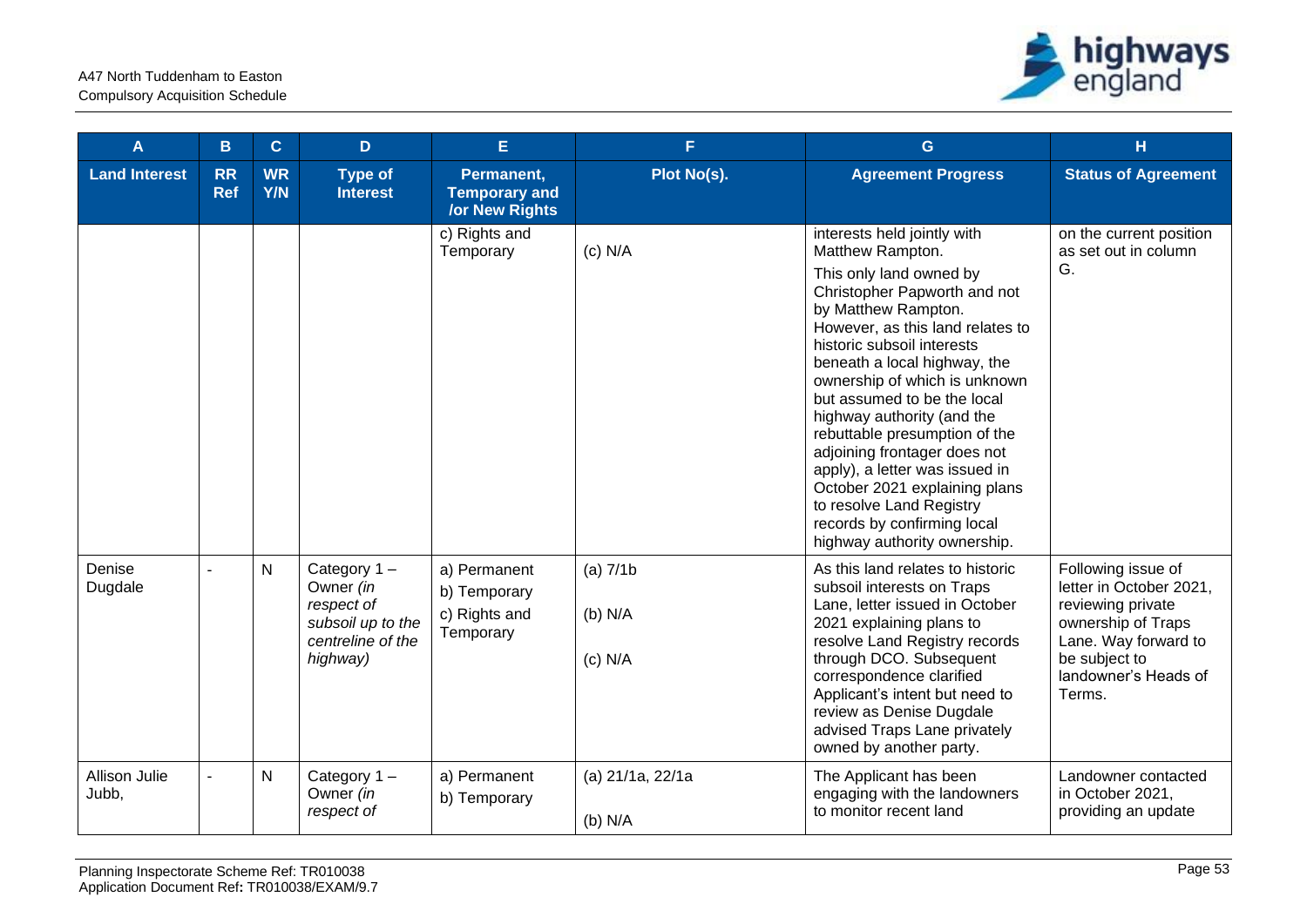

| $\mathbf{A}$                                                               | B                       | $\mathbf{C}$            | D                                                   | E.                                                         | F.                                                                                                              | G                                                                                                                                                                                                                                                                                                                                                                                                                                                                                                                                                                                                                                                                                           | H                                                                  |
|----------------------------------------------------------------------------|-------------------------|-------------------------|-----------------------------------------------------|------------------------------------------------------------|-----------------------------------------------------------------------------------------------------------------|---------------------------------------------------------------------------------------------------------------------------------------------------------------------------------------------------------------------------------------------------------------------------------------------------------------------------------------------------------------------------------------------------------------------------------------------------------------------------------------------------------------------------------------------------------------------------------------------------------------------------------------------------------------------------------------------|--------------------------------------------------------------------|
| <b>Land Interest</b>                                                       | <b>RR</b><br><b>Ref</b> | <b>WR</b><br><b>Y/N</b> | <b>Type of</b><br><b>Interest</b>                   | Permanent,<br><b>Temporary and</b><br>/or New Rights       | Plot No(s).                                                                                                     | <b>Agreement Progress</b>                                                                                                                                                                                                                                                                                                                                                                                                                                                                                                                                                                                                                                                                   | <b>Status of Agreement</b>                                         |
| Anthony<br>William Jubb,<br>and<br>Patricia<br>Fardell<br>Caroline<br>Jubb |                         |                         | subsoil up to the<br>centreline of the<br>highway)  | c) Rights and<br>Temporary                                 | $(c)$ N/A                                                                                                       | transactions in light of now both<br>Anthony Jubb and Patricia Jubb<br>having passed away. The<br>woodland adjacent to the<br>Scheme is to be retained by<br>Allison Jubb, who resides at a<br>new address; changes to be<br>reflected in final Book of<br>Reference.<br>As this land relates to historic<br>subsoil interests beneath a<br>local highway, the ownership of<br>which is unknown but assumed<br>to be the local highway<br>authority (and the rebuttable<br>presumption of the adjoining<br>frontager does not apply),<br>landowner contacted in October<br>2021 explaining plans to<br>resolve Land Registry records<br>by confirming local highway<br>authority ownership. | on the current position<br>as set out in column<br>G.              |
|                                                                            |                         |                         | SECTION 7 - Persons with a Category 2 interest only |                                                            |                                                                                                                 |                                                                                                                                                                                                                                                                                                                                                                                                                                                                                                                                                                                                                                                                                             |                                                                    |
| <b>Barclays</b><br><b>Bank Plc</b>                                         |                         | N                       | Category 2                                          | a) Permanent<br>b) Temporary<br>c) Rights and<br>Temporary | (a) 1/4a, 2/3a, 7/9b, 8/4a,<br>8/6a, 10/2a,<br>(b) 1/4b, 2/3b, 10/2b,<br>(c) 7/9a, 8/4c, 8/4d, 15/11a,<br>19/3a | Engagement as a Category 2<br>party to be progressed as part<br>of heads of terms agreements<br>being negotiated with<br>respective landowners.                                                                                                                                                                                                                                                                                                                                                                                                                                                                                                                                             | Subject to respective<br>landowner Heads of<br>Terms negotiations. |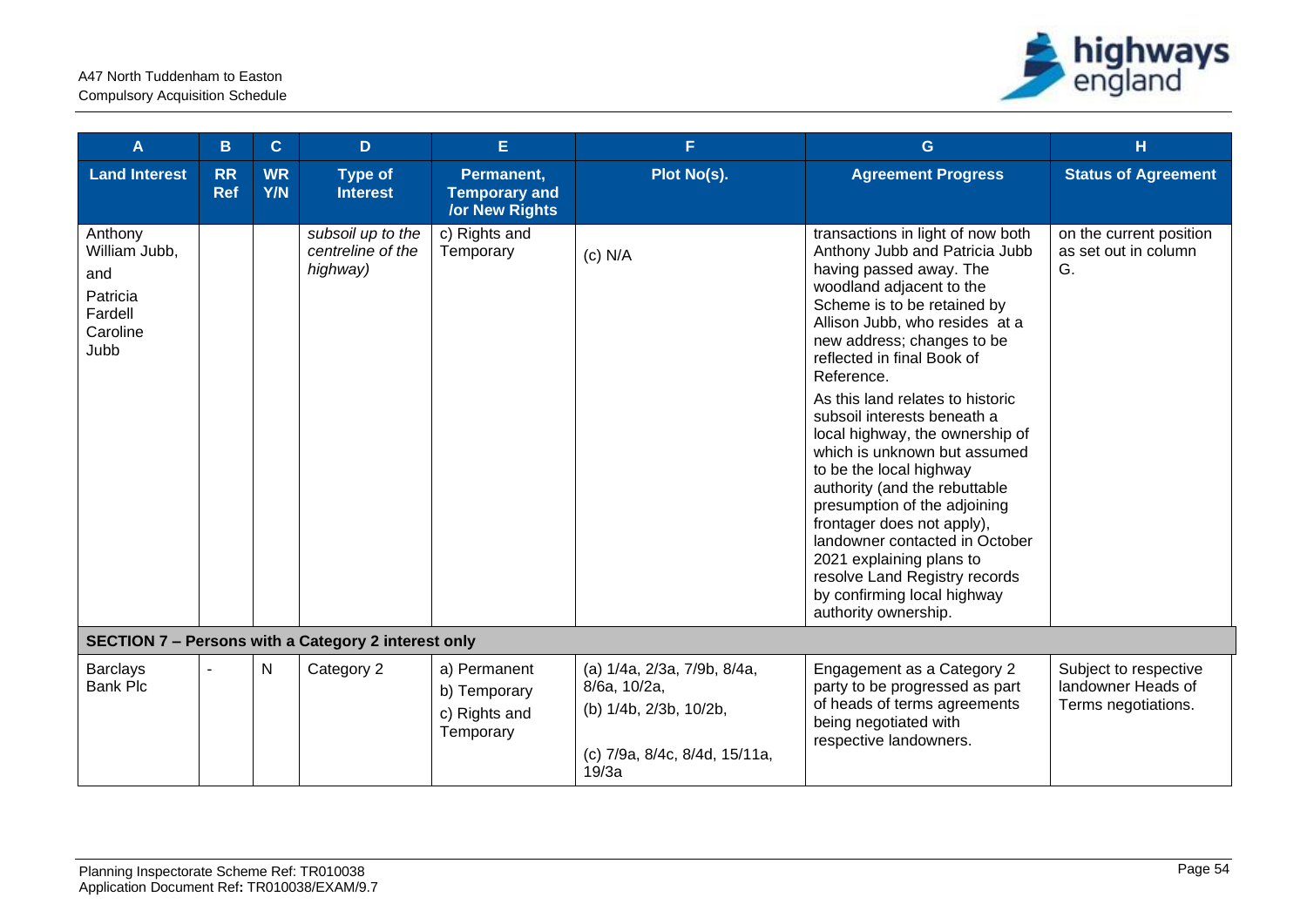

| A                                                              | B                       | $\mathbf{C}$            | D.                                | E                                                           | F.                                                                                                    | G.                                                                                                                                                                                                                                | H                                                                  |
|----------------------------------------------------------------|-------------------------|-------------------------|-----------------------------------|-------------------------------------------------------------|-------------------------------------------------------------------------------------------------------|-----------------------------------------------------------------------------------------------------------------------------------------------------------------------------------------------------------------------------------|--------------------------------------------------------------------|
| <b>Land Interest</b>                                           | <b>RR</b><br><b>Ref</b> | <b>WR</b><br><b>Y/N</b> | <b>Type of</b><br><b>Interest</b> | Permanent,<br><b>Temporary and</b><br><b>/or New Rights</b> | Plot No(s).                                                                                           | <b>Agreement Progress</b>                                                                                                                                                                                                         | <b>Status of Agreement</b>                                         |
| <b>Barclays</b><br><b>Bank UK Plc</b>                          | $\overline{a}$          | $\mathsf{N}$            | Category 2                        | a) Permanent<br>b) Temporary<br>c) Rights and<br>Temporary  | (a) 7/9b, 7/9e, 8/4a, 8/6a<br>(b) 8/4b, 8/6b<br>(c) 7/9a, 8/4c, 8/4d                                  | Engagement as a Category 2<br>party to be progressed as part<br>of heads of terms agreements<br>being negotiated with<br>respective landowners.                                                                                   | Subject to respective<br>landowner Heads of<br>Terms negotiations. |
| <b>Barclays</b><br>Security<br><b>Trustee</b><br>Limited       | $\mathbf{r}$            |                         |                                   | a) Permanent<br>b) Temporary<br>c) Rights and<br>Temporary  | (a) 13/4a, 14/5b, 14/8a,<br>15/5a, 18/2a, 18/3a<br>(b) 14/5a, 14/8b, 15/5c<br>(c) 15/5b, 18/4b, 19/2a | Engagement as a Category 2<br>party to be progressed as part<br>of heads of terms agreements<br>being negotiated with<br>respective landowners.                                                                                   | Subject to respective<br>landowner Heads of<br>Terms negotiations. |
| <b>HSBC UK</b><br><b>Bank Plc</b>                              |                         | N                       | Category 2                        | a) Permanent<br>b) Temporary<br>c) Rights and<br>Temporary  | (a) 1/5a, 1/5b, 2/4a, 3/2a,<br>4/4a, 4/5b<br>(b) 2/4c, 4/4b, 4/5a<br>(c) 2/4b, 3/1a, 3/2b, 3/4a       | Engagement as a Category 2<br>party to be progressed as part<br>of heads of terms agreements<br>being negotiated with<br>respective landowners.                                                                                   | Subject to respective<br>landowner Heads of<br>Terms negotiations. |
| <b>The National</b><br>Playing<br><b>Fields</b><br>Association |                         | $\mathsf{N}$            | Category 2                        | a) Permanent<br>b) Temporary<br>c) Rights and<br>Temporary  | (a) 2/5a, 2/5d, 4/1b, 4/1c, 4/1i<br>(b) 2/5b, 2/5c, 4/1a, 4/1d,<br>4/1e, 4/1f<br>(c) 3/5a, 4/1g, 4/1j | Interest in respect of Rights<br>contained within a Transfer in<br>1992. Thus, engagement as a<br>Category 2 party to be<br>progressed as part of heads of<br>terms agreements being<br>negotiated with respective<br>landowners. | Subject to respective<br>landowner Heads of<br>Terms negotiations. |
| Lloyds Bank<br>Plc                                             | $\blacksquare$          | $\mathsf{N}$            | Category 2                        | a) Permanent<br>b) Temporary<br>c) Rights and<br>Temporary  | (a) 4/6b, 4/6c, 4/6d, 4/6f, 5/1b<br>(b) 4/6a, 4/6e, 5/1a                                              | Engagement as a Category 2<br>party to be progressed as part<br>of heads of terms agreements<br>being negotiated with<br>respective landowners.                                                                                   | Subject to respective<br>landowner Heads of<br>Terms negotiations. |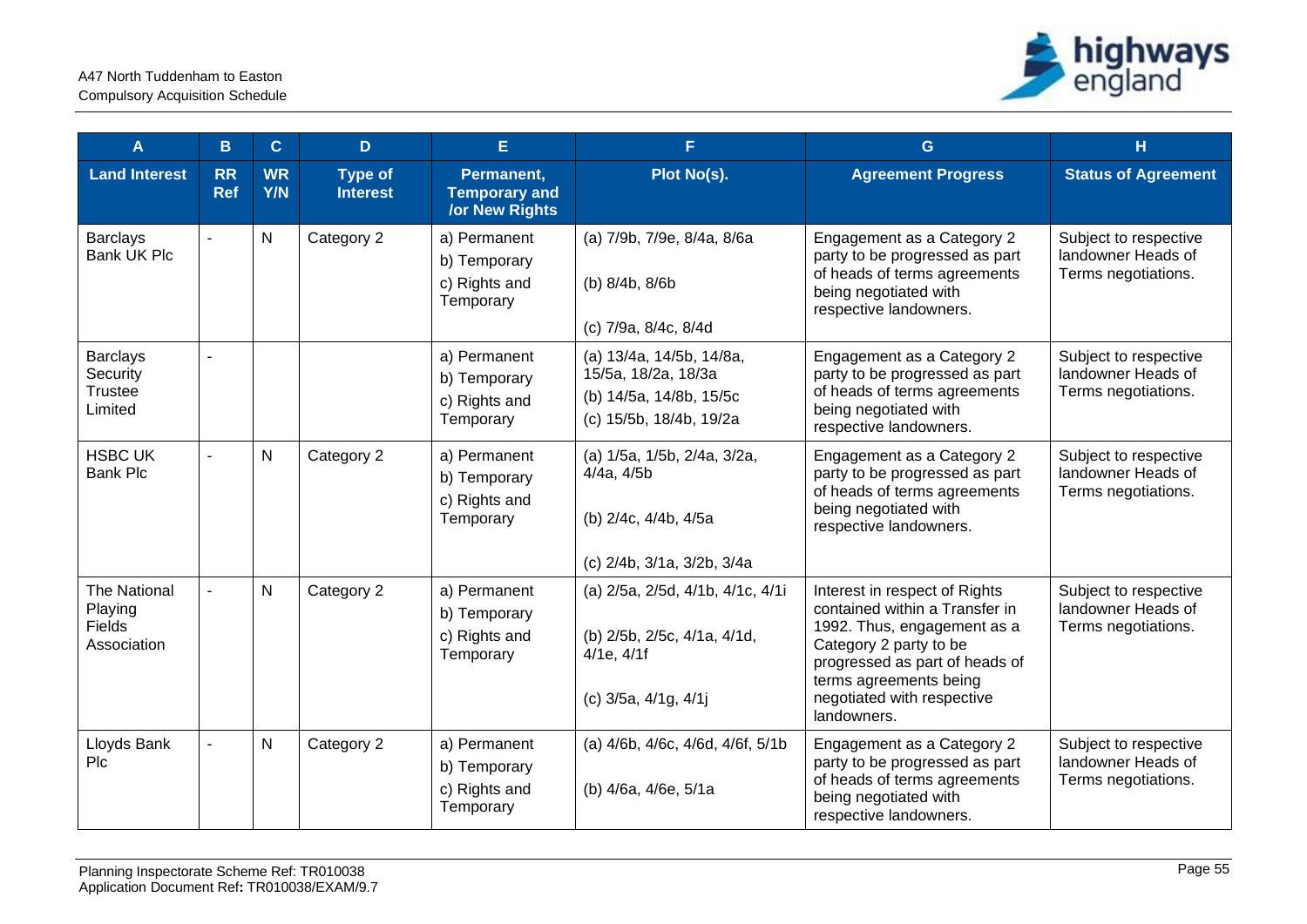

| A                                                                 | B                       | $\mathbf{C}$     | D                                 | E                                                          | F.                                                          | G                                                                                                                                                                                                                                                                                                                                                                                                                                                                                                  | н                                                                  |
|-------------------------------------------------------------------|-------------------------|------------------|-----------------------------------|------------------------------------------------------------|-------------------------------------------------------------|----------------------------------------------------------------------------------------------------------------------------------------------------------------------------------------------------------------------------------------------------------------------------------------------------------------------------------------------------------------------------------------------------------------------------------------------------------------------------------------------------|--------------------------------------------------------------------|
| <b>Land Interest</b>                                              | <b>RR</b><br><b>Ref</b> | <b>WR</b><br>Y/N | <b>Type of</b><br><b>Interest</b> | Permanent,<br><b>Temporary and</b><br>/or New Rights       | Plot No(s).                                                 | <b>Agreement Progress</b>                                                                                                                                                                                                                                                                                                                                                                                                                                                                          | <b>Status of Agreement</b>                                         |
|                                                                   |                         |                  |                                   |                                                            | (c) 15/11a, 19/3a                                           |                                                                                                                                                                                                                                                                                                                                                                                                                                                                                                    |                                                                    |
| (Honingham)<br>Limited                                            | $\blacksquare$          | $\mathsf{N}$     | Category 2                        | a) Permanent<br>b) Temporary<br>c) Rights and<br>Temporary | (a) 5/9a, 6/3a<br>(b) 5/9b, 5/9d, 6/3b<br>(c) 5/9c, 5/9e    | Interest contained within a<br>Conveyance on the land.<br>Engagement as a Category 2<br>party to be progressed as part<br>of heads of terms agreements<br>being negotiated with<br>respective landowners.                                                                                                                                                                                                                                                                                          | Subject to respective<br>landowner Heads of<br>Terms negotiations. |
| Christopher<br>Donald<br>Mitchell<br>and<br>Lorna Ann<br>Mitchell | $\blacksquare$          | $\mathsf{N}$     | Category 2                        | a) Permanent<br>b) Temporary<br>c) Rights and<br>Temporary | (a) 7/10b, 8/1b, 9/4a, 10/1a<br>(b) 8/1a<br>(c) 7/10a, 8/1c | The Applicant has been in<br>contact with Mr C and Mrs L<br>Mitchell regarding feedback<br>that Mr and Mrs Fawcett and<br>Ms Capes have no current legal<br>interest in the land owned by<br>Mr and Mrs Mitchell and that<br>land registry will be updated<br>shortly. Interest in respect of<br>Rights contained within a<br>Transfer in 2002. Engagement<br>as a Category 2 party to be<br>progressed as part of heads of<br>terms agreements being<br>negotiated with respective<br>landowners. | Subject to respective<br>landowner Heads of<br>Terms negotiations. |
| Jacqueline<br>Ann Claxton<br>and<br>Peter<br>Gervase<br>Claxton   | $\blacksquare$          | $\mathsf{N}$     | Category 2                        | a) Permanent<br>b) Temporary<br>c) Rights and<br>Temporary | (a) 7/10b, 8/1b, 9/4a, 10/1a<br>(b) 8/1a<br>(c) 7/10a, 8/1c | Interest in respect of Rights<br>contained within a Transfer in<br>1995. Engagement as a<br>Category 2 party to be<br>progressed as part of heads of<br>terms agreements being<br>negotiated with respective<br>landowners.                                                                                                                                                                                                                                                                        | Subject to respective<br>landowner Heads of<br>Terms negotiations. |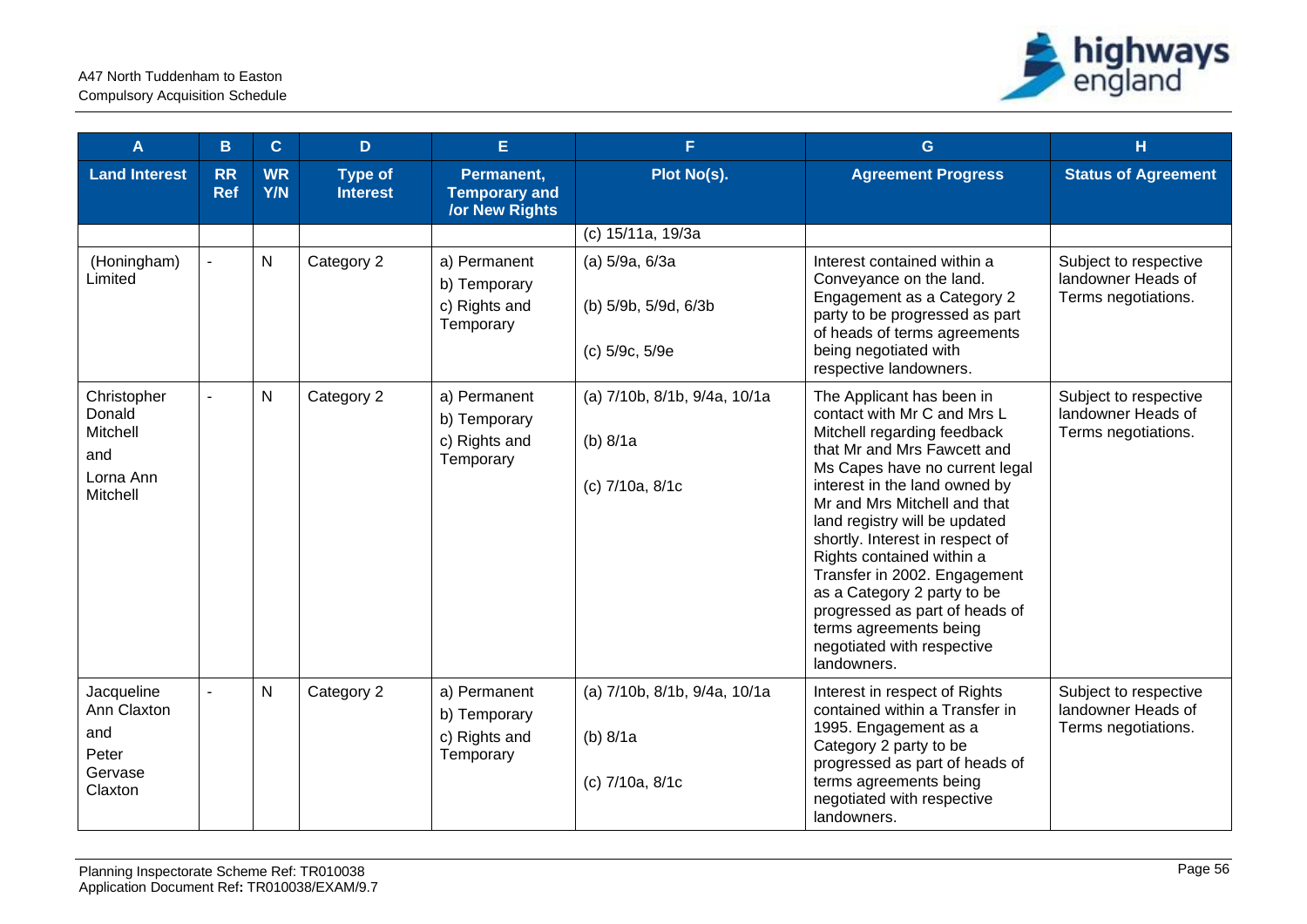

| A                                             | B                       | $\mathbf{C}$     | D                                 | E.                                                          | F.                                                                                               | G                                                                                                                                                                                                 | H                                                                                                            |
|-----------------------------------------------|-------------------------|------------------|-----------------------------------|-------------------------------------------------------------|--------------------------------------------------------------------------------------------------|---------------------------------------------------------------------------------------------------------------------------------------------------------------------------------------------------|--------------------------------------------------------------------------------------------------------------|
| <b>Land Interest</b>                          | <b>RR</b><br><b>Ref</b> | <b>WR</b><br>Y/N | <b>Type of</b><br><b>Interest</b> | Permanent,<br><b>Temporary and</b><br><b>/or New Rights</b> | Plot No(s).                                                                                      | <b>Agreement Progress</b>                                                                                                                                                                         | <b>Status of Agreement</b>                                                                                   |
| Lynne<br>Fawcett<br>and<br>Stephen<br>Fawcett |                         | $\mathsf{N}$     | Category 2                        | a) Permanent<br>b) Temporary<br>c) Rights and<br>Temporary  | (a) 7/10b, 8/1b, 9/4a, 10/1a<br>(b) 8/1a<br>(c) 7/10a, 8/1c                                      | <b>Currently confirming if Category</b><br>2 interest remains as current<br>landowners have advised Mr<br>and Mrs Fawcett were historic<br>landowners and Land Registry<br>records to be updated. | Subject to confirming<br>land interest and<br>respective landowner<br>Heads of Terms<br>negotiations.        |
| Susan<br>Caroline<br>Capes                    |                         | $\mathsf{N}$     | Category 2                        | a) Permanent<br>b) Temporary<br>c) Rights and<br>Temporary  | (a) 7/10b, 8/1b, 9/4a, 10/1a<br>(b) $8/1a$<br>(c) 7/10a, 8/1c                                    | <b>Currently confirming if Category</b><br>2 interest remains as current<br>landowners have advised Mr<br>and MRs Fawcett were historic<br>landowners and Land Registry<br>records to be updated. | Subject to confirming<br>land interest and<br>respective landowner<br><b>Heads of Terms</b><br>negotiations. |
| Condimentiu<br>m Limited                      | $\overline{a}$          | $\mathsf{N}$     | Category 2                        | a) Permanent<br>b) Temporary<br>c) Rights and<br>Temporary  | (a) 18/2a<br>(b) N/A<br>$(c)$ N/A                                                                | Engagement as a Category 2<br>party to be progressed as part<br>of heads of terms agreements<br>being negotiated with<br>respective landowners.                                                   | Subject to respective<br>landowner Heads of<br>Terms negotiations.                                           |
| Easton<br>Parish<br>Council                   | RR-<br>021              | $\mathsf{N}$     | Category 2                        | a) Permanent<br>b) Temporary<br>c) Rights and<br>Temporary  | (a) 16/6b<br>(b) 16/6a<br>(c) 15/7a, 16/6c                                                       | Engagement as a Category 2<br>party to be progressed as part<br>of heads of terms agreements<br>being negotiated with<br>respective landowners.                                                   | Subject to respective<br>landowner Heads of<br>Terms negotiations.                                           |
| ELC JV LLP                                    | $\sim$                  | $\mathsf{N}$     | Category 2                        | a) Permanent<br>b) Temporary<br>c) Rights and<br>Temporary  | (a) 15/6b, 16/2b, 16/6b<br>(b) 16/6a<br>(c) 15/6a, 15/7a, 15/10a,<br>15/11a, 16/2a, 16/6c, 19/3a | Engagement as a Category 2<br>party to be progressed as part<br>of heads of terms agreements<br>being negotiated with<br>respective landowners.                                                   | Subject to respective<br>landowner Heads of<br>Terms negotiations.                                           |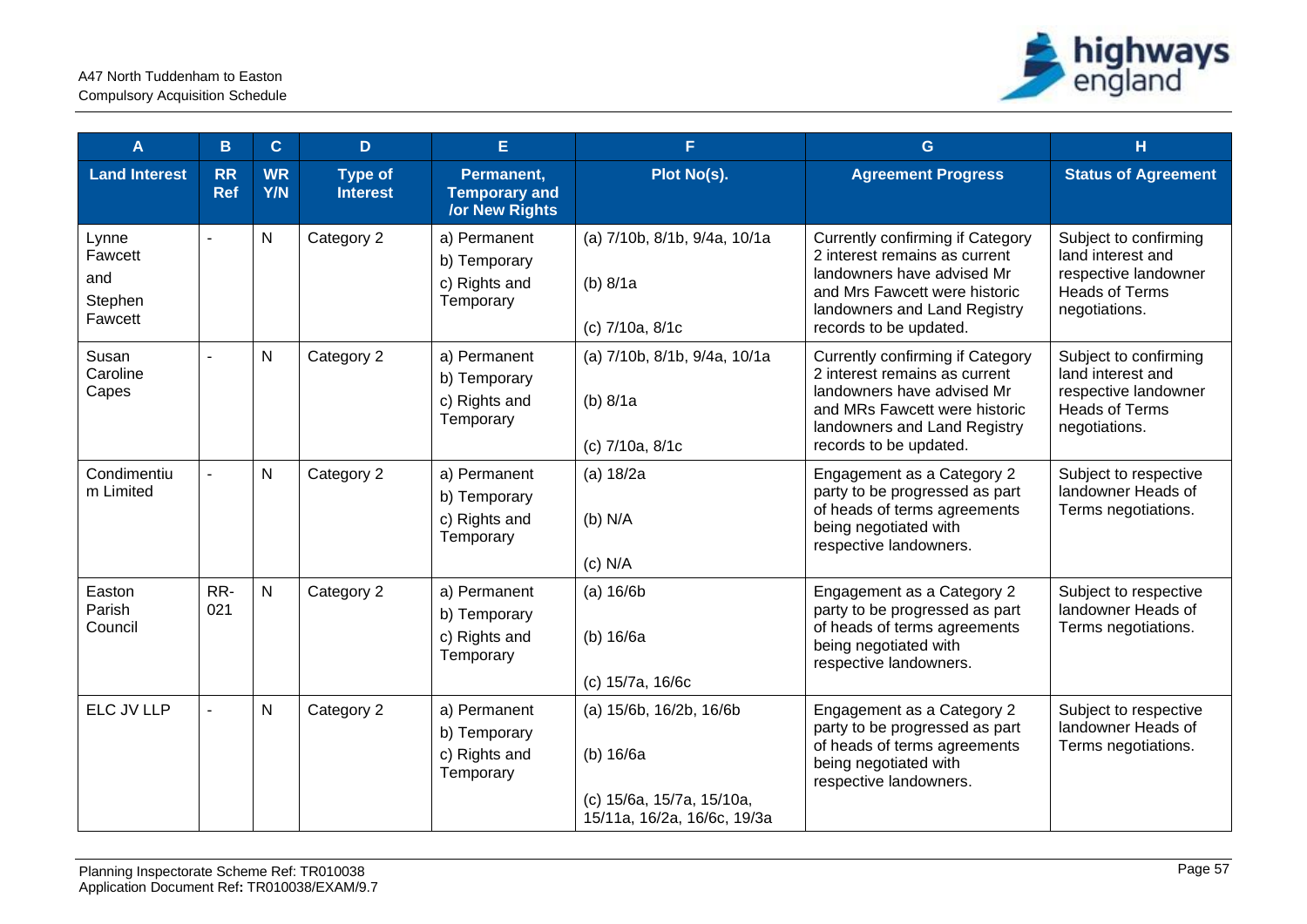

| A                                            | B                       | $\mathbf{C}$            | D                                 | E                                                          | F.                                                                                                                                                                                                                         | G                                                                                                                                                                                                                         | н                                                                  |
|----------------------------------------------|-------------------------|-------------------------|-----------------------------------|------------------------------------------------------------|----------------------------------------------------------------------------------------------------------------------------------------------------------------------------------------------------------------------------|---------------------------------------------------------------------------------------------------------------------------------------------------------------------------------------------------------------------------|--------------------------------------------------------------------|
| <b>Land Interest</b>                         | <b>RR</b><br><b>Ref</b> | <b>WR</b><br><b>Y/N</b> | <b>Type of</b><br><b>Interest</b> | Permanent,<br><b>Temporary and</b><br>/or New Rights       | Plot No(s).                                                                                                                                                                                                                | <b>Agreement Progress</b>                                                                                                                                                                                                 | <b>Status of Agreement</b>                                         |
| <b>ESCO</b><br>Development<br>s Limited      |                         | N                       | Category 2                        | a) Permanent<br>b) Temporary<br>c) Rights and<br>Temporary | (a) 16/6b<br>(b) 16/6a<br>(c) 15/7a, 16/6c                                                                                                                                                                                 | Engagement as a Category 2<br>party to be progressed as part<br>of heads of terms agreements<br>being negotiated with<br>respective landowners.                                                                           | Subject to respective<br>landowner Heads of<br>Terms negotiations. |
| Frederick<br>Richard<br>Howlett              |                         | N                       | Category 2                        | a) Permanent<br>b) Temporary<br>c) Rights and<br>Temporary | (a) 9/5a, 9/5b, 9/6a, 10/3b,<br>10/5a, 10/5d, 11/1a, 11/1d,<br>11/3a, 12/3a<br>(b) 10/3a, 10/5c, 10/5e, 10/5f,<br>11/1e, 11/1f, 11/1h, 11/3b,<br>12/3 <sub>b</sub><br>(c) 9/6b, 10/5b, 11/1b, 11/1c,<br>11/1 <sub>q</sub>  | Interest in respect of Rights<br>contained within a 1979<br>Agreement. Engagement as a<br>Category 2 party to be<br>progressed as part of heads of<br>terms agreements being<br>negotiated with respective<br>landowners. | Subject to respective<br>landowner Heads of<br>Terms negotiations. |
| Honingham<br>Church<br><b>Building Trust</b> |                         | N                       | Category 2                        | a) Permanent<br>b) Temporary<br>c) Rights and<br>Temporary | (a) 9/5a, 9/5b, 9/6a, 10/3b,<br>10/5a, 10/5d, 11/1a, 11/1d,<br>11/3a, 12/3a, 12/5a<br>(b) 9/6c, 10/3a, 10/5c, 10/5e,<br>10/5f, 11/1e, 11/1f, 11/1h,<br>11/3b, 12/3b<br>(c) 9/6b, 10/5b, 11/1b, 11/1c,<br>11/1 <sub>q</sub> | Interest relates to a right of way<br>under a 1971 Conveyance.<br>Engagement as a Category 2<br>party to be progressed as part<br>of heads of terms agreements<br>being negotiated with<br>respective landowners.         | Subject to respective<br>landowner Heads of<br>Terms negotiations. |
| Honingham<br>Parish<br>Council               | RR-<br>046              | $\mathsf{N}$            | Category 2                        | a) Permanent<br>b) Temporary                               | (a) 9/6a, 11/3a<br>(b) 9/6c, 11/3b                                                                                                                                                                                         | Engagement as a Category 2<br>party to be progressed as part<br>of heads of terms agreements                                                                                                                              | Subject to respective<br>landowner Heads of<br>Terms negotiations. |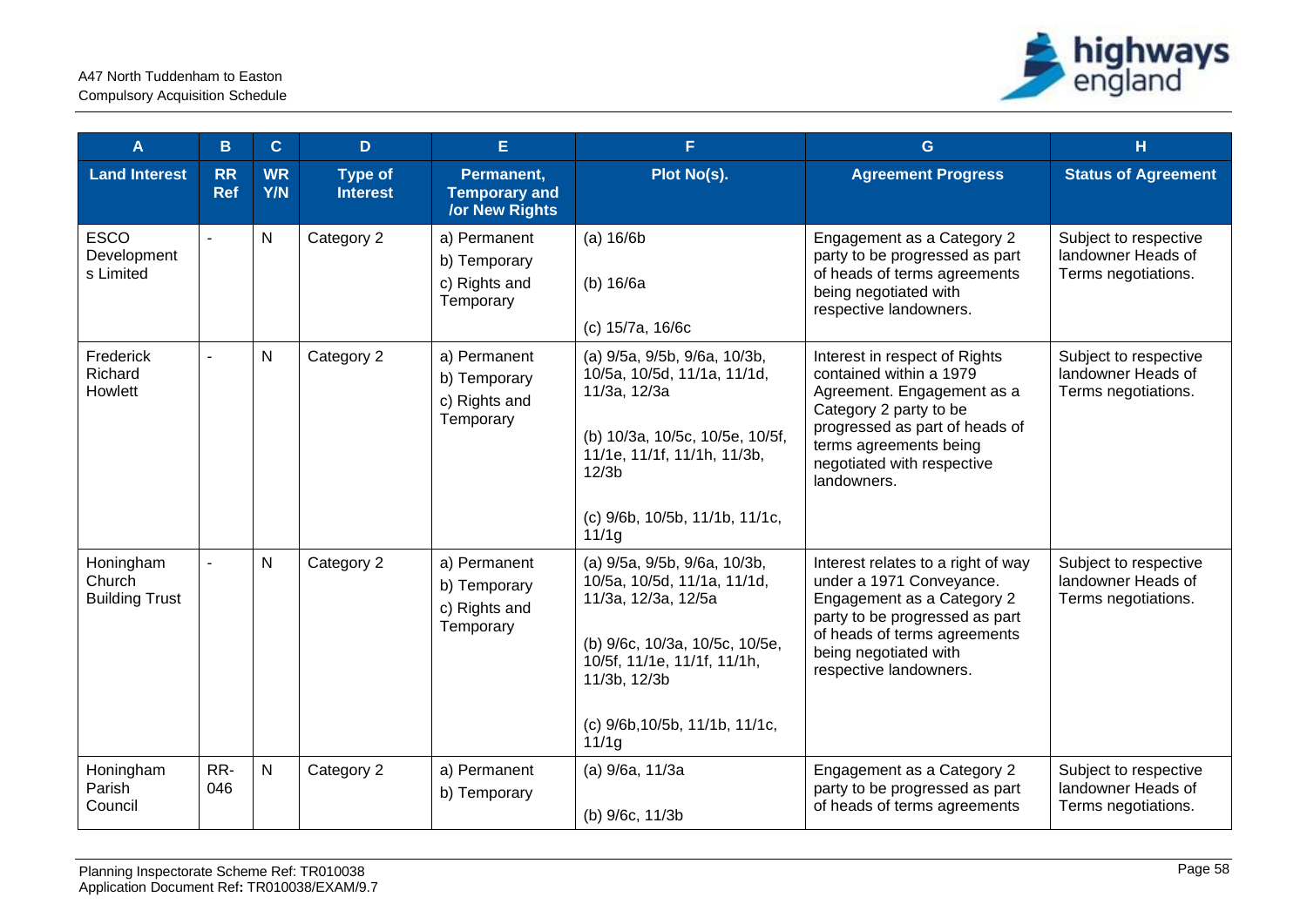

| A                                               | B                       | $\mathbf{C}$            | D                                 | E                                                           | F.                                                                                                    | G                                                                                                                                                                                                                           | н                                                                  |
|-------------------------------------------------|-------------------------|-------------------------|-----------------------------------|-------------------------------------------------------------|-------------------------------------------------------------------------------------------------------|-----------------------------------------------------------------------------------------------------------------------------------------------------------------------------------------------------------------------------|--------------------------------------------------------------------|
| <b>Land Interest</b>                            | <b>RR</b><br><b>Ref</b> | <b>WR</b><br><b>Y/N</b> | <b>Type of</b><br><b>Interest</b> | Permanent,<br><b>Temporary and</b><br><b>/or New Rights</b> | Plot No(s).                                                                                           | <b>Agreement Progress</b>                                                                                                                                                                                                   | <b>Status of Agreement</b>                                         |
|                                                 |                         |                         |                                   | c) Rights and<br>Temporary                                  | $(c)$ 9/6b                                                                                            | being negotiated with<br>respective landowners.                                                                                                                                                                             |                                                                    |
| John Andrew<br>Lane<br>and<br>Sally Ann<br>Lane |                         | $\mathsf{N}$            | Category 2                        | a) Permanent<br>b) Temporary<br>c) Rights and<br>Temporary  | (a) 7/9b, 7/9e, 8/4a, 8/6a,<br>10/2a<br>(b) 8/4b, 8/6b, 10/2b<br>(c) 7/9a, 8/4c, 8/4d                 | Interest in respect of Rights<br>contained within a Transfer in<br>1998. Engagement as a<br>Category 2 party to be<br>progressed as part of heads of<br>terms agreements being<br>negotiated with respective<br>landowners. | Subject to respective<br>landowner Heads of<br>Terms negotiations. |
| Latimer<br>Development<br>s Limited             | $\overline{a}$          | $\mathsf{N}$            | Category 2                        | a) Permanent<br>b) Temporary<br>c) Rights and<br>Temporary  | (a) 13/4a, 14/5b, 18/2a,<br>18/3a<br>(b) 14/5a<br>(c) 18/4b                                           | Engagement as a Category 2<br>party to be progressed as part<br>of heads of terms agreements<br>being negotiated with<br>respective landowners.                                                                             | Subject to respective<br>landowner Heads of<br>Terms negotiations. |
| <b>LTA</b><br>Operations<br>Limited             |                         | $\mathsf{N}$            | Category 2                        | a) Permanent<br>b) Temporary<br>c) Rights and<br>Temporary  | $(a)$ N/A<br>(b) N/A<br>(c) 15/11a, 19/3a                                                             | Engagement as a Category 2<br>party to be progressed as part<br>of heads of terms agreements<br>being negotiated with<br>respective landowners.                                                                             | Subject to respective<br>landowner Heads of<br>Terms negotiations. |
| Natasha<br>Annabelle<br>Cargill                 | $\sim$                  | $\mathsf{N}$            | Category 2                        | a) Permanent<br>b) Temporary<br>c) Rights and<br>Temporary  | (a) 8/5c, 8/5d, 9/1b, 9/1f,<br>9/1g, 9/1i<br>(b) 8/5a, 9/1a, 9/1c<br>(c) 9/1d, 9/1h, 9/1j, 9/1l, 9/1m | Interest in respect of Rights<br>contained within a Transfer in<br>2013. Engagement as a<br>Category 2 party to be<br>progressed as part of heads of<br>terms agreements being<br>negotiated with respective<br>landowners. | Subject to respective<br>landowner Heads of<br>Terms negotiations. |